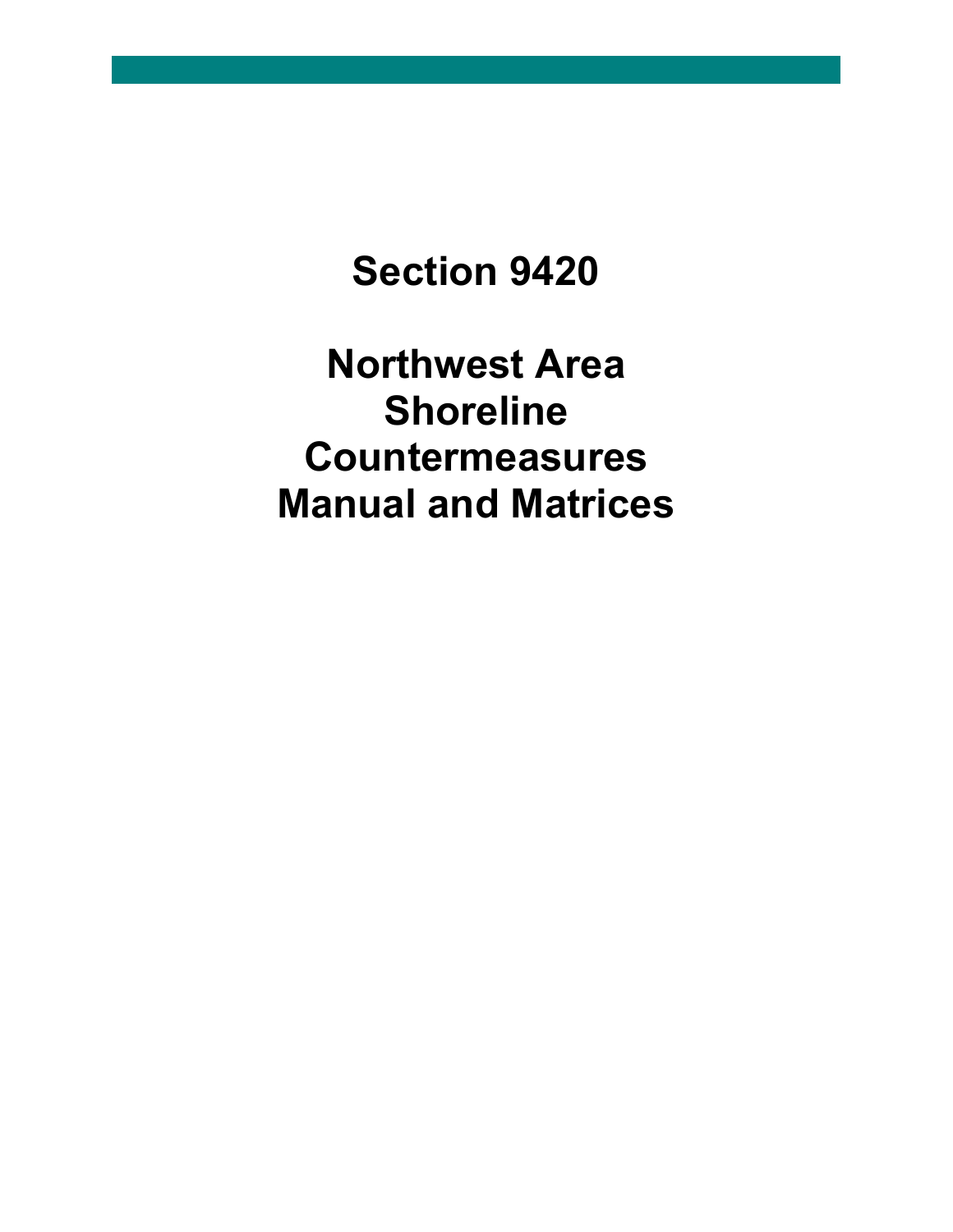

| 9420 |        |             | Northwest Area Shoreline Countermeasures Manual and          |  |  |  |
|------|--------|-------------|--------------------------------------------------------------|--|--|--|
|      |        |             |                                                              |  |  |  |
|      | 9420.1 |             |                                                              |  |  |  |
|      | 9420.2 |             |                                                              |  |  |  |
|      |        | 9420.2.1    |                                                              |  |  |  |
|      |        | 9420.2.2    |                                                              |  |  |  |
|      |        | 9420.2.3    |                                                              |  |  |  |
|      | 9420.3 |             |                                                              |  |  |  |
|      |        | 9420.3.1    |                                                              |  |  |  |
|      |        | 9420.3.1.1  | ESI 1 - Exposed Rocky Cliff Face & Vertical Sea              |  |  |  |
|      |        |             |                                                              |  |  |  |
|      |        | 9420.3.1.2  |                                                              |  |  |  |
|      |        | 9420.3.1.3  | ESI 3 – Fine to Medium Grained Sand Beaches and              |  |  |  |
|      |        |             |                                                              |  |  |  |
|      |        | 9420.3.1.4  |                                                              |  |  |  |
|      |        | 9420.3.1.5  | ESI 5 – Mixed Sand and Gravel Beaches  9420-6                |  |  |  |
|      |        | 9420.3.1.6  | ESI 6A – Gravel Beaches – Pebbles to Cobbles 9420-8          |  |  |  |
|      |        | 9420.3.1.7  | ESI 6B – Gravel Beaches – Cobbles to Boulders 9420-9         |  |  |  |
|      |        | 9420.3.1.8  |                                                              |  |  |  |
|      |        | 9420.3.1.9  |                                                              |  |  |  |
|      |        | 9420.3.1.10 | ESI 8A – Sheltered Vertical Rocky Shores & Solid,            |  |  |  |
|      |        |             |                                                              |  |  |  |
|      |        | 9420.3.1.11 |                                                              |  |  |  |
|      |        | 9420.3.1.12 | ESI 9A – Sheltered Tidal Flats of Sand and Mud 9420-12       |  |  |  |
|      |        | 9420.3.1.13 | ESI 9B – Sheltered Vegetated Low Bank 9420-13                |  |  |  |
|      |        | 9420.3.1.14 | ESI 10 - Salt & Fresh-Water Marshes (Herbaceous              |  |  |  |
|      |        |             |                                                              |  |  |  |
|      |        | 9420.3.1.15 |                                                              |  |  |  |
|      | 9420.4 |             | Shoreline Countermeasure Methods Using Conventional Response |  |  |  |
|      |        |             |                                                              |  |  |  |
|      |        | 9420.4.1    |                                                              |  |  |  |
|      |        | 9420.4.1.1  |                                                              |  |  |  |
|      |        | 9420.4.1.2  |                                                              |  |  |  |
|      |        | 9420.4.1.3  |                                                              |  |  |  |
|      |        | 9420.4.1.4  |                                                              |  |  |  |
|      |        | 9420.4.1.5  |                                                              |  |  |  |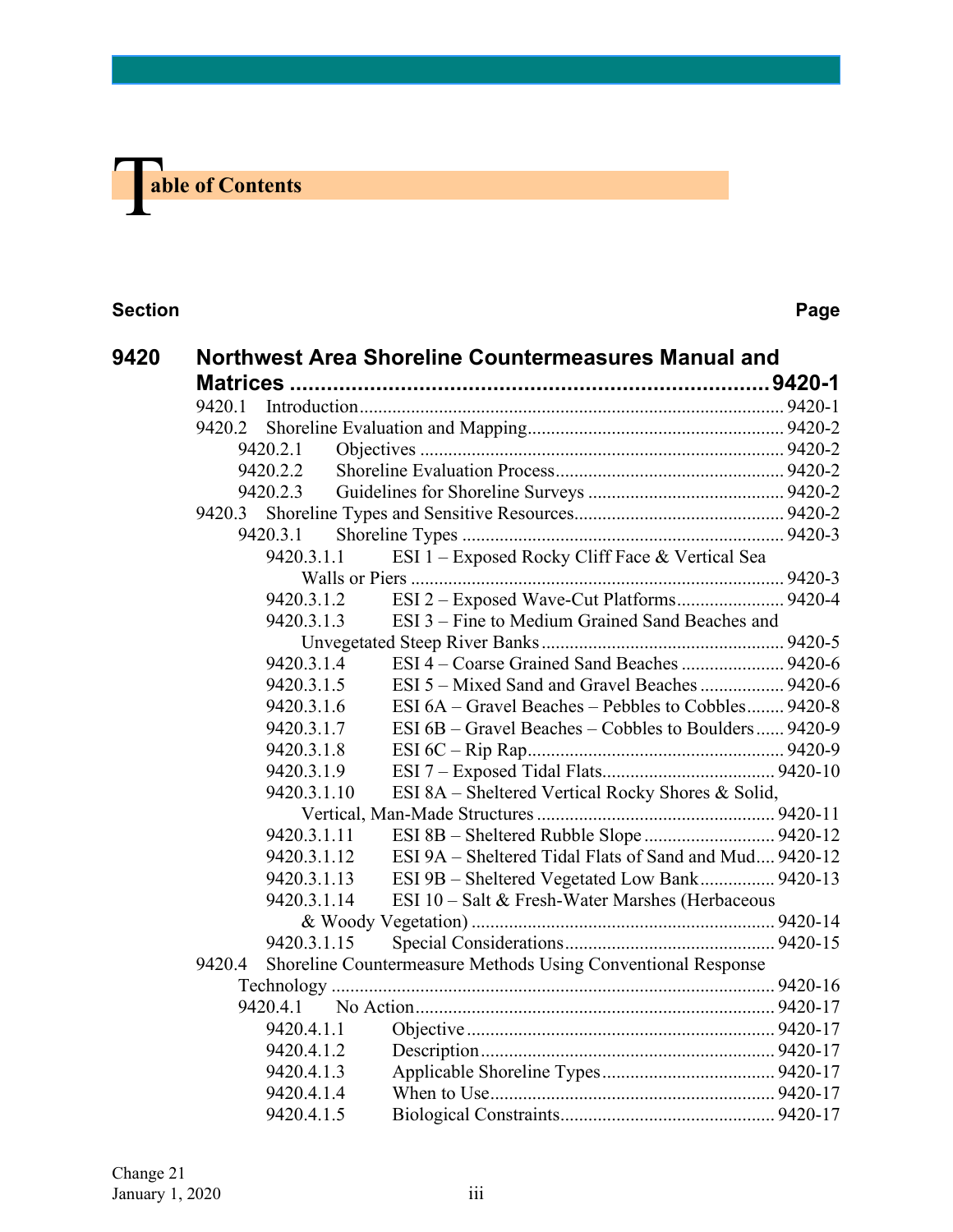| 9420.4.2<br>9420.4.2.1<br>9420.4.2.2<br>9420.4.2.3<br>9420.4.2.4<br>9420.4.2.5<br>9420.4.2.6<br>9420.4.3<br>9420.4.3.1<br>9420.4.3.2<br>9420.4.3.3<br>9420.4.3.4<br>9420.4.3.5<br>9420.4.3.6<br>9420.4.4<br>9420.4.4.1<br>9420.4.4.2<br>9420.4.4.3<br>9420.4.4.4<br>9420.4.4.5<br>9420.4.4.6<br>9420.4.5<br>9420.4.5.1<br>9420.4.5.2<br>9420.4.5.3<br>9420.4.5.4<br>9420.4.5.5<br>9420.4.5.6<br>9420.4.6<br>9420.4.6.1<br>9420.4.6.2<br>9420.4.6.3<br>9420.4.6.4<br>9420.4.6.5<br>9420.4.6.6<br>9420.4.7<br>9420.4.7.1<br>9420.4.7.2<br>9420.4.7.3<br>9420.4.7.4<br>9420.4.7.5<br>9420.4.7.6<br>Ambient-Water/Low Pressure Washington (<50 psi)  9420-22<br>9420.4.8<br>9420.4.8.1<br>9420.4.8.2 | 9420.4.1.6 |  |
|--------------------------------------------------------------------------------------------------------------------------------------------------------------------------------------------------------------------------------------------------------------------------------------------------------------------------------------------------------------------------------------------------------------------------------------------------------------------------------------------------------------------------------------------------------------------------------------------------------------------------------------------------------------------------------------------------|------------|--|
|                                                                                                                                                                                                                                                                                                                                                                                                                                                                                                                                                                                                                                                                                                  |            |  |
|                                                                                                                                                                                                                                                                                                                                                                                                                                                                                                                                                                                                                                                                                                  |            |  |
|                                                                                                                                                                                                                                                                                                                                                                                                                                                                                                                                                                                                                                                                                                  |            |  |
|                                                                                                                                                                                                                                                                                                                                                                                                                                                                                                                                                                                                                                                                                                  |            |  |
|                                                                                                                                                                                                                                                                                                                                                                                                                                                                                                                                                                                                                                                                                                  |            |  |
|                                                                                                                                                                                                                                                                                                                                                                                                                                                                                                                                                                                                                                                                                                  |            |  |
|                                                                                                                                                                                                                                                                                                                                                                                                                                                                                                                                                                                                                                                                                                  |            |  |
|                                                                                                                                                                                                                                                                                                                                                                                                                                                                                                                                                                                                                                                                                                  |            |  |
|                                                                                                                                                                                                                                                                                                                                                                                                                                                                                                                                                                                                                                                                                                  |            |  |
|                                                                                                                                                                                                                                                                                                                                                                                                                                                                                                                                                                                                                                                                                                  |            |  |
|                                                                                                                                                                                                                                                                                                                                                                                                                                                                                                                                                                                                                                                                                                  |            |  |
|                                                                                                                                                                                                                                                                                                                                                                                                                                                                                                                                                                                                                                                                                                  |            |  |
|                                                                                                                                                                                                                                                                                                                                                                                                                                                                                                                                                                                                                                                                                                  |            |  |
|                                                                                                                                                                                                                                                                                                                                                                                                                                                                                                                                                                                                                                                                                                  |            |  |
|                                                                                                                                                                                                                                                                                                                                                                                                                                                                                                                                                                                                                                                                                                  |            |  |
|                                                                                                                                                                                                                                                                                                                                                                                                                                                                                                                                                                                                                                                                                                  |            |  |
|                                                                                                                                                                                                                                                                                                                                                                                                                                                                                                                                                                                                                                                                                                  |            |  |
|                                                                                                                                                                                                                                                                                                                                                                                                                                                                                                                                                                                                                                                                                                  |            |  |
|                                                                                                                                                                                                                                                                                                                                                                                                                                                                                                                                                                                                                                                                                                  |            |  |
|                                                                                                                                                                                                                                                                                                                                                                                                                                                                                                                                                                                                                                                                                                  |            |  |
|                                                                                                                                                                                                                                                                                                                                                                                                                                                                                                                                                                                                                                                                                                  |            |  |
|                                                                                                                                                                                                                                                                                                                                                                                                                                                                                                                                                                                                                                                                                                  |            |  |
|                                                                                                                                                                                                                                                                                                                                                                                                                                                                                                                                                                                                                                                                                                  |            |  |
|                                                                                                                                                                                                                                                                                                                                                                                                                                                                                                                                                                                                                                                                                                  |            |  |
|                                                                                                                                                                                                                                                                                                                                                                                                                                                                                                                                                                                                                                                                                                  |            |  |
|                                                                                                                                                                                                                                                                                                                                                                                                                                                                                                                                                                                                                                                                                                  |            |  |
|                                                                                                                                                                                                                                                                                                                                                                                                                                                                                                                                                                                                                                                                                                  |            |  |
|                                                                                                                                                                                                                                                                                                                                                                                                                                                                                                                                                                                                                                                                                                  |            |  |
|                                                                                                                                                                                                                                                                                                                                                                                                                                                                                                                                                                                                                                                                                                  |            |  |
|                                                                                                                                                                                                                                                                                                                                                                                                                                                                                                                                                                                                                                                                                                  |            |  |
|                                                                                                                                                                                                                                                                                                                                                                                                                                                                                                                                                                                                                                                                                                  |            |  |
|                                                                                                                                                                                                                                                                                                                                                                                                                                                                                                                                                                                                                                                                                                  |            |  |
|                                                                                                                                                                                                                                                                                                                                                                                                                                                                                                                                                                                                                                                                                                  |            |  |
|                                                                                                                                                                                                                                                                                                                                                                                                                                                                                                                                                                                                                                                                                                  |            |  |
|                                                                                                                                                                                                                                                                                                                                                                                                                                                                                                                                                                                                                                                                                                  |            |  |
|                                                                                                                                                                                                                                                                                                                                                                                                                                                                                                                                                                                                                                                                                                  |            |  |
|                                                                                                                                                                                                                                                                                                                                                                                                                                                                                                                                                                                                                                                                                                  |            |  |
|                                                                                                                                                                                                                                                                                                                                                                                                                                                                                                                                                                                                                                                                                                  |            |  |
|                                                                                                                                                                                                                                                                                                                                                                                                                                                                                                                                                                                                                                                                                                  |            |  |
|                                                                                                                                                                                                                                                                                                                                                                                                                                                                                                                                                                                                                                                                                                  |            |  |
|                                                                                                                                                                                                                                                                                                                                                                                                                                                                                                                                                                                                                                                                                                  |            |  |
|                                                                                                                                                                                                                                                                                                                                                                                                                                                                                                                                                                                                                                                                                                  |            |  |
|                                                                                                                                                                                                                                                                                                                                                                                                                                                                                                                                                                                                                                                                                                  |            |  |
|                                                                                                                                                                                                                                                                                                                                                                                                                                                                                                                                                                                                                                                                                                  |            |  |
|                                                                                                                                                                                                                                                                                                                                                                                                                                                                                                                                                                                                                                                                                                  |            |  |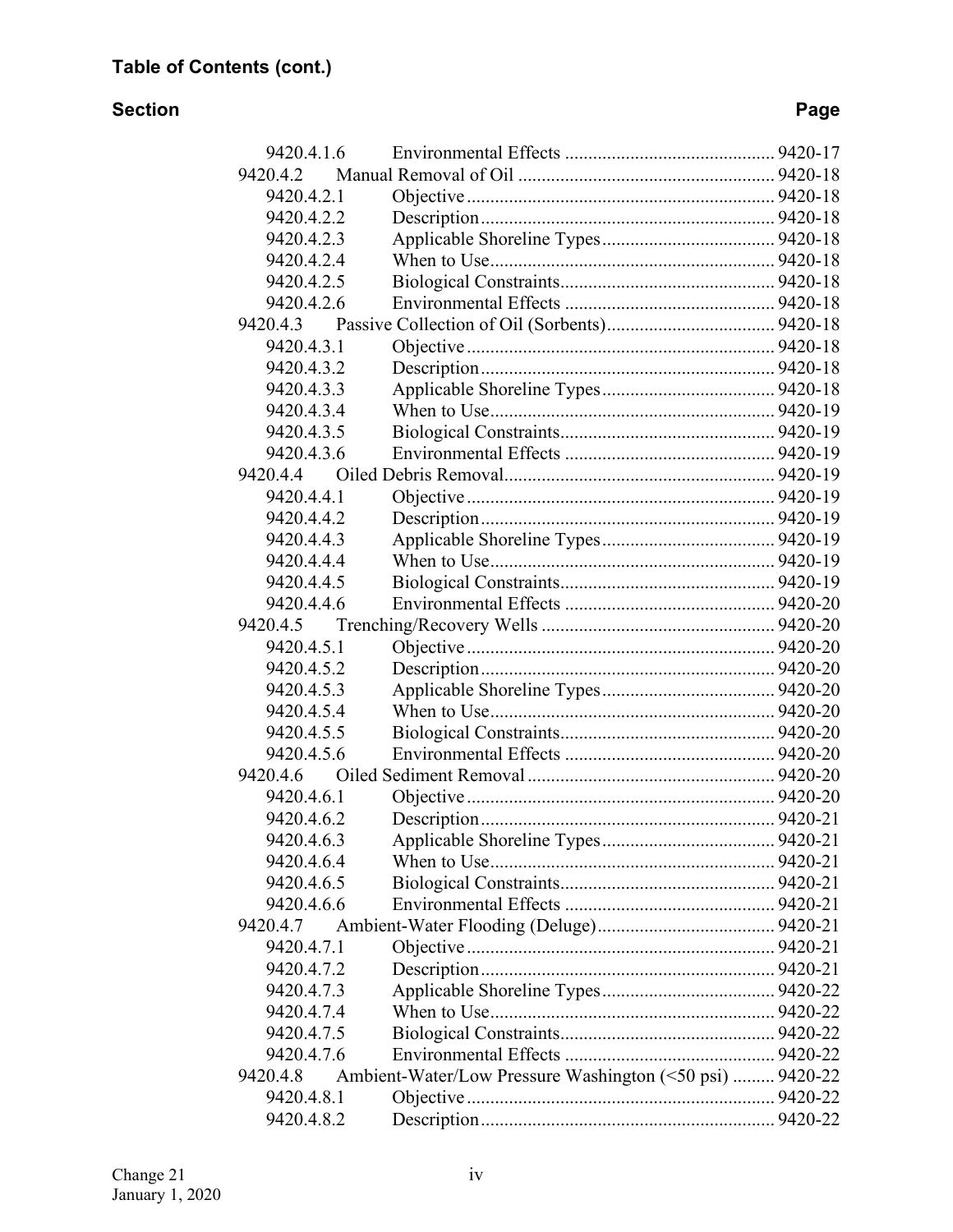| 9420.4.8.3               |         |                                                         |  |
|--------------------------|---------|---------------------------------------------------------|--|
| 9420.4.8.4               |         |                                                         |  |
| 9420.4.8.5               |         |                                                         |  |
| 9420.4.8.6               |         |                                                         |  |
| 9420.4.9                 |         | Ambient-Water/High Pressure Washing (>100 psi) 9420-23  |  |
| 9420.4.9.1               |         |                                                         |  |
| 9420.4.9.2               |         |                                                         |  |
| 9420.4.9.3               |         |                                                         |  |
| 9420.4.9.4               |         |                                                         |  |
| 9420.4.9.5               |         |                                                         |  |
| 9420.4.9.6               |         |                                                         |  |
| 9420.4.10                |         | Warm-Water <90°F/Moderate Pressure Washing 50 to 100    |  |
| psi                      | 9420-24 |                                                         |  |
| 9420.4.10.1              |         |                                                         |  |
| 9420.4.10.2              |         |                                                         |  |
| 9420.4.10.3              |         |                                                         |  |
| 9420.4.10.4              |         |                                                         |  |
| 9420.4.10.5              |         |                                                         |  |
| 9420.4.10.6              |         |                                                         |  |
| 9420.4.11                |         | Hot Water >90° F/Moderate Pressure Washington 50 to 100 |  |
| psi                      | 9420-25 |                                                         |  |
| 9420.4.11.1              |         |                                                         |  |
| 9420.4.11.2              |         |                                                         |  |
| 9420.4.11.3              |         |                                                         |  |
| 9420.4.11.4              |         |                                                         |  |
| 9420.4.11.5              |         |                                                         |  |
| 9420.4.11.6              |         |                                                         |  |
| 9420.4.12                |         |                                                         |  |
| 9420.4.12.1              |         |                                                         |  |
| 9420.4.12.2              |         |                                                         |  |
| 9420.4.12.3              |         |                                                         |  |
| 9420.4.12.4              |         |                                                         |  |
| 9420.4.12.5              |         |                                                         |  |
| 9420.4.12.6              |         |                                                         |  |
| 9420.4.13                |         |                                                         |  |
| 9420.4.13.1              |         |                                                         |  |
| 9420.4.13.2              |         |                                                         |  |
| 9420.4.13.3              |         |                                                         |  |
| 9420.4.13.4              |         |                                                         |  |
| 9420.4.13.5              |         |                                                         |  |
| 9420.4.13.6              |         |                                                         |  |
|                          |         |                                                         |  |
| 9420.4.14<br>9420.4.14.1 |         | Sediment Removal, Cleansing, and Replacement  9420-27   |  |
|                          |         |                                                         |  |
| 9420.4.14.2              |         |                                                         |  |
| 9420.4.14.3              |         |                                                         |  |
| 9420.4.14.4              |         |                                                         |  |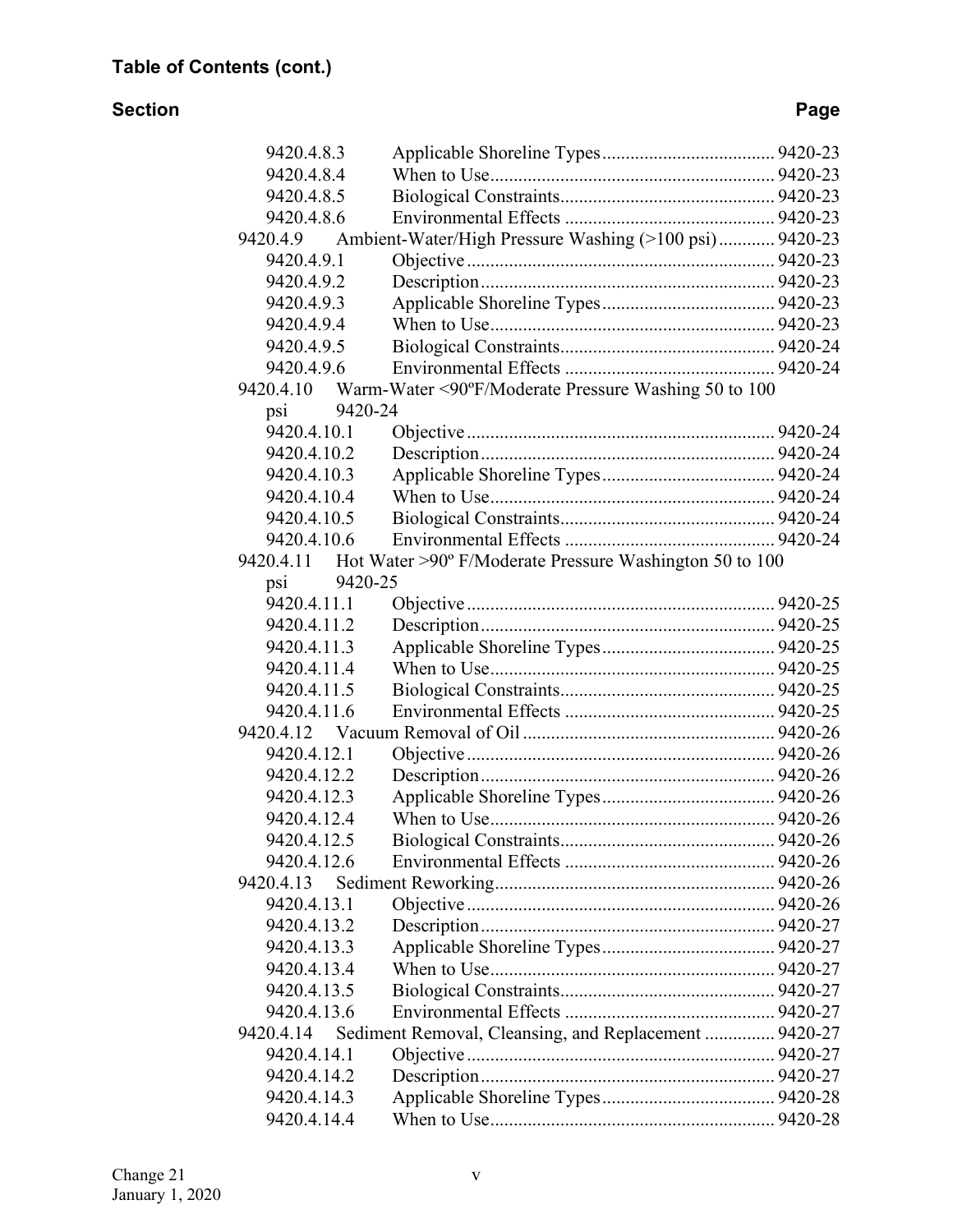| 9420.4.14.5 |                                                                         |  |
|-------------|-------------------------------------------------------------------------|--|
| 9420.4.14.6 |                                                                         |  |
|             |                                                                         |  |
| 9420.4.15.1 |                                                                         |  |
| 9420.4.15.2 |                                                                         |  |
| 9420.4.15.3 |                                                                         |  |
| 9420.4.15.4 |                                                                         |  |
| 9420.4.15.5 |                                                                         |  |
| 9420.4.15.6 |                                                                         |  |
| 9420.5      | Shoreline Countermeasure Methods Using Alternative Technology . 9420-29 |  |
| 9420.5.1    |                                                                         |  |
| 9420.5.1.1  |                                                                         |  |
| 9420.5.1.2  |                                                                         |  |
| 9420.5.1.3  |                                                                         |  |
| 9420.5.1.4  |                                                                         |  |
| 9420.5.1.5  |                                                                         |  |
| 9420.5.1.6  |                                                                         |  |
| 9420.5.2    | Chemical Oil Stabilization with Elastomizers  9420-30                   |  |
| 9420.5.2.1  |                                                                         |  |
| 9420.5.2.2  |                                                                         |  |
| 9420.5.2.3  |                                                                         |  |
| 9420.5.2.4  |                                                                         |  |
| 9420.5.2.5  |                                                                         |  |
| 9420.5.2.6  |                                                                         |  |
| 9420.5.3    |                                                                         |  |
| 9420.5.3.1  |                                                                         |  |
| 9420.5.3.2  |                                                                         |  |
| 9420.5.3.3  |                                                                         |  |
| 9420.5.3.4  |                                                                         |  |
| 9420.5.3.5  |                                                                         |  |
| 9420.5.3.6  |                                                                         |  |
| 9420.5.4    |                                                                         |  |
|             |                                                                         |  |
| 9420.5.4.2  |                                                                         |  |
| 9420.5.4.3  |                                                                         |  |
| 9420.5.4.4  |                                                                         |  |
| 9420.5.4.5  |                                                                         |  |
| 9420.5.4.6  |                                                                         |  |
| 9420.5.5    |                                                                         |  |
| 9420.5.5.1  |                                                                         |  |
| 9420.5.5.2  |                                                                         |  |
| 9420.5.5.3  |                                                                         |  |
| 9420.5.5.4  |                                                                         |  |
| 9420.5.5.5  |                                                                         |  |
| 9420.5.5.6  |                                                                         |  |
| 9420.5.6    |                                                                         |  |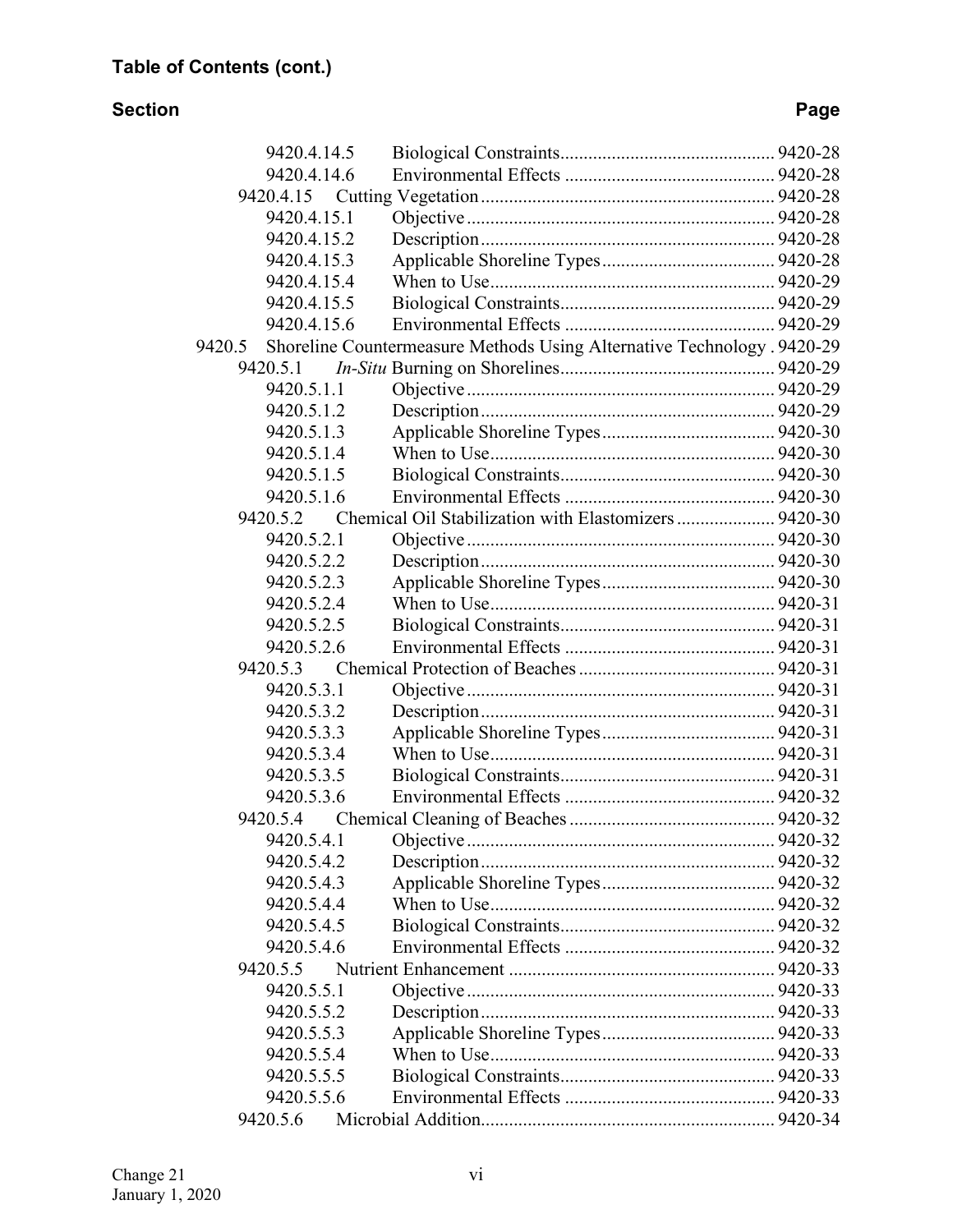|        | 9420.5.6.1 |                                                                  |  |  |  |  |  |  |  |
|--------|------------|------------------------------------------------------------------|--|--|--|--|--|--|--|
|        | 9420.5.6.2 |                                                                  |  |  |  |  |  |  |  |
|        | 9420.5.6.3 |                                                                  |  |  |  |  |  |  |  |
|        | 9420.5.6.4 |                                                                  |  |  |  |  |  |  |  |
|        | 9420.5.6.5 |                                                                  |  |  |  |  |  |  |  |
|        | 9420.5.6.6 |                                                                  |  |  |  |  |  |  |  |
|        |            | 9420.6 Matrices of Recommended Countermeasure Methods by Oil and |  |  |  |  |  |  |  |
|        |            |                                                                  |  |  |  |  |  |  |  |
| 9420 A |            | Attachment A: Guidelines for Treatment Operations  9420 A-1      |  |  |  |  |  |  |  |
| 9420 B |            |                                                                  |  |  |  |  |  |  |  |
| 9420 C |            |                                                                  |  |  |  |  |  |  |  |
| 9420 D |            |                                                                  |  |  |  |  |  |  |  |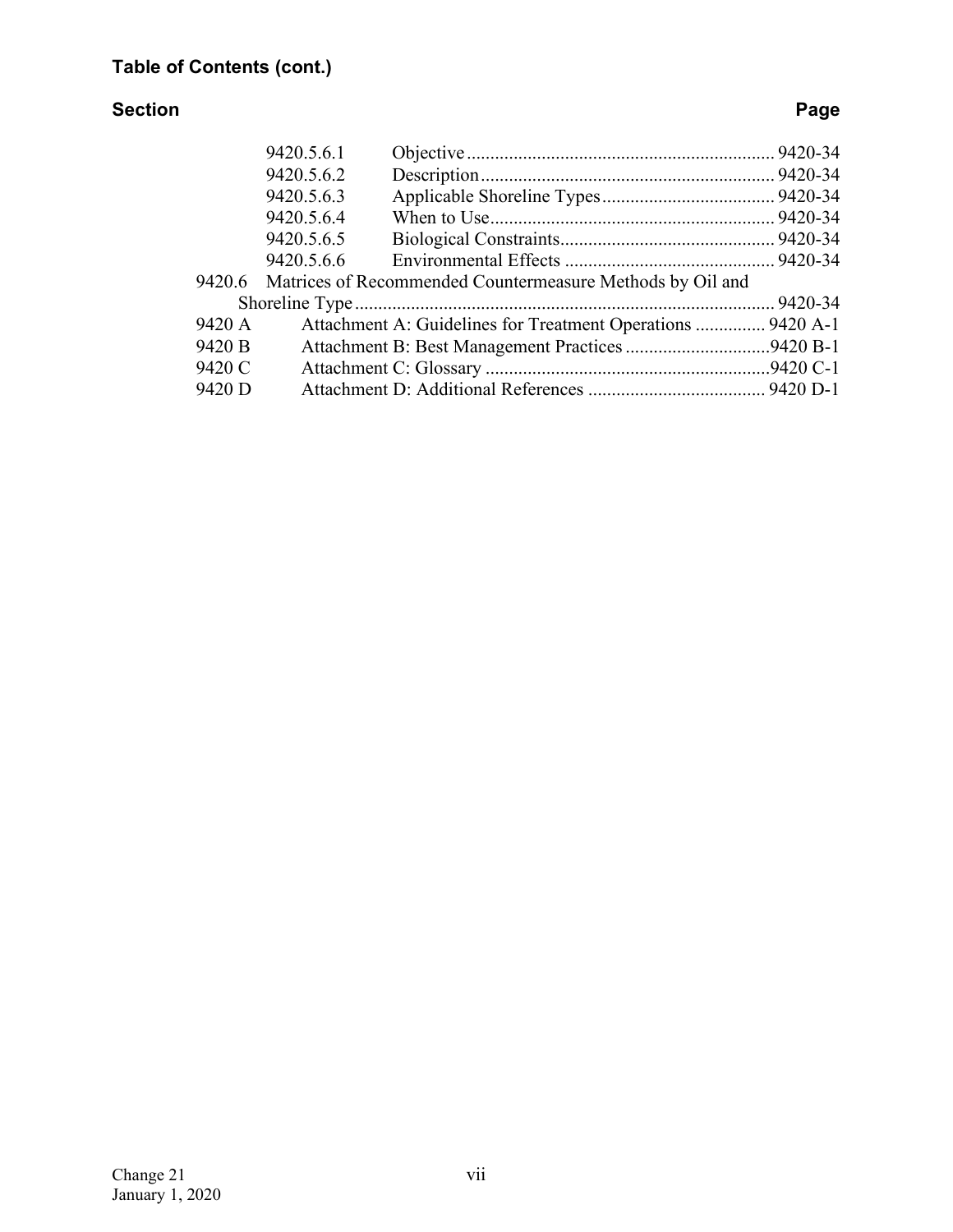# <span id="page-6-1"></span><span id="page-6-0"></span>**Northwest Area Shoreline Countermeasures Manual and Matrices**

# <span id="page-6-2"></span>**9420.1 Introduction**

Shoreline countermeasures following an oil spill are a critical element in determining the ultimate environmental impact and cost resulting from a spill. As with most aspects of spill response, careful planning can significantly increase the effectiveness of treatment operations. Local response organizations need to develop mechanisms for identifying shorelines requiring treatment, establishing treatment priorities, monitoring the effectiveness and impacts of treatment, and identifying and resolving problems as the treatment progresses.

The National Oceanic and Atmospheric Administration (NOAA) developed this manual as a tool for shoreline countermeasure planning and response by Regional Response Teams, Area Planning Committees, and state response agencies. The manual is presented as a template that can be tailored for each region or area.

Each section of the manual should be adapted to the specific environments, priorities, and treatment methods appropriate to the planning area. These elements provide the information needed to select cleanup methods for specific combinations of shoreline and oil types. Adapting and completing the template creates a better manual that meets the specific needs of the area. At a minimum, the shoreline environments and special resources need to be revised to reflect those found in the area of concern. Local information on shoreline types (discussed in Section 9420.3) can be obtained from Environmental Sensitivity Index (ESI) atlases prepared by NOAA for most of the United States shorelines, including the Great Lakes. These atlases describe the shoreline types in each area; the descriptions can be used to replace those included in this template, if appropriate. The section on Special Considerations, Section 9420.3.1.15, only lists resource issues that are potentially of concern. Each region or area should identify its issues of greatest concern and provide guidance on how to best minimize impacts from oil spills. More importantly, the pre-spill process of adapting this manual should allow response agencies the opportunity to discuss and resolve shoreline treatment issues prior to a spill emergency. This tool also outlines a process of documenting and recommending cleanup options for a section of a shoreline after it has been oiled.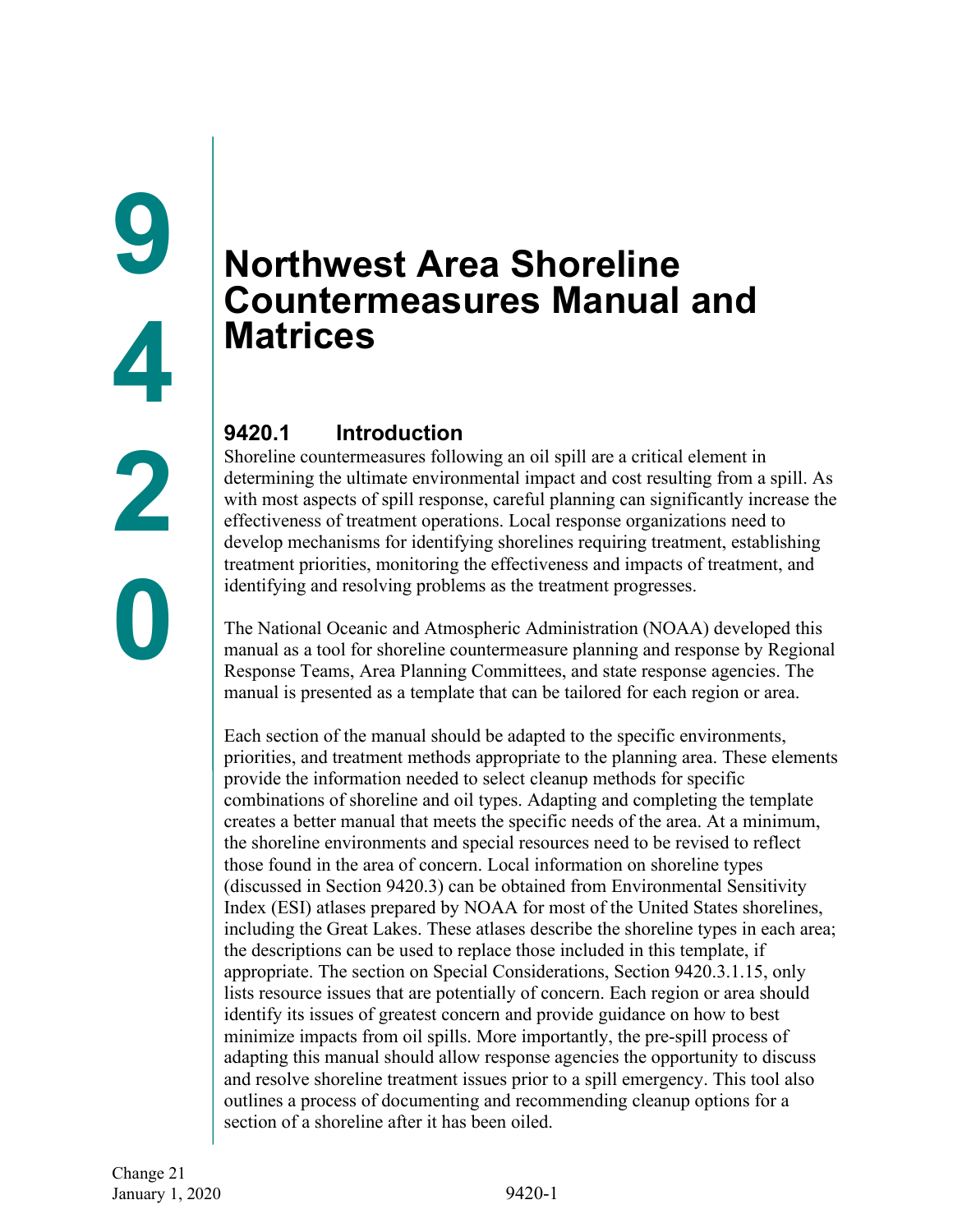## <span id="page-7-0"></span>**9420.2 Shoreline Evaluation and Mapping**

STILL TO BE DEVELOPED

#### <span id="page-7-1"></span>**9420.2.1 Objectives**

- 1. Assess the need for shoreline cleanup.
- 2. Select the most appropriate cleanup method.
- 3. Determine priorities for shoreline cleanup.
- 4. Document the spatial oil distribution over time.
- 5. Internally consistent historical record of shoreline oil distribution.

#### <span id="page-7-2"></span>**9420.2.2 Shoreline Evaluation Process**

#### <span id="page-7-3"></span>**9420.2.3 Guidelines for Shoreline Surveys**

- 1. Joint participation in ground surveys such that all entities from Unified Command are represented.
- 2. Selecting and naming segments.
- 3. Shoreline Survey Evaluation Forms with accepted common shoreline oiling terminology.

# <span id="page-7-4"></span>**9420.3 Shoreline Types and Sensitive Resources**

The type of shoreline, degree of exposure to waves and currents, and associated biological sensitivity are the main criteria for selecting appropriate treatment techniques. Prediction of the behavior and persistence of oil on intertidal habitats is based on an understanding of the coastal environment, not just the substrate type and grain size. The vulnerability of a particular intertidal habitat is an integration of the:

- 1. Shoreline type (substrate, grain size, tidal elevation, origin);
- 2. Exposure to wave and tidal energy;
- 3. Biological productivity and sensitivity; and
- 4. Ease of cleanup.

All of these factors are used to determine the relative sensitivity of shorelines. Key to the sensitivity ranking is an understanding of the relationships between: physical processes, substrate, shoreline type, product type, sediment transport, and product fate and effect. Thus, the intensity of energy expended upon a shoreline by wave action, tidal currents, and river currents directly affects the persistence of stranded oil. The need for shoreline cleanup activities is determined, in part, by the lack or slowness of natural processes in removal of oil stranded on the shoreline.

These concepts were used to develop the ESI, which ranks shoreline environments according to their relative sensitivity to oil spills, potential biological injury, and ease of cleanup. ESI maps have been prepared for most areas of the coastline of the United States. Generally speaking, areas exposed to high levels of physical energy, such as wave action and tidal currents, and low biological activity, rank low on the scale, while sheltered areas with associated high biological activity have the highest ranking. The shoreline types used in this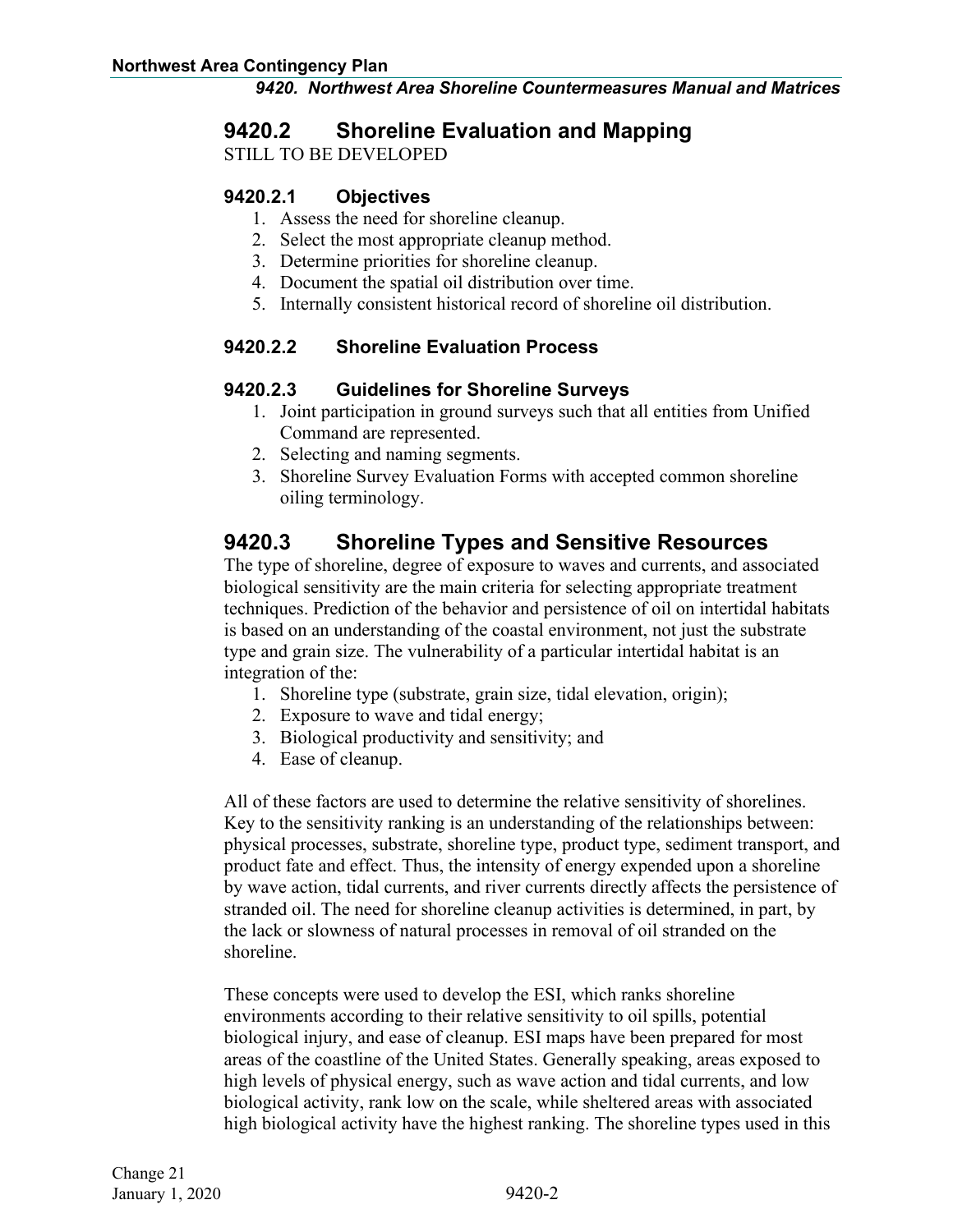manual are the rankings, on a scale of 1 to 10, used on most ESI maps (NOAA 1992). Each atlas has a legend that defines the shoreline ranking scale, describes the nature and distribution of each shoreline type in the area, predicts the behavior of oil on that shoreline type, and makes general cleanup recommendations.

The descriptions, predicted oil impact, and recommended response activity listed in the following sections were updated from existing ESI Atlases for the following areas: the Strait of Juan de Fuca and Northern Puget Sound (NOAA 1984), Central and Southern Puget Sound (NOAA 1985), Oregon and Washington (NOAA 1986), and Columbia River (NOAA 1991). It should be noted that the description of riverine shoreline in the Columbia River ESI Atlas uses different names and includes only six types. Based on the predicted oil impact and response considerations, these six Columbia River shoreline types correspond to the coastal shoreline types in the following way:

|                | <b>Columbia River Shoreline</b><br>Types     |                | <b>Coastal Shoreline Types</b>                                           |
|----------------|----------------------------------------------|----------------|--------------------------------------------------------------------------|
| $\blacksquare$ | CR ESI Unvegetated steep banks<br>and cliffs |                | ESI-3 Fine and medium grain sand<br>beach, eroding scarp and unvegetated |
|                |                                              |                | steep river bank                                                         |
| $\blacksquare$ | CR ESI Sand/gravel beaches                   |                | <b>EXI-5 Mixed sand and gravel</b>                                       |
|                |                                              |                | beaches                                                                  |
|                | $\blacksquare$ CR ESI Rip rap                | $\blacksquare$ | ESI-6C Exposed rip rap                                                   |
| $\blacksquare$ | <b>CR ESI Flats</b>                          |                | ESI-7 Exposed tidal flat                                                 |
| $\blacksquare$ | CR ESI Vegetated banks                       | $\blacksquare$ | ESI-9B Sheltered vegetated low                                           |
|                |                                              |                | bank                                                                     |
|                | CR ESI Marsh/swamp                           | $\blacksquare$ | ESI-10 Marshes                                                           |

# <span id="page-8-0"></span>**9420.3.1 Shoreline Types**

#### <span id="page-8-1"></span>**9420.3.1.1 ESI 1 – Exposed Rocky Cliff Face & Vertical Sea Walls or Piers**

#### **9420.3.1.1.1 Description**

- Exposed rocky shores are most common along the Washington and Oregon outer coasts, but also are present along the outer Strait of Juan de Fuca and the San Juan Islands.
- This shoreline type is composed of steeply dipping to vertical bedrock; intertidal zone is steep (<30˚ slope), with very little width.
- This shoreline type is exposed to high waves, and sediment accumulations are uncommon and ephemeral, since waves remove debris that has slumped from eroding cliffs.
- This shoreline type is frequently found interspersed with other shoreline types.
- Rock surfaces are colonized by barnacles, mussels, snails, and algae; many of the cliffs are used by marine birds and mammals.
- **Manmade seawalls and piers are common along inlets, urbanized areas,** and developed beachfront sites. These are composed of concrete and stone, wooden, or metal bulkheads and wooden pilings.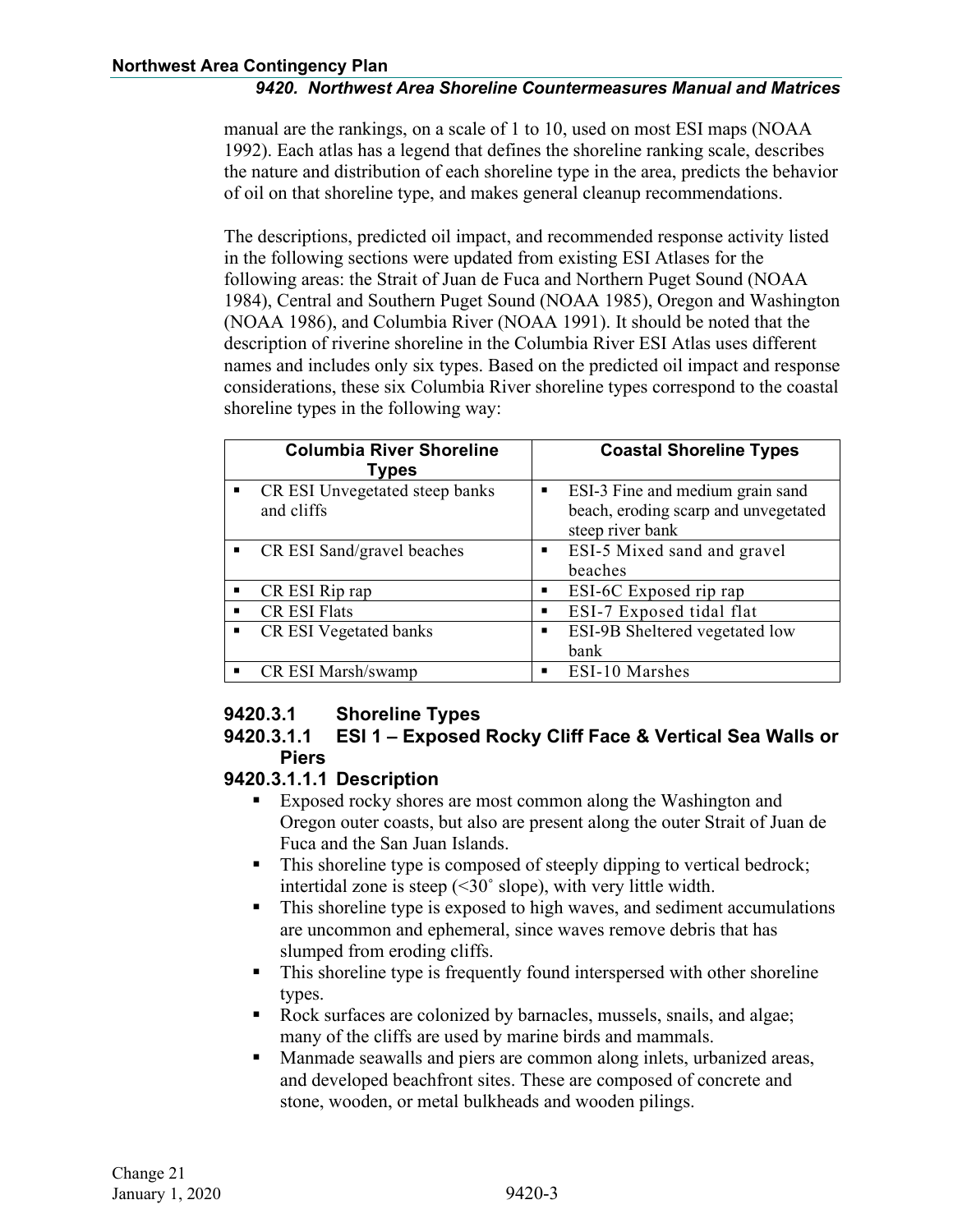Organisms such as barnacles, shellfish, and algae may be common on pilings; biota on concrete structures along the upper intertidal or supratidal zones is sparse.

#### **9420.3.1.1.2 Predicted Oil Impact**

- Oil is typically held offshore by waves reflecting off the steep cliff; on less steep shores, oil may come onshore.
- Oil persistence will be short and will be a function of the wave energy during the spill; during high wave energy, oil will be removed in days.
- **Marine birds (especially diving birds) and mammals using these rocky** shores maybe affected.
- **Impacts to intertidal communities are expected to be of short duration; an** exception would be where heavy concentrations of a light refined product (e.g., No. 2 fuel oil) came ashore very quickly.
- Oil would percolate between the joints of manmade structures and coat the narrow intertidal area of solid structures.
- Biota would be damaged or killed under heavy accumulations.

#### **9420.3.1.1.3 Response Considerations**

- On most shores, no cleanup is necessary.
- Access is usually very difficult and may pose significant safety issues to response personnel.
- **Monitoring for impacts to marine birds and mammals is advised.**
- Cleanup of recreational areas may be necessary; high-pressure water flushing is effective while oil is still fresh.

#### <span id="page-9-0"></span>**9420.3.1.2 ESI 2 – Exposed Wave-Cut Platforms 9420.3.1.2.1 Description**

- The intertidal zone consists of a flat rock bench of highly variable width; along the Oregon and Washington coasts, the platform surface is irregular and tidal pools are common.
- The shoreline may be backed by a steep scarp or low bluff. In Puget Sound, these areas are usually made up of low-lying bedrock or glacial till.
- There may be a narrow, perched beach of gravel- to boulder-sized sediments at the base of the scarp; pockets of sandy "tidal flats" can occur on the platform in less exposed settings.
- Small accumulations of gravel can be found in the tidal pools and crevices in the platform.
- These habitats can support large populations of encrusting animals and plants, with rich tidal pool communities.

### **9420.3.1.2.2 Predicted Oil Impact**

- Oil will not adhere to the rock platform, but rather will be transported across the platform and accumulate along the high-tide line.
- Oil can penetrate and persist in the beach sediments, if present.
- Tide pool organisms may be killed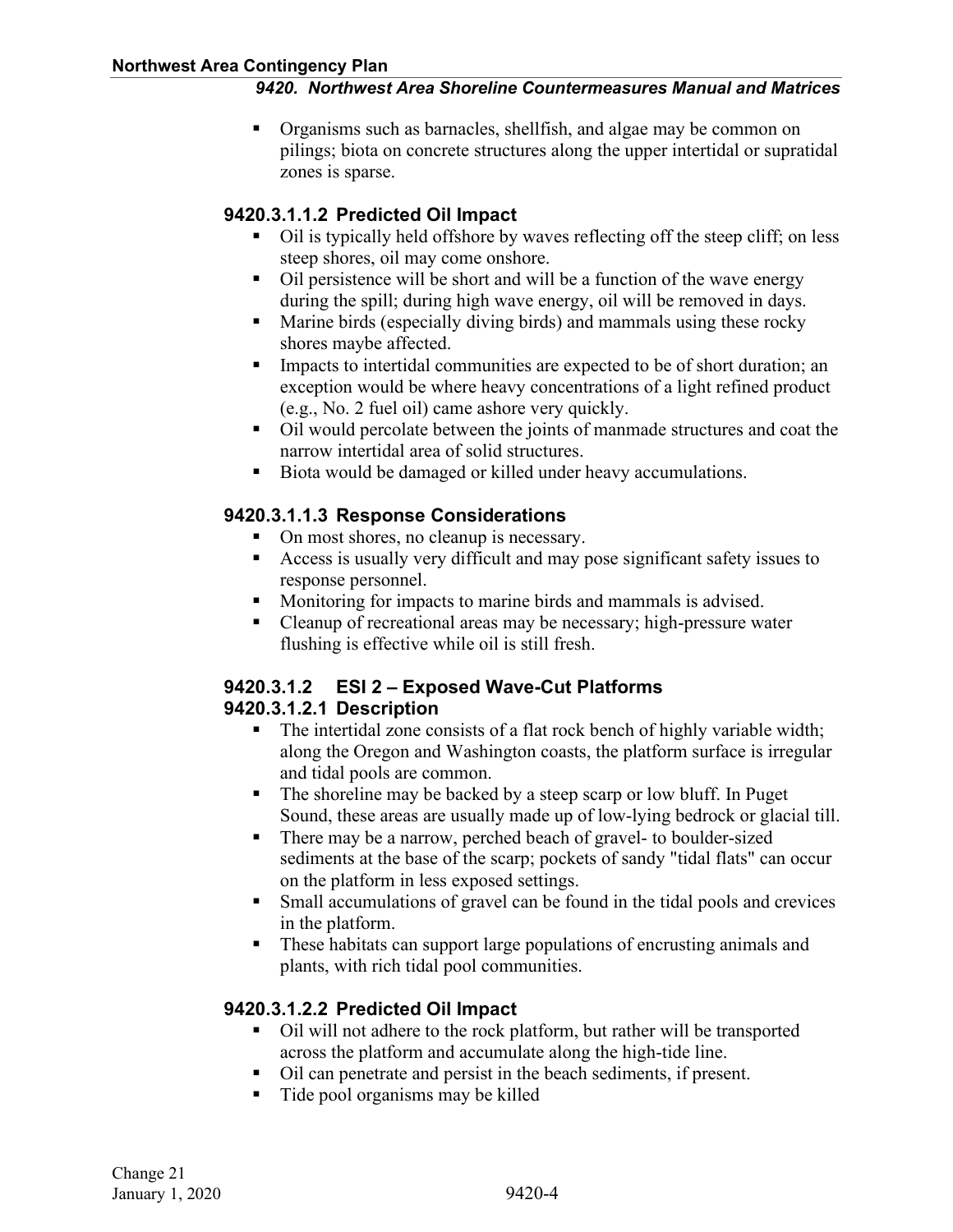**Persistence of oiled sediments is usually short term (on the order of days** to weeks), except in wave shadows or larger sediment accumulations.

#### **9420.3.1.2.3 Response Considerations**

- In most wave-exposed areas, cleanup is not necessary.
- High recreational-use areas may be effectively cleaned using highpressure water flushing if oil is still fresh.
- Removal of organisms should be avoided.
- Monitoring for impacts to marine birds and mammals is advised.

#### <span id="page-10-0"></span>**9420.3.1.3 ESI 3 – Fine to Medium Grained Sand Beaches and Unvegetated Steep River Banks**

#### **9420.3.1.3.1 Description**

- Sand beaches are common along the outer coast, but not very common in the Puget Sound Region.
- These beaches are generally wide, hard-packed, and flat if fine grained; gently sloping (slope <5˚) if medium grained.
- They are commonly backed by dunes or seawalls along the exposed, outer coast.
- Along sheltered bays, they are narrower, often fronted by tidal flats.
- Upper beach fauna are scarce; lower intertidal biota may include clams, worms, and amphipods.
- Near vertical scarps in unconsolidated sediments (most often sand and gravel) and bedrock; most common in urban areas and below dams.
- **ID** Undergoing active erosion, as indicated by lack of vegetation

#### **9420.3.1.3.2 Predicted Oil Impact**

- **Light oil accumulations will be deposited as oily swashes or bands along** the upper intertidal zone.
- Heavy oil accumulations will cover the entire beach surface, although the oil will be lifted off the lower beach with the rising tide.
- Maximum penetration of oil into fine grained sand will be 10 centimeters (cm).
- Burial of oiled layers by clean sand within the first few weeks will be less than 30 cm along the upper beach face.
- Oil will form a band on steep river banks. In unconsolidated sediments, the substrate will be removed, taking the oil with it.
- Organisms living in the beach sands may be killed either by smothering or by lethal oil concentrations in the interstitial water.
- Shorebirds may be killed if oiled, though they may shift to clean sites.

#### **9420.3.1.3.3 Response Considerations**

- Cleanup is not generally recommended on unconsolidated sediments of steep river banks unless in high recreational use areas.
- Cleanup should concentrate on removal of oil from the upper swash zone after all oil has come ashore.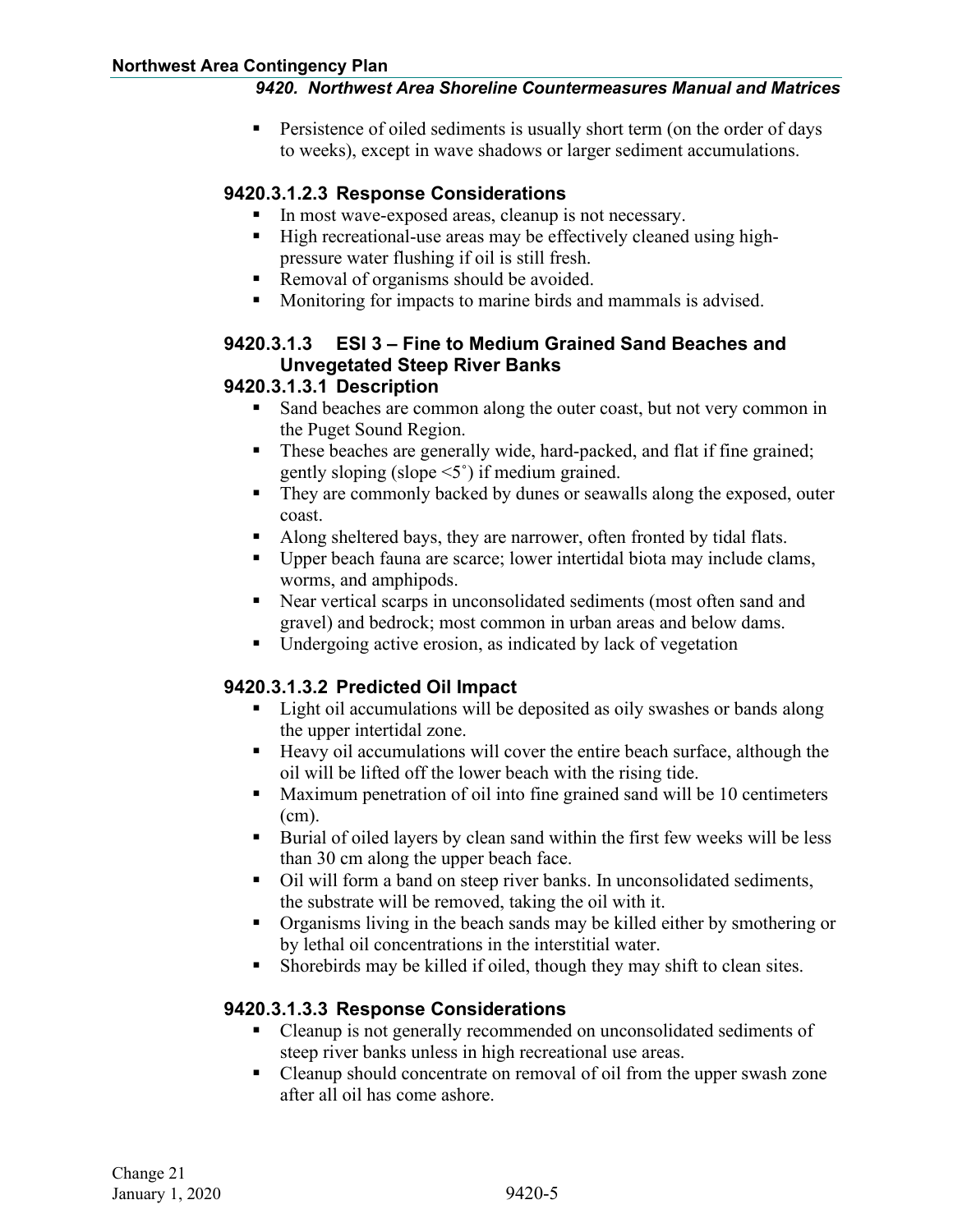- Sand removal should be minimal to avoid erosion problems; use of heavy equipment for oil/sand removal may result in the removal of excessive amounts of sand; manual cleanup may be more efficient.
- Activity through the oiled sand should be limited to prevent grinding oil deeper in the beach.
- Activity through dune areas should be severely limited.

#### <span id="page-11-0"></span>**9420.3.1.4 ESI 4 – Coarse Grained Sand Beaches 9420.3.1.4.1 Description**

- **ESI 4** is commonly found near headlands and along the southern Oregon coast.
- These beaches are moderate-to-steep, of variable width, and have soft sediments.
- They may be present as pocket beaches or on top of bedrock platforms.
- Coastal beaches are typically inhabited by razor clams, burrowing worms, and mysids.

#### **9420.3.1.4.2 Predicted Oil Impact**

- Light oil will be deposited primarily as a band along the high-tide line.
- Under very heavy accumulations, oil may spread across the entire beach face, though the oil will be lifted off the lower beach with the rising tide.
- **Penetration of oil into coarse grained sand can reach 25 cm.**
- Burial of oiled layers by clean sand can be rapid, and up to 60 cm or more.
- Burial over 1 meter is possible if the oil comes ashore at the start of a depositional period.
- Biological impacts include temporary declines in infaunal populations, which can also affect feeding shorebirds.

#### **9420.3.1.4.3 Response Considerations**

- Cleanup should commence after the majority of the oil has come onshore unless significant burial is expected to occur.
- Cleanup should concentrate on oil removal from the upper swash zone.
- Sand removal should be minimal to avoid erosion problems; use of heavy equipment for oil/sand removal may result in the removal of excessive amounts of sand; manual cleanup may be more efficient.
- Activity through the oiled sand should be limited to prevent grinding oil deeper in the beach.
- Activity through dune areas should be severely limited.

#### <span id="page-11-1"></span>**9420.3.1.5 ESI 5 – Mixed Sand and Gravel Beaches 9420.3.1.5.1 Description**

• This shoreline type is the most common beach type in Puget Sound; found along the coast as extensive beaches along rocky shores, perched beaches on bedrock, and in the vicinity of river mouths along the southern Oregon coastline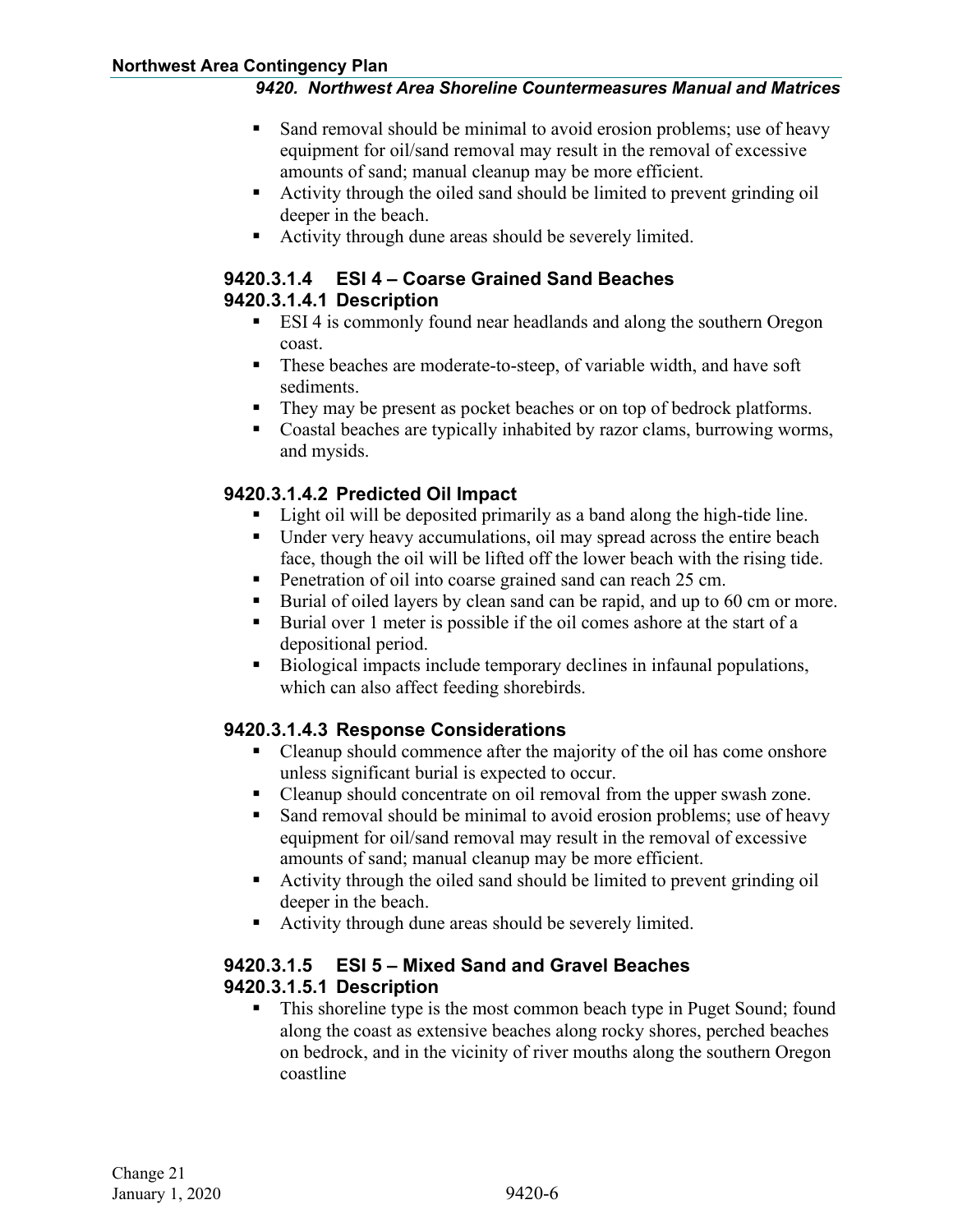- This shoreline type is a narrow, moderately sloping beach composed of a mixture of sand (greater than 20 percent) and gravel (greater than 25 percent).
- The high-tide berm area is usually composed of sand or fine gravel (pebbles to cobbles), whereas the lower part of the beach is coarser, with cobbles to boulders.
- Because of the mixed sediment sizes, there may be zones of sand, pebbles, or cobbles.
- Because of sediment mobility and desiccation on exposed beaches, there are low densities of attached animals and plants.
- Upper intertidal zone used extensively by surf smelt and sand lance for spawning.
- The presence of attached algae, mussels, and barnacles indicates beaches that are relatively sheltered, with the more stable substrate supporting a richer biota.

### **9420.3.1.5.2 Predicted Oil Impact**

- During small spills, oil will be deposited along and above the high-tide swash.
- **Large spills will spread across the entire intertidal area.**
- $\blacksquare$  Oil penetration into the beach sediments may be up to 50 cm; however, the sand fraction can be quite mobile, and oil behavior is much the same as on a sand beach if the sand fraction exceeds about 40 percent.
- Burial of oil may be deep at and above the high-tide line, where oil tends to persist, particularly where beaches are only intermittently exposed to waves.
- On sheltered beaches, extensive pavements of asphalted sediments can form if there is no removal of heavy oil accumulations because most of the oil remains on the surface; once formed, pavements are very stable and can persist for many years.
- Oil can be stranded in the coarse sediments on the lower part of the beach, particularly if the oil is weathered or emulsified.
- Biota present may be killed by the oil, either by smothering or by lethal concentrations in the water column.

#### **9420.3.1.5.3 Response Considerations**

- Cleanup should commence only after the majority of oil has come ashore.
- Heavy accumulations of oil and oil-soaked debris at the high-tide swash line should be removed to prevent asphalt formation.
- Exposed beaches do not require cleanup unless heavily oiled.
- Removal of sediments should be minimal to prevent erosion.
- Mechanical reworking of sediment into the surf zone can effectively remove fresh oil, especially in sheltered areas of low biological activity; sorbents and booms should be used to contain released oil.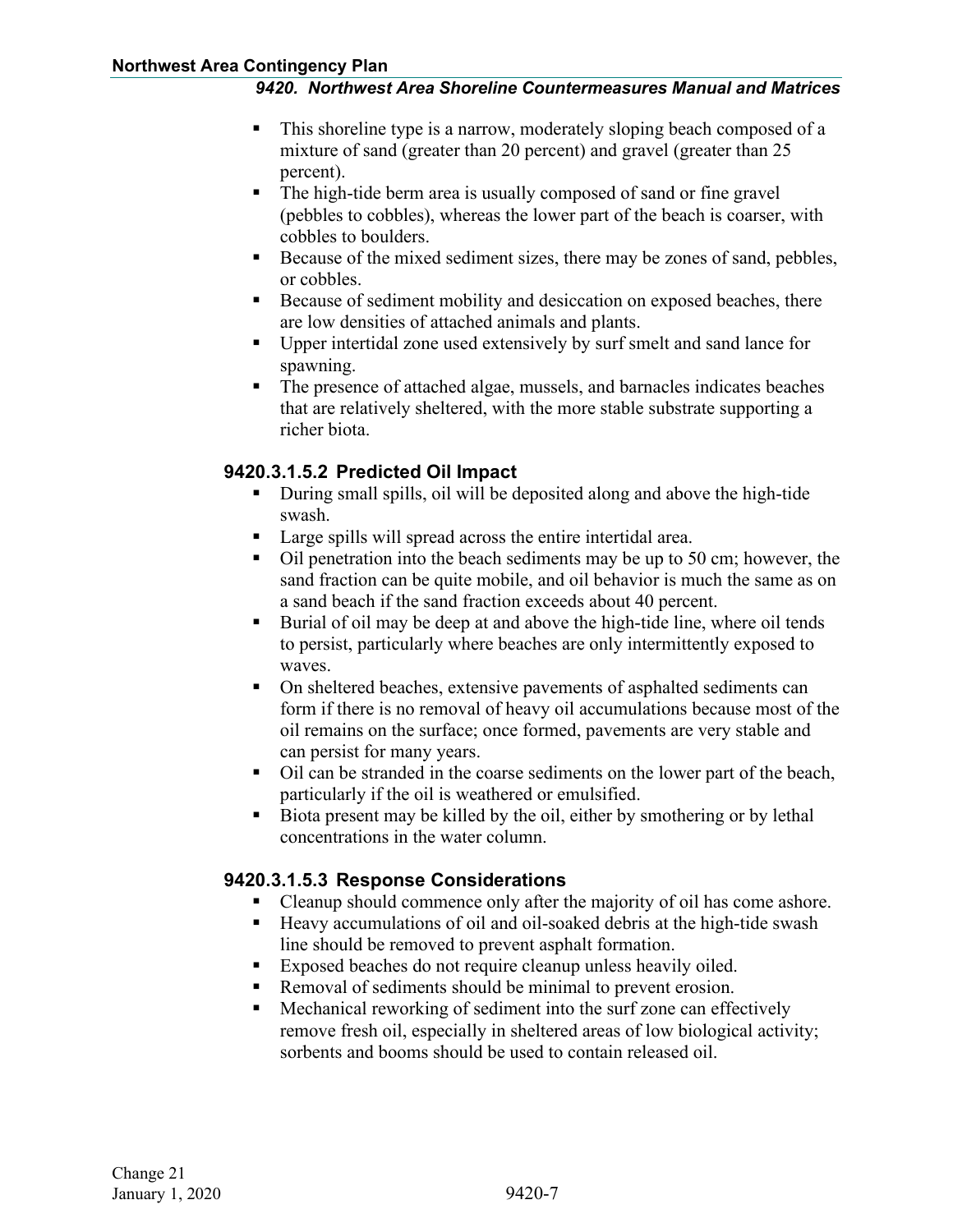#### <span id="page-13-0"></span>**9420.3.1.6 ESI 6A – Gravel Beaches – Pebbles to Cobbles 9420.3.1.6.1 Description**

- This shoreline type is present along coast of Washington.
- Fine grained gravel beaches composed of sediments ranging in size from pebbles to cobbles (from 4 to 256 cm in diameter), with boulders a very minor fraction. No sand is on the surface, and less than 20 percent is in subsurface.
- Zones of pure pebbles or cobbles may be present, with pebbles forming berms at high-tide line and cobbles and boulders dominating lower beach face.
- The beach slope is intermediate to steep (between 10 and 20 degrees), with multiple wave-built berms forming the upper beach.
- Natural replenishment rate of sediments is extremely slow.
- There is high annual variability in degree of exposure, and thus in frequency of mobilization by waves. Degree of exposure or sediment mobility can be predicted by the amount of rounding or smoothing of the individual pebbles and cobbles.
- Sediment mobility limits the amount of attached algae, barnacles, and mussels to lower tidal levels.

#### **9420.3.1.6.2 Predicted Oil Impact**

- Oil on gravel beaches would coat individual rocks and penetrate up to 60 cm in well-sorted gravels, which may be below the level of annual reworking by the waves.
- Deep penetration and rapid burial of stranded oil is likely on exposed beaches.
- On exposed beaches, oil can be pushed over the high-tide and storm berms, pooling and persisting above the normal zone of wave wash.
- Long-term persistence will be controlled by the depth of penetration versus the depth of routine reworking by storm waves. Oil may persist for years in low wave energy areas.
- In low energy areas, buried oil will tend to seep out, generating sheens that can recontaminate the shoreline.
- On relatively sheltered beaches, formation of asphalt pavements is likely where accumulations are heavy and oil is left uncleaned.

#### **9420.3.1.6.3 Response Considerations**

- Heavily oiled wrack and debris should be removed.
- Due to extremely slow natural replenishment, there should be no permanent removal of sediments.
- High-pressure flushing of gravel may help in cleaning exposed surfaces, but will have little effect on oil penetrated deeply into gravel without extensive reworking.
- In heavily oiled, sheltered areas, sediments may have to be removed and replaced.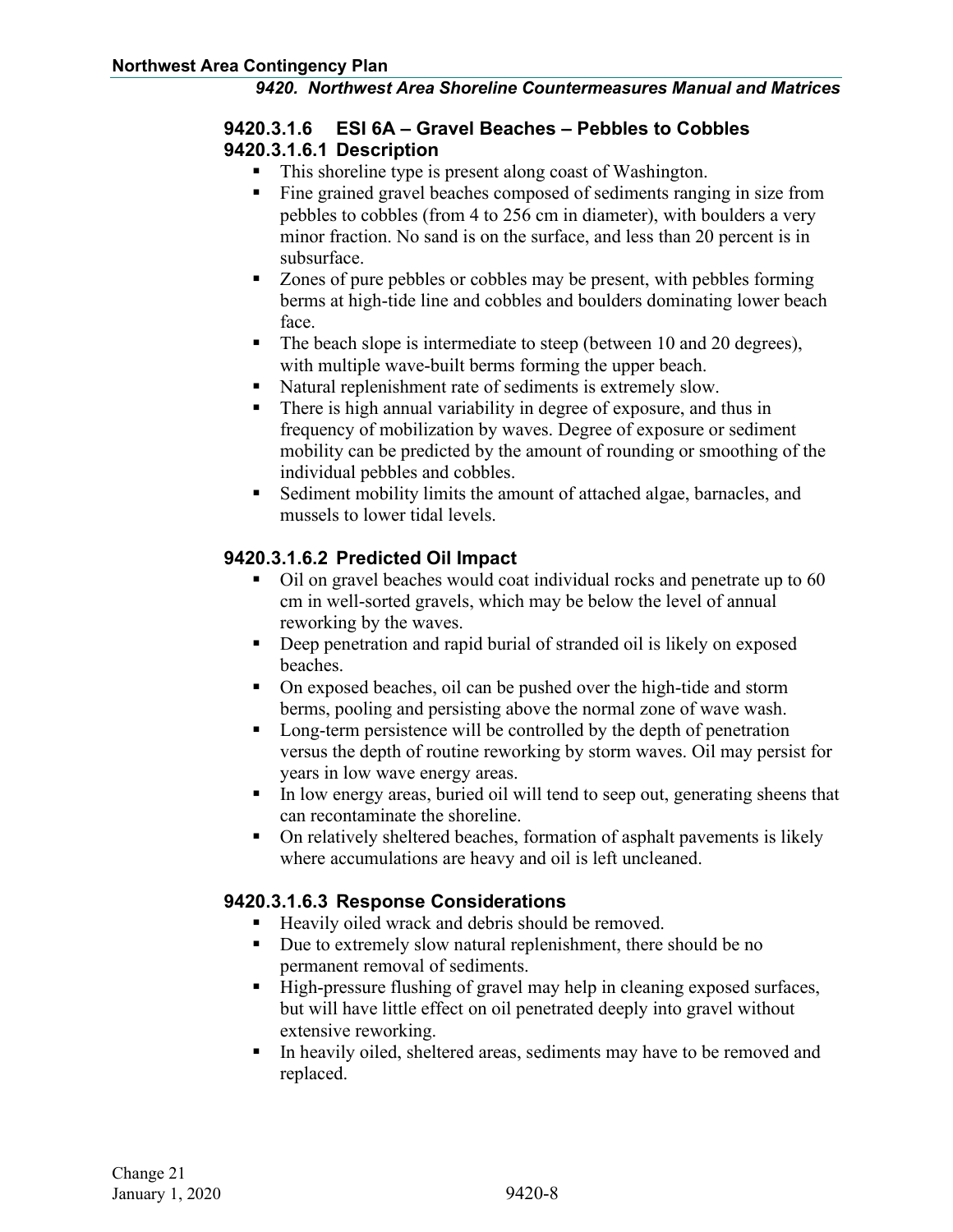#### <span id="page-14-0"></span>**9420.3.1.7 ESI 6B – Gravel Beaches – Cobbles to Boulders 9420.3.1.7.1 Description**

- Gravel beaches are composed of sediments ranging in size from cobbles to boulders (larger than 256 cm in diameter).
- The beach slope is intermediate to steep (between 10 and 20 degrees), with multiple wave-built berms forming the upper beach.
- Boulders dominate the lower intertidal zone. Boulder and cobble armoring of the surface of the middle to lower intertidal zone may also be present.
- This shoreline type has the lowest natural replenishment rate of sediments of all beaches.
- There is high annual variability in degree of exposure, and thus in frequency of mobilization by waves.
- This shoreline type has a higher amount of attached algae and epifauna due to increased stability of larger boulders.

### **9420.3.1.7.2 Predicted Oil Impact**

- Oil on gravel beaches would coat individual rocks and penetrate up to 100 cm in the poorly sorted larger cobble and boulder.
- The presence of armor may significantly extend persistence of oil; oil located beneath armored surface will remain longer because of the higher velocities required to mobilize the armor.
- On exposed beaches, oil can be pushed over the high-tide and storm berms, pooling and persisting above the normal zone of wave wash.
- Long-term persistence will be controlled by the depth of penetration versus the depth of routine reworking by storm waves. Oil may persist for years in low wave energy areas.
- In low energy areas, buried oil will tend to seep out, generating sheens that can recontaminate the shoreline.
- On relatively sheltered beaches, formation of asphalt pavements is likely where accumulations are heavy and oil is left uncleaned.

#### **9420.3.1.7.3 Response Considerations**

- Heavily oiled wrack and debris should be removed.
- Due to extremely slow natural replenishment, there should be no permanent removal of sediments.
- High-pressure flushing of gravel may help in cleaning exposed surfaces, but will have little effect on oil penetrated deeply into gravel without extensive reworking.
- In heavily oiled, sheltered areas, sediments may have to be removed and replaced.

# <span id="page-14-1"></span>**9420.3.1.8 ESI 6C – Rip Rap**

# **9420.3.1.8.1 Description**

 Rip rap is angular rock similar in size to that described for ESI 6B, used for shoreline protection and inlet stabilization.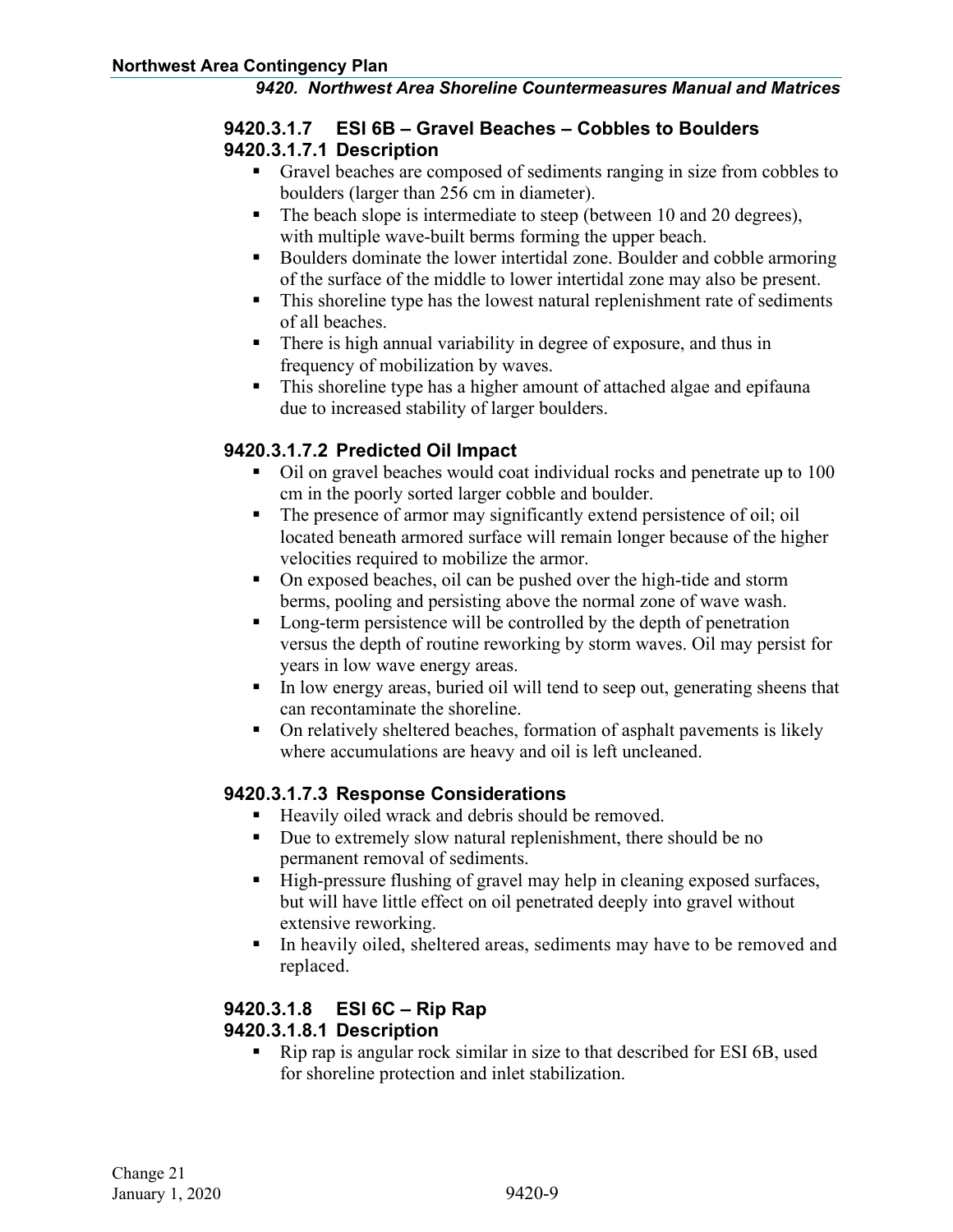- Rip rap structures have a slope that is generally steep, are located at the high tide line where the heaviest concentration of oil usually impact and are made up of boulders too large to be reworked by waves.
- Due to the stability of rip rap, biota on the lower levels may be plentiful and varied.
- ESI 6C has no natural replenishment of sediments
- ESI 6C is generally located in areas exposed to higher wave energy.
- A higher amount of attached algae and epifauna may be present due to increased stability of larger boulders.

#### **9420.3.1.8.2 Predicted Oil Impact**

- With heavy oiling, individual boulders will be heavily coated, and penetration to the bottom of the rip rap structure is likely.
- Pools of oil will collect inside the rip rap structure and potentially be a source of sheens for a long period.
- Biota will be damaged or killed under heavy accumulations.

#### **9420.3.1.8.3 Response Considerations**

- Heavily oiled wrack and debris should be removed.
- High-pressure flushing of rip rap may help in cleaning exposed surfaces, but will have little effect on oil penetrated deeply into gravel without extensive reworking.
- Heavily oiled rip rap may need to be removed and replaced.

#### <span id="page-15-0"></span>**9420.3.1.9 ESI 7 – Exposed Tidal Flats 9420.3.1.9.1 Description**

- This shoreline type is particularly common in the eastern portion of Puget Sound and at the entrance to bays, estuaries, and river mouths along the coast.
- This shoreline type is composed primarily of sand and mud.
- The presence of sand indicates that tidal or wind-driven currents and waves are strong enough to mobilize the sediments.
- This shoreline type is always associated with another shoreline type on the landward side of the flat.
- The sediments are water-saturated, with only the topographically higher ridges drying out during low tide.
- Biological utilization can be very high, with large numbers of infauna and heavy use by birds for roosting and foraging. Clams and worms are the most common species.

### **9420.3.1.9.2 Predicted Oil Impact**

- Oil does not usually adhere to the surface of exposed tidal flats or penetrate the water saturated sediments, but rather moves across the flat and accumulates at the high-tide line.
- Deposition of oil on the flat may occur on a falling tide if concentrations are heavy but will frequently be refloated by the next high tide.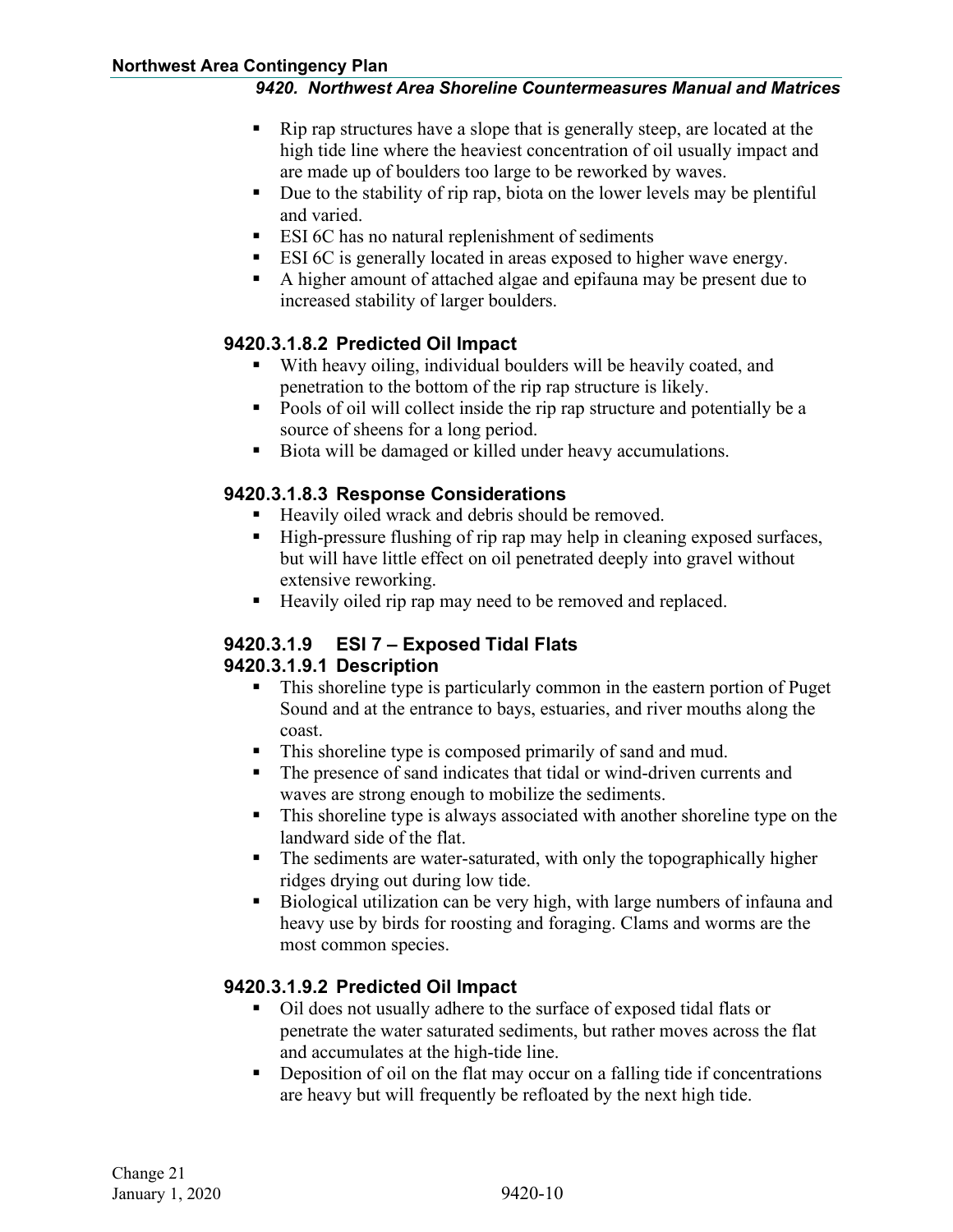Biological impacts may be severe, especially to burrowing bivalves and worms since oil can penetrate into burrows; this can significantly decrease food for foraging birds and fish in the area.

#### **9420.3.1.9.3 Response Considerations**

- Cleanup of tidal flats is generally not recommended due to the likelihood of mixing oil deeper into the sediments during the cleanup effort.
- Access is usually very poor due to shallow water and soft sediments.
- Passive removal of oil lifted off tidal flat by high tide may be advisable if this can be accomplished without mixing oil into the sediments.
- Use of heavy machinery should be restricted to prevent mixing oil into the sediments and cannot be used in soft, muddier areas.
- Removal of heavily oiled debris stranded in a tidal flat may be advisable if this can be accomplished without mixing surface oil into the sediments.

#### <span id="page-16-0"></span>**9420.3.1.10 ESI 8A – Sheltered Vertical Rocky Shores & Solid, Vertical, Man-Made Structures**

#### **9420.3.1.10.1 Description**

- This shoreline type is located in calm, interior environments, especially common within the interior portion of the San Juan Islands.
- This shoreline type consists of a bedrock shore of variable slope (from vertical cliffs to wide, rocky ledges) that is sheltered from exposure to most wave and tidal energy.
- This shoreline type is uncommon along the coast; may occur along the inside of bays and coves.
- Species density and diversity vary greatly, but barnacles, snails, mussels, clams, periwinkles, amphipods, polychaetes, rockweed, and crabs are often very abundant.
- Sheltered solid, vertical, man-made structures consisting of short segments of seawalls, docks, and bulkheads are commonly found along the high tide line in harbors, industrial sites and other developed areas.
- Biota on man-made structures along the upper intertidal or supratidal zones is sparse.

### **9420.3.1.10.2 Predicted Oil Impact**

- On rocky shores, oil will adhere readily to the higher rock surfaces, particularly along the high-tide line, forming a distinct oil band.
- The lower intertidal zone usually stays wet (particularly when algaecovered), preventing oil from adhering to the rock surface.
- Oil will not penetrate, except in fractures in the rock where oil can pool and persist.
- Oil will penetrate into joints and voids of man-made structure, and with heavy concentrations will coat the intertidal areas.
- Because of the low energy setting, even light accumulations can persist for years, especially between rocks.
- Fresh oil and light refined products have high acute toxicity that can affect attached organisms after even short exposures.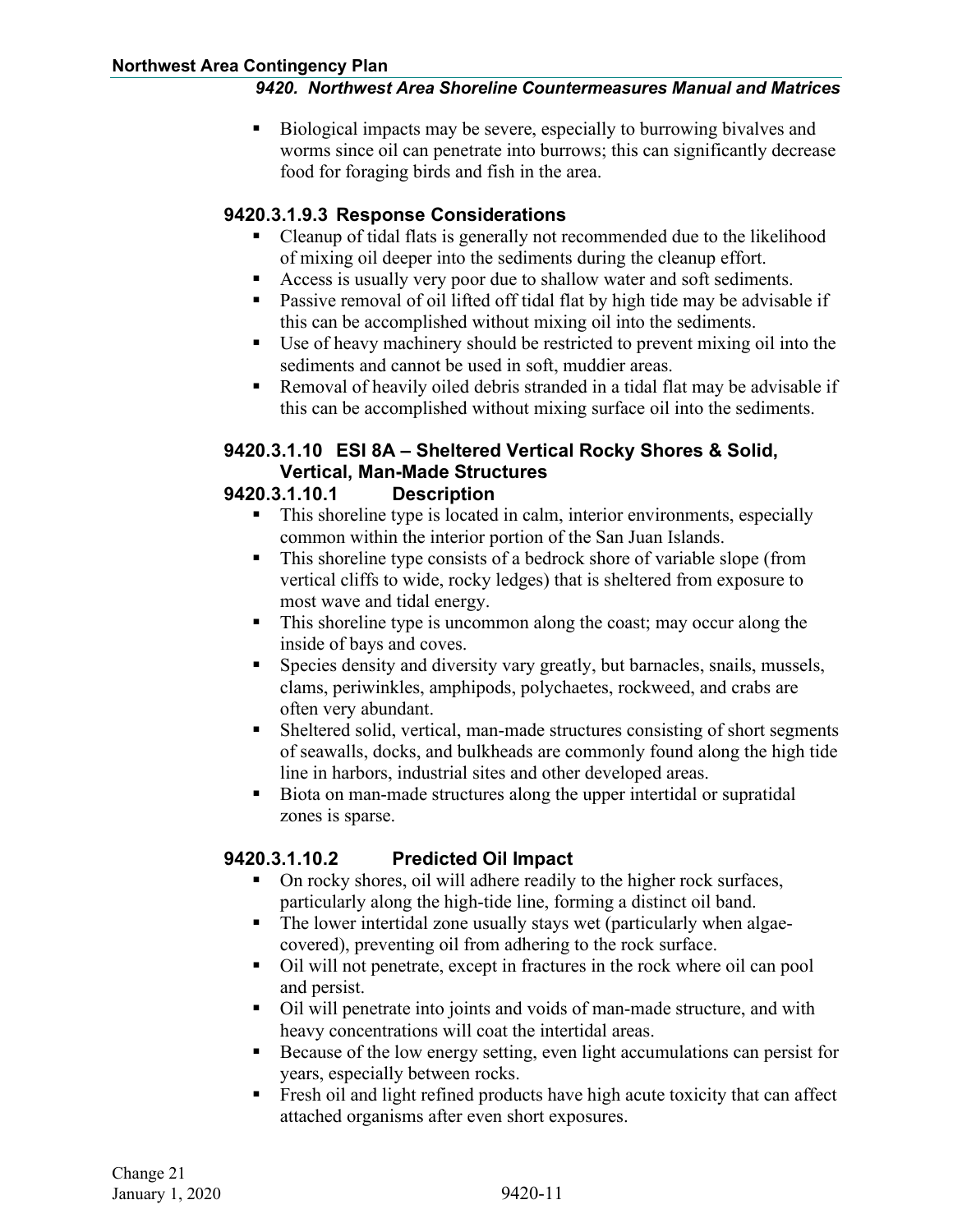#### **9420.3.1.10.3 Response Considerations**

- Cleanup is difficult, oiled shoreline may pose long-term leaching problem.
- High- and low-pressure water flushing of man-made structures and rocky shores is effective while oil is still fresh.
- Cutting of oiled algae is generally not recommended.

#### <span id="page-17-0"></span>**9420.3.1.11 ESI 8B – Sheltered Rubble Slope 9420.3.1.11.1 Description**

- This shoreline type is commonly found in industrial waterways of northwest ports.
- This shoreline type is a relatively steep (greater than 15 degrees) and short rocky shore that is covered with a thin-to-thick veneer of angular rubble without any evidence of rounding or sorting by sediment transport.
- This shoreline type is sheltered from wave energy or strong tidal currents.
- The surface rubble is highly variable in packing, but there is always some permeability in the surface material.
- Species density and diversity vary greatly, but barnacles, snails, mussels, clams, periwinkles, amphipods, polychaetes, rockweed, and crabs are often very abundant.

### **9420.3.1.11.2 Predicted Oil Impact**

- Oil will adhere readily to the rough rocky surface, particularly along the high-tide line, forming a distinct oil band.
- Where the rubble is loosely packed, oil will penetrate deeply, causing long-term contamination of the subsurface sediments.
- Fresh oil and light refined products have high acute toxicity that can affect attached organisms after even short exposures.

#### **9420.3.1.11.3 Response Considerations**

- Cleanup is difficult, and oiled shoreline may pose a long-term leaching problem, especially from subsurface contamination.
- High- and low-pressure water flushing is effective for surface contamination while oil is still fresh, but generally does nothing for subsurface contamination.
- **Heavily contaminated subsurface sediment may need to be removed and** replaced to prevent long-term leaching and sheening.
- Cutting of oiled algae is generally not recommended.

#### <span id="page-17-1"></span>**9420.3.1.12 ESI 9A – Sheltered Tidal Flats of Sand and Mud 9420.3.1.12.1 Description**

- This shoreline type is very common in bays and estuaries in Grays Harbor, Willapa Bay, Tillamook Bay, Columbia River estuary, and upper Puget Sound.
- They are present in calm-water habitats, sheltered from major wave activity, and frequently fronted by marshes.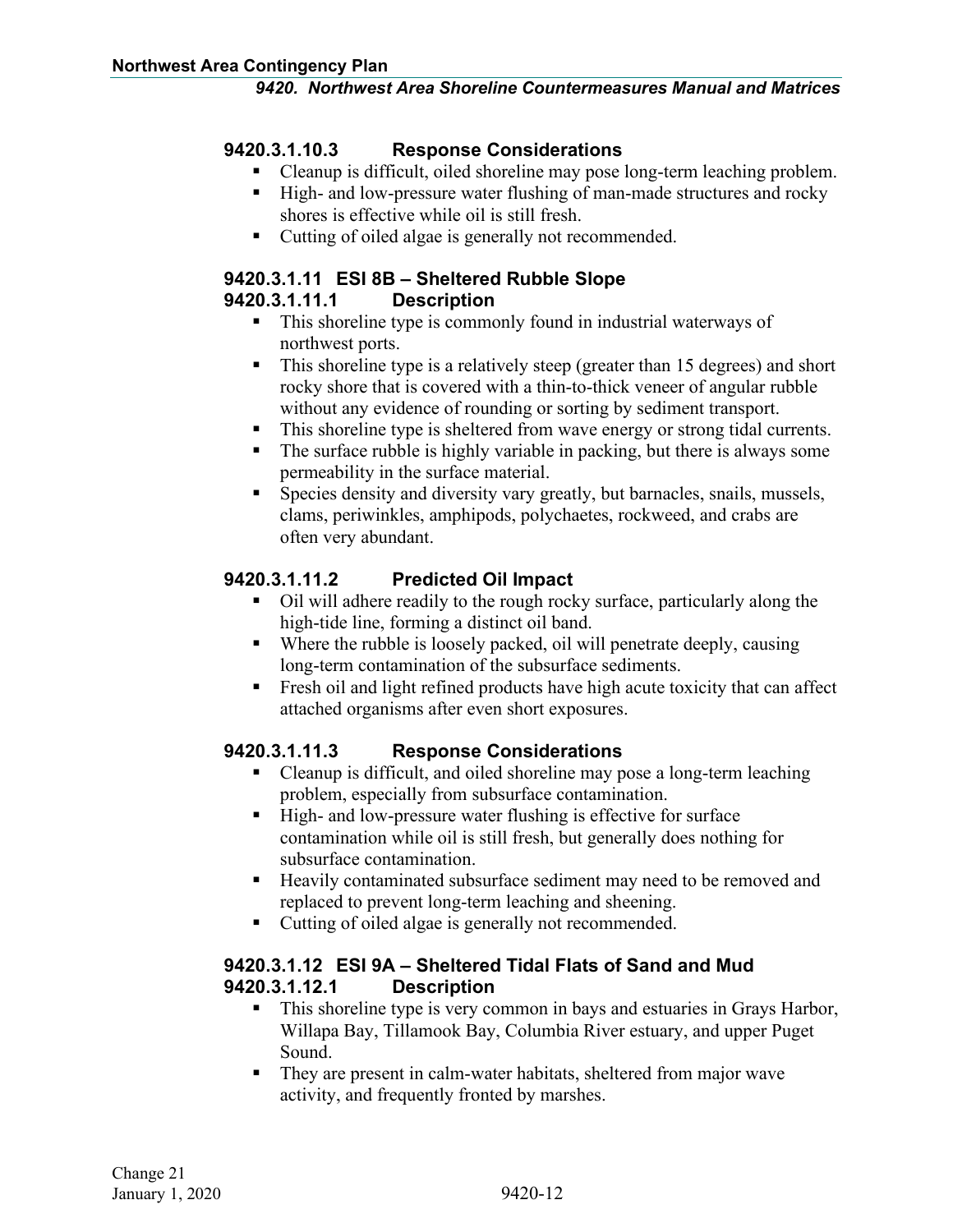- Although wave energy is very low, flats may be exposed to moderate tidal or river currents.
- Substrate slope is flat (less than 3 degrees) and can vary in width from a few meters to nearly 1 kilometer.
- Sediment is composed of water-saturated mud or muddy sand, so permeability is very low, except where burrowed.
- The sediments are very soft and cannot support even light foot traffic.
- There are usually large populations of clams, crabs, oysters worms, amphipods, and snails; many of these flats are commercially harvested.
- This shoreline type may be used heavily by birds for feeding and as staging areas during migration.
- Eelgrass beds may be present and are an important nursery area for juvenile salmonids, Dungeness crab, and various marine fish species.

#### **9420.3.1.12.2 Predicted Oil Impact**

- Oil does not usually adhere to the surface of sheltered tidal flats, but rather moves across the flat and accumulates at the high-tide line.
- Deposition of oil on the flat may occur during a falling tide if concentrations are heavy, but may refloat with the next high tide.
- Oil will not penetrate the water-saturated sediments; however, persistent contamination can occur if oil penetrates into burrows of organisms in the mud.
- In areas of high suspended sediments, sorption of oil can result in contaminated sediments that can be deposited on the flats and persist for years.
- Biological impacts may be severe.

#### **9420.3.1.12.3 Response Considerations**

- These areas require high priority for protection during oil spills.
- Cleanup of sheltered tidal flats is generally not recommended due to the likelihood of mixing oil deeper into the sediments during cleanup effort.
- Access is very limited due to shallow water and soft substrate; restrict any active cleanup to the upper reaches of high-tide swash or conduct from boats.
- Removal of heavily oiled debris stranded along the high tide line may be advisable if activity can be accomplished without mixing surface oil into the sediments.

#### <span id="page-18-0"></span>**9420.3.1.13 ESI 9B – Sheltered Vegetated Low Bank 9420.3.1.13.1 Description**

- Either low bank with grasses or low eroding banks with trees and tree roots exposed to the water.
- ESI 9B is found at river mouths in the Puget Sound area, very common throughout the lower Columbia River and above the dams.
- This shore type is flooded occasionally by high water.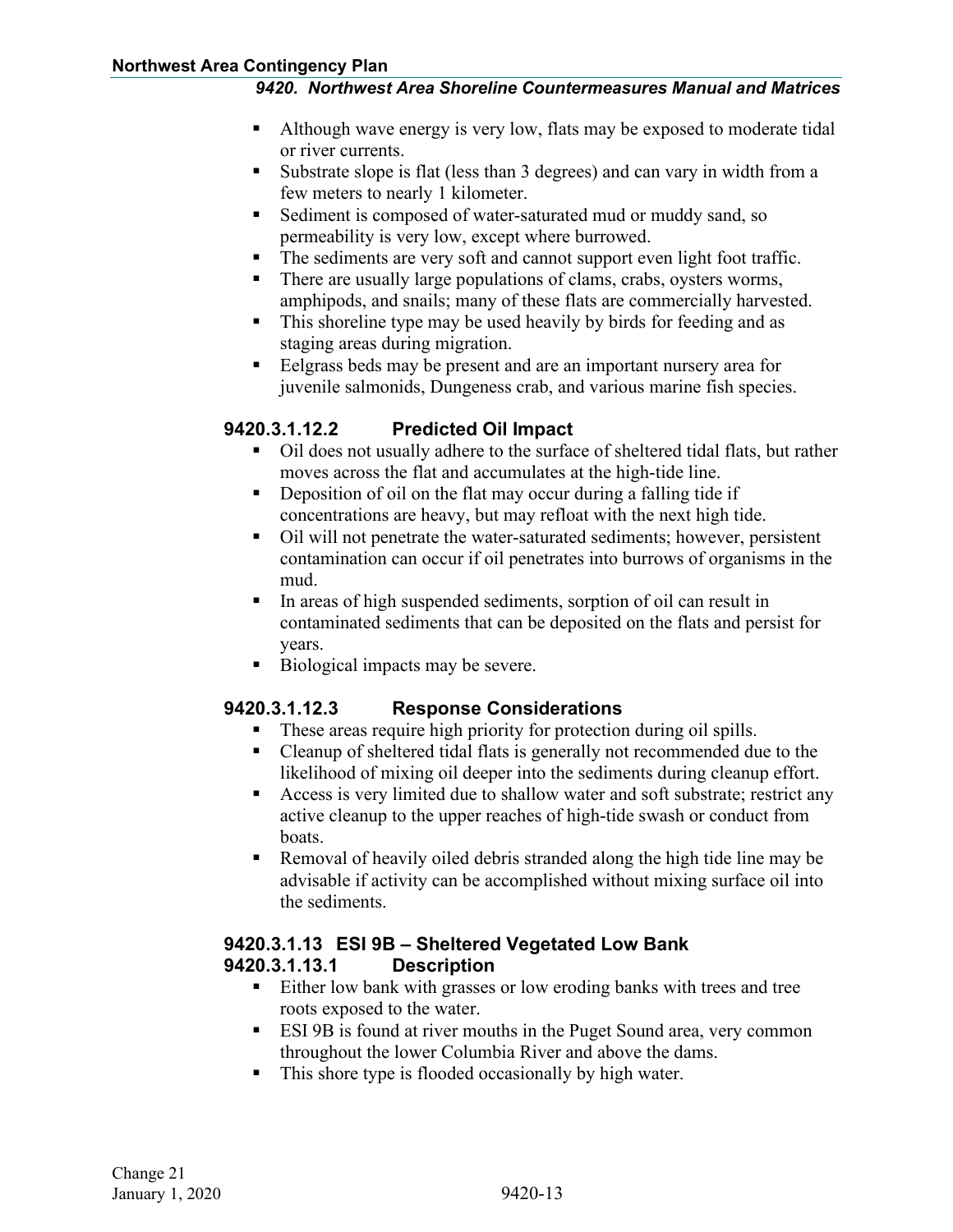#### **9420.3.1.13.2 Predicted Oil Impact**

- At low water, there is little impact, with oil coating a narrow band of sediment at the water level.
- At high water, the oil will cover and coat grasses at the base of the trees and may also coat low hanging branches and foliage.
- Oil may cause loss of the grasses, but the trees should survive unless oil penetrates and persists in the substrate.

#### **9420.3.1.13.3 Response Considerations**

- Low pressure flushing of oiled areas is effective in removing moderate to heavy accumulations of oil from along the banks.
- Sorbent and containment boom should be placed on the water side of the cleanup operations to contain and collect oil outflow.
- Low- to moderate-pressure flushing can be used to remove oil from tree roots and trunks.

# <span id="page-19-0"></span>**9420.3.1.14 ESI 10 – Salt & Fresh-Water Marshes (Herbaceous & Woody Vegetation)**

#### **9420.3.1.14.1 Description**

- This shoreline type is common along the Washington and Oregon coast and in Puget Sound at the head of many bays; extensive marches are found in the Skagit River and Nisqually River delta areas, as well as the Columbia River estuary and river below Portland.
- Marshes are low energy, protected wetlands containing emergent, herbaceous, and/or woody vegetation, generally associated with river systems, bays, and estuaries.
- The width of marshes can vary widely, from a narrow fringe to extensive; substrate is generally silt and mud, with variable amounts of organic matter.
- The moderate tidal range of coastal and estuarine marshes results in the presence of numerous tidal channels; frequently, they are fronted by tidal flats.
- Resident flora and fauna are abundant and consist of numerous species.
- Marshes provide a nursery ground for numerous fish species and are heavily used by birds for nesting and feeding.

### **9420.3.1.14.2 Predicted Oil Impact**

- Oil adheres readily to marsh vegetation.
- The band of coating will vary widely, depending upon the tidal stage at the time oil slicks are in the vegetation. There may be multiple bands.
- Large slicks will persist through multiple tidal cycles and coat the entire stem from the high-tide line to the base.
- If the vegetation is thick, heavy oil coating will be restricted to the outer fringe, with penetration and lighter oiling to the limit of tidal influence.
- Medium to heavy oils do not readily adhere or penetrate the fine sediments, but they can pool on the surface and in burrows.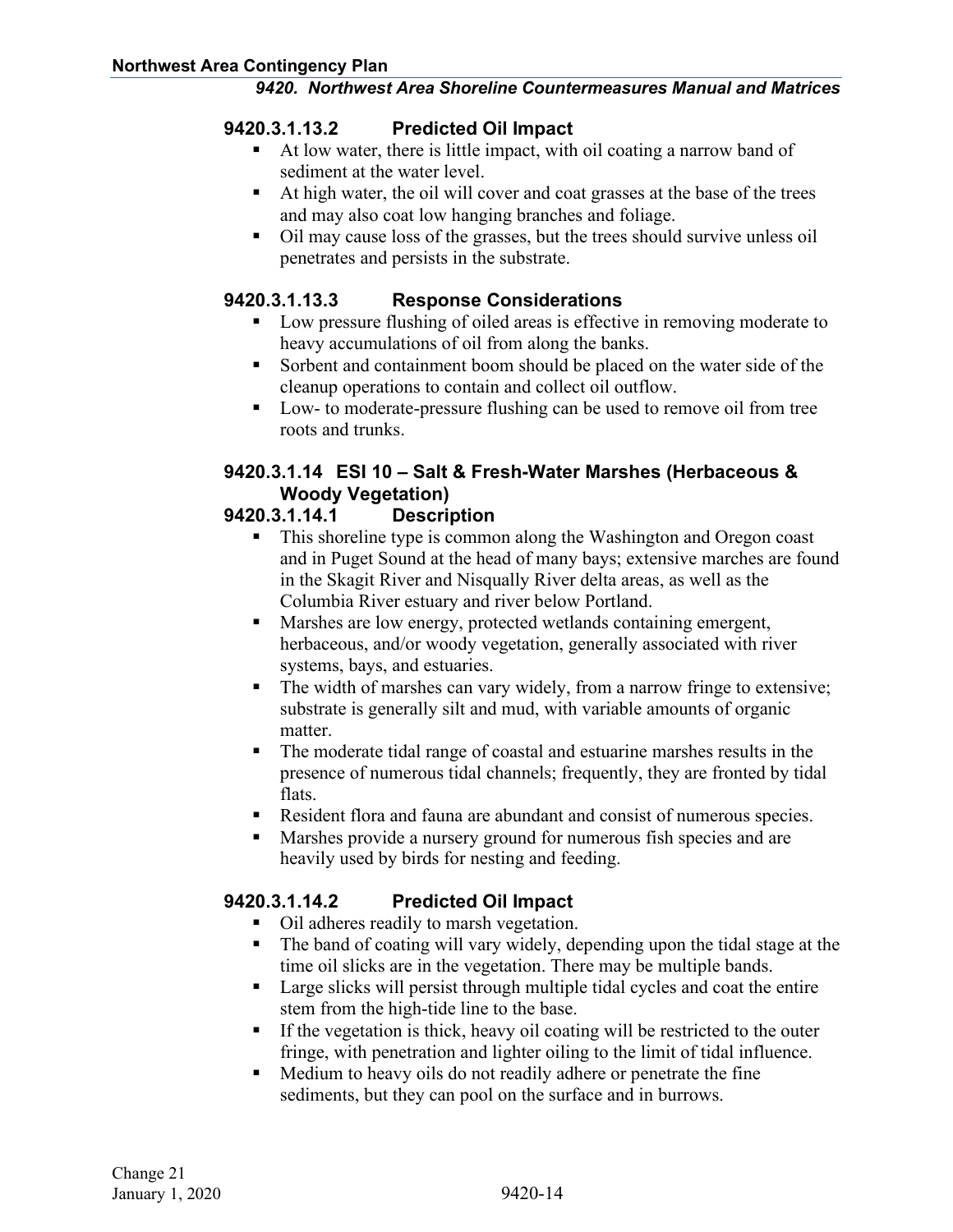Light oils can penetrate the top few centimeters of sediment and deeply into burrows and cracks (up to 1 meter); once incorporated into the sediment, oil can persist for years.

#### **9420.3.1.14.3 Response Considerations**

- **Marshes are very sensitive environments and highly vulnerable to** mechanical damage from cleanup activities; they should receive the highest priority for shoreline protection.
- Cleanup is generally not recommended for light oiling or oiling confined to the outer fringe; natural flushing, especially in higher energy areas, is the best strategy.
- Activities in marshes should be kept at minimum to prevent damage to marsh plants and mixing oil into the soft sediments.
- With heavy oiling, a combination of manually removing oiled wrack and debris, low-pressure flushing, passive absorption, and vacuum collection using small boats can be effective; due to the potential for stirring up the sediment and mixing it with the oil, these activities are generally limited to the edge of the marsh.

#### <span id="page-20-0"></span>**9420.3.1.15 Special Considerations**

The above shoreline types may also have associated sensitive biological resources and human-use areas, which include:

#### **Subtidal Habitats**

- Submerged aquatic vegetation,
- Kelp beds, and
- **Worm beds.**

#### **Birds**

- Rookeries and nesting sites,
- Waterfowl overwintering concentration areas,
- High concentration migration stopovers, and
- High concentration resident bird colonies.

#### **Marine Mammals**

- **Migration corridors, and**
- Population concentration areas.

#### **Terrestrial Mammals**

■ Concentration areas.

#### **Terrestrial Plants**

■ Threatened and endangered plants adjacent to the shoreline.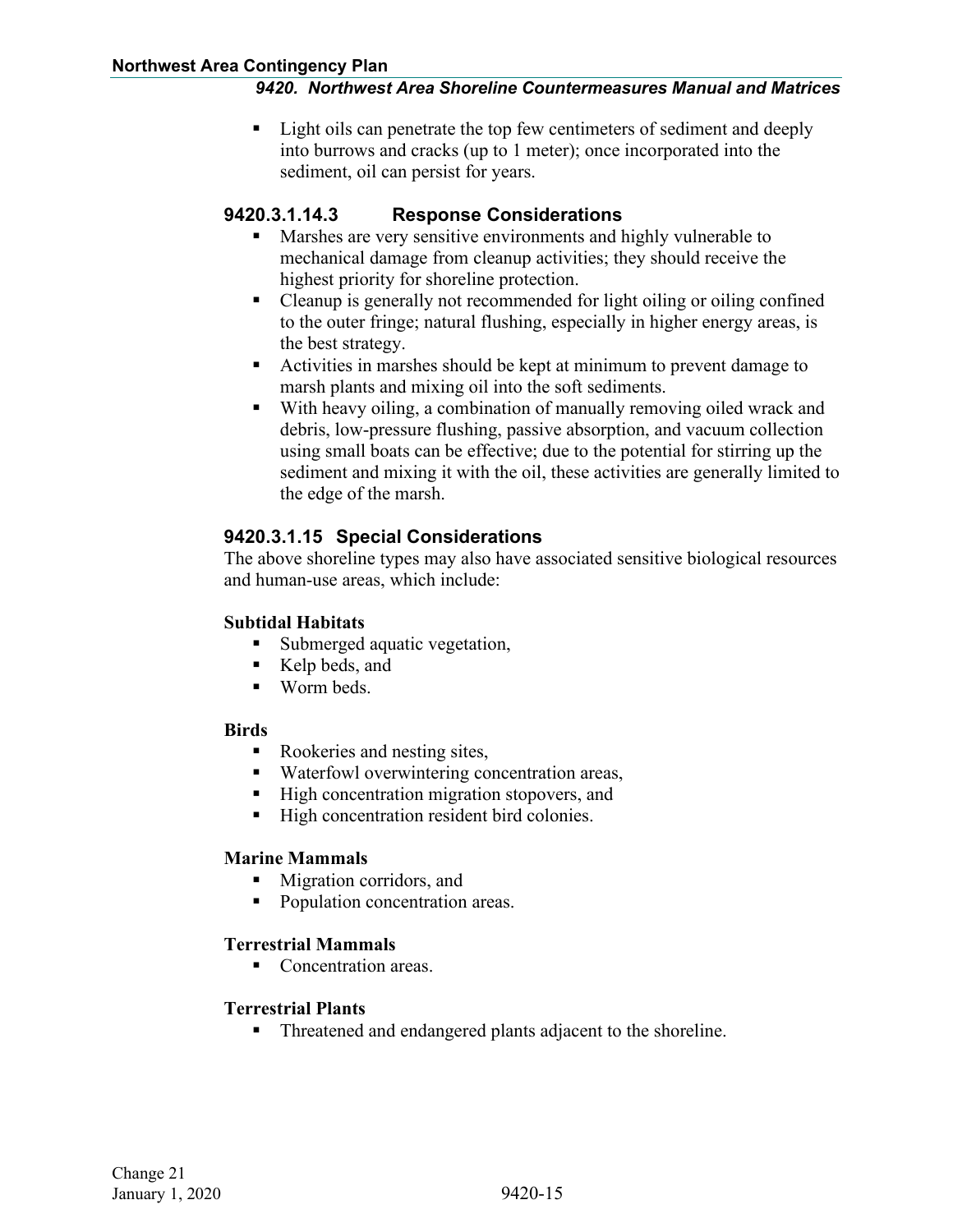#### **Fish and Shellfish**

- Anadromous fish spawning streams,
- Sites important to beach- and kelp-spawning fish,
- **Estuarine areas that are important fish nursery areas,**
- Special concentration areas for estuarine and demersal fish,
- Shellfish seed beds, leased beds, high concentration areas, and
- Crab and shrimp nursery areas.

#### **Recreation**

- High-use recreational beaches,
- **Marinas and boat ramps, and**
- High-use boating, fishing, and diving areas.

#### **Management Areas**

- Nature preserves and reserves,
- **Privately developed lands/facilities (Nature Conservancy Areas),**
- Research natural areas,
- State marine parks/federal marine sanctuaries, and
- Wildlife management areas and refuges.

#### **Resource Extraction**

- Commercial fishing areas, including finfish, crabs, and mollusks;
- Water intakes;
- Aquaculture sites;
- Intertidal and subtidal mining leases;
- Subsistence harvest sites; and
- Log storage sites.

#### **Cultural Resources**

- Archaeological and other historically significant sites, and
- Native American reservations.

# <span id="page-21-0"></span>**9420.4 Shoreline Countermeasure Methods Using Conventional Response Technology**

The following section lists and describes those shoreline countermeasure methods that utilize conventional response technology to mitigate the environmental impact and enhance the recovery of a shoreline or habitat resulting from stranded oil. Methods and equipment currently in use for these conventional shoreline treatment methods are described in some detail below. These methods, when used according to the guidelines in this manual, may be used on most sites as part of the On-Scene Coordinator (OSC)-directed response. It should be noted that some of these methods may require other authorizations or permits before work begins.

- 1 No Action
- 2 Manual Removal of Oil
- 3 Passive Collection of Oil (Sorbents)
- 4 Oiled Debris Removal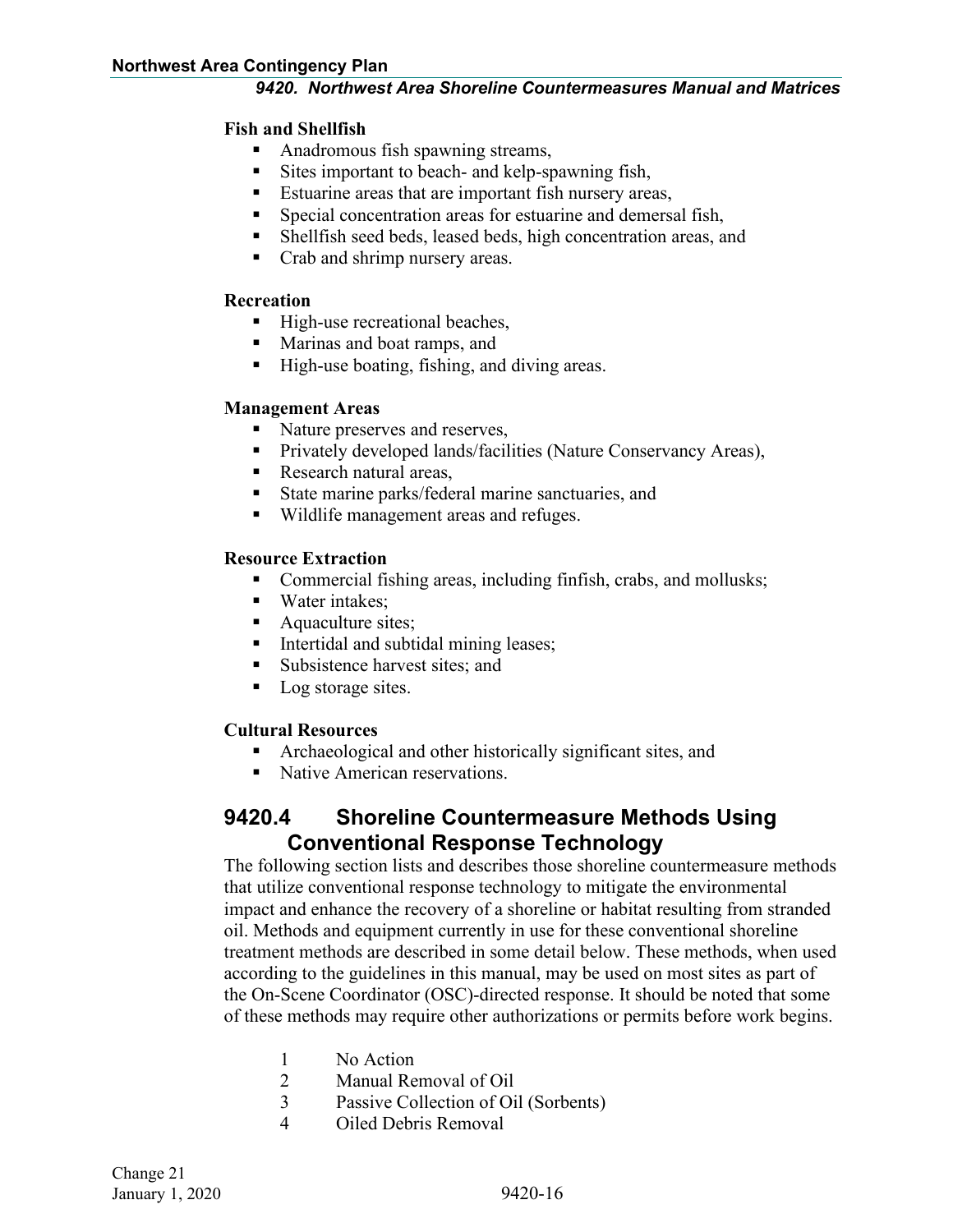- 5 Trenching/Recovery Wells
- 6 Oiled Sediment Removal
- 7 Ambient-Water Flooding (Deluge)
- 8a Ambient-Water/Low-Pressure Washing <50 pounds per square inch (psi)
- 8b Ambient-Water/High-Pressure Washing <100 psi
- 9 Warm-Water <90 degrees Fahrenheit (°F)/Moderate-to-High-Pressure Washing 50–100 psi
- 10 Hot Water >90°F/Moderate-to-High-Pressure Washing 50–100 psi
- 11 Vacuum Removal of Oil
- 12 Sediment Reworking
- 13 Sediment Removal, Cleansing, and Replacement
- 14 Cutting Oiled Vegetation

#### <span id="page-22-0"></span>**9420.4.1 No Action**

#### <span id="page-22-1"></span>**9420.4.1.1 Objective**

No attempt is made to remove stranded oil because there is no proven effective method for cleanup, there is unacceptable risk to response workers, or an extremely sensitive environment or resource is present.

#### <span id="page-22-2"></span>**9420.4.1.2 Description**

No action is taken. However, the OSC continues to monitor the incident.

#### <span id="page-22-3"></span>**9420.4.1.3 Applicable Shoreline Types**

Can be used on all shoreline types.

### <span id="page-22-4"></span>**9420.4.1.4 When to Use**

No action should be taken if the shoreline is extremely remote or inaccessible, the amount and type of oil does not justify a cleanup effort, natural removal rates are very fast, or cleanup actions will do more harm than leaving the oil to be removed naturally.

#### <span id="page-22-5"></span>**9420.4.1.5 Biological Constraints**

This method may be inappropriate for areas where high numbers of mobile animals (birds, marine mammals, crabs, etc.) use the intertidal zone or adjacent nearshore waters.

#### <span id="page-22-6"></span>**9420.4.1.6 Environmental Effects**

Intertidal – This method has no intertidal environmental effects beyond those caused by the spilled oil.

Subtidal – This method has no subtidal environmental effects beyond those caused by the spilled oil.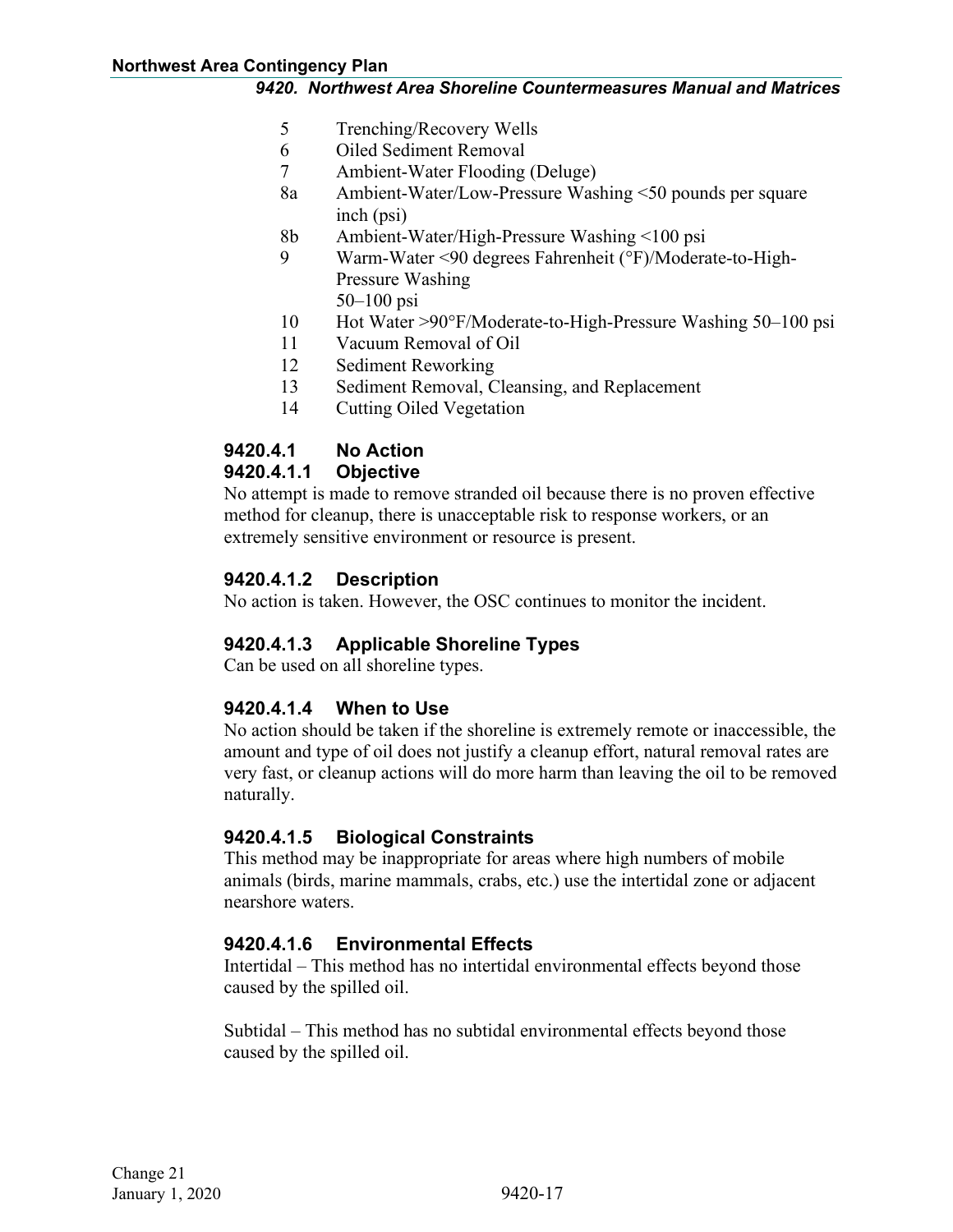#### <span id="page-23-0"></span>**9420.4.2 Manual Removal of Oil**

#### <span id="page-23-1"></span>**9420.4.2.1 Objective**

In this method, stranded surface oil is removed with hand tools and manual labor.

#### <span id="page-23-2"></span>**9420.4.2.2 Description**

In this method, surface oil accumulations with a minimum of sediment are removed by manual means (hands, rakes, shovels, etc.) and placed in containers for removal from the shoreline. No mechanized equipment is used.

#### <span id="page-23-3"></span>**9420.4.2.3 Applicable Shoreline Types**

This method can be used on most shoreline types; it is not generally recommended for soft mud substrates where mixing of oil deeper in the sediment might occur.

#### <span id="page-23-4"></span>**9420.4.2.4 When to Use**

This method is generally used on shorelines where the oil can be easily removed by non-mechanical means. It is most appropriate for light to moderate oiling conditions. Activities may need to be closely monitored or may not be appropriate in archaeological and/or culturally sensitive areas.

#### <span id="page-23-5"></span>**9420.4.2.5 Biological Constraints**

Foot traffic over sensitive areas (shellfish beds, alga mats, bird nesting areas, dunes, etc.) is to be restricted. There may be periods when shoreline access is restricted (e.g., bird nesting, mammal pupping).

#### <span id="page-23-6"></span>**9420.4.2.6 Environmental Effects**

Intertidal – This method's intertidal environmental effects are minimal if surface disturbance by cleanup activities and work force movement is limited.

Subtidal – This method has no effects in addition to those caused by the spilled oil.

# <span id="page-23-7"></span>**9420.4.3 Passive Collection of Oil (Sorbents)**

#### <span id="page-23-8"></span>**9420.4.3.1 Objective**

The objective of this method is to remove oil by adsorption onto oleophilic material placed in the intertidal zone.

### <span id="page-23-9"></span>**9420.4.3.2 Description**

In this method, sorbent material is placed on the surface of the shoreline substrate allowing it to absorb oil as it is released by tidal or wave action. Oiled sorbent material is then collected and removed from the shoreline. The amount of oil removed dependent on the capacity of the particular sorbent, energy available for lifting oil off the shoreline, and degree of oil weathering.

### <span id="page-23-10"></span>**9420.4.3.3 Applicable Shoreline Types**

This method can be used on any shoreline type.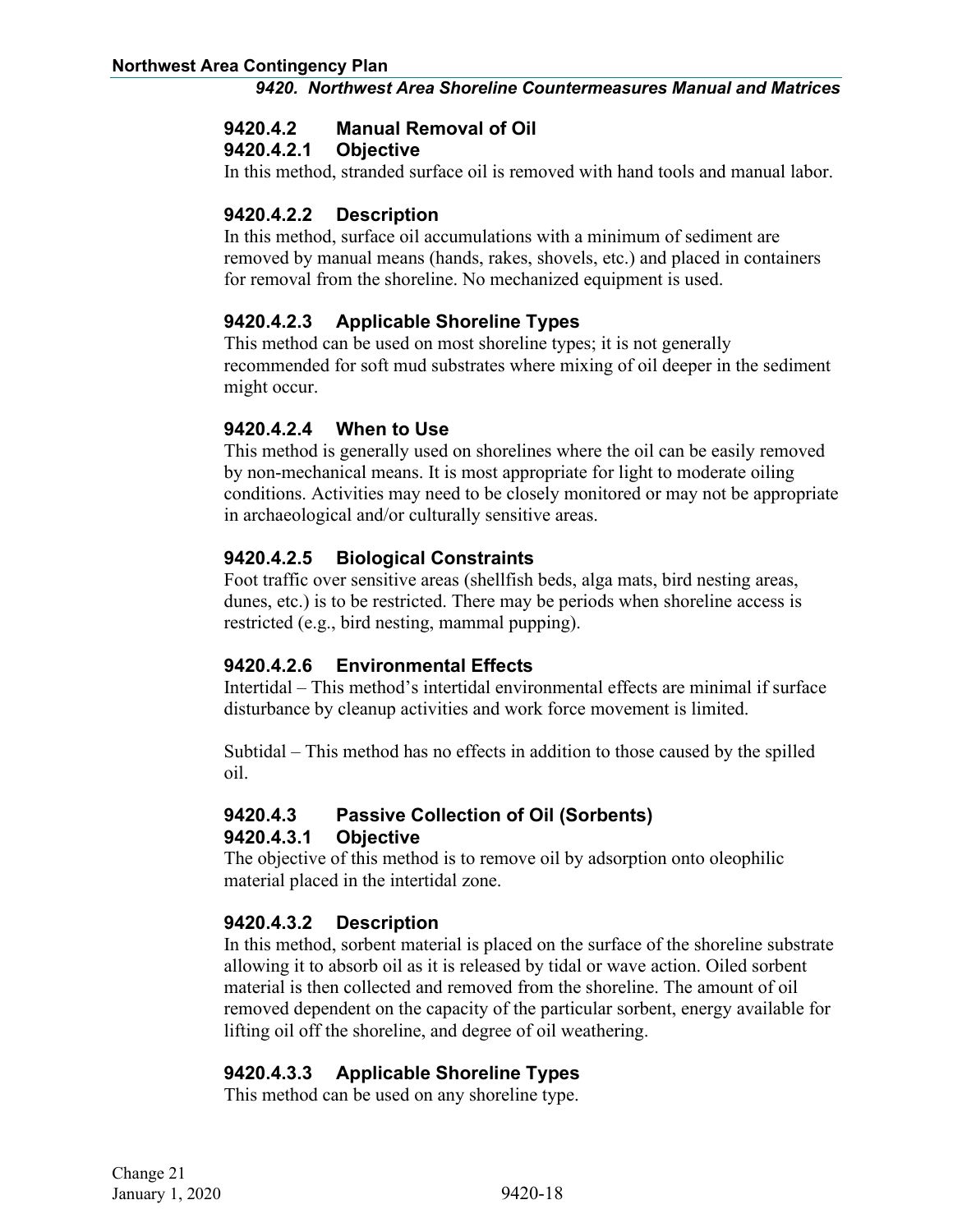#### <span id="page-24-0"></span>**9420.4.3.4 When to Use**

This method can be used when the shoreline oil is mobile and transport of oil is expected on or off the site. The oil must be of a viscosity and thickness to be released by the substrate and absorbed by the sorbent. It is often used as a secondary treatment method after gross oil removal and along sensitive shorelines where access is restricted.

#### <span id="page-24-1"></span>**9420.4.3.5 Biological Constraints**

There are no biological constraints associated with this method, although the process can be slow, thus allowing oil to remain in critical habitats during sensitive periods of time.

#### <span id="page-24-2"></span>**9420.4.3.6 Environmental Effects**

Intertidal – There may be physical impact of placing the sorbent material in a sensitive area. If all absorbents are not recovered, they will become non degradable, oily debris. Passive absorbents in the mid or lower intertidal should be monitored for entrapment of small crustaceans.

Subtidal – This method has no subtidal environmental effects in addition to those caused by the spilled oil.

#### <span id="page-24-3"></span>**9420.4.4 Oiled Debris Removal**

#### <span id="page-24-4"></span>**9420.4.4.1 Objective**

The objective of this method is the removal of contaminated debris and logs.

#### <span id="page-24-5"></span>**9420.4.4.2 Description**

This method involves manual or mechanical removal of debris from the upper beach face and the zone above high tide beyond the normal wash of waves. It can include cutting and removal of oiled logs. Care should be taken to prevent any possible erosion of beach area and oil penetration into substrate due to foot traffic.

#### <span id="page-24-6"></span>**9420.4.4.3 Applicable Shoreline Types**

This method can be used on most shoreline types where safe access is allowed; it is not generally recommend on soft mud substrates where mixing of oil deeper in the sediment might occur.

#### <span id="page-24-7"></span>**9420.4.4.4 When to Use**

This method can be used when driftwood and debris are heavily contaminated and there is either a potential source of chronic oil release, an aesthetic problem, or a source of contamination for other organisms on the shoreline.

#### <span id="page-24-8"></span>**9420.4.4.5 Biological Constraints**

Disturbance to adjacent upland areas should be minimized. Foot traffic over sensitive intertidal areas (shellfish beds, alga mats, bird nesting areas, dunes, etc.) should be restricted. There may be periods when shoreline access is restricted (e.g., bird nesting, mammal pupping).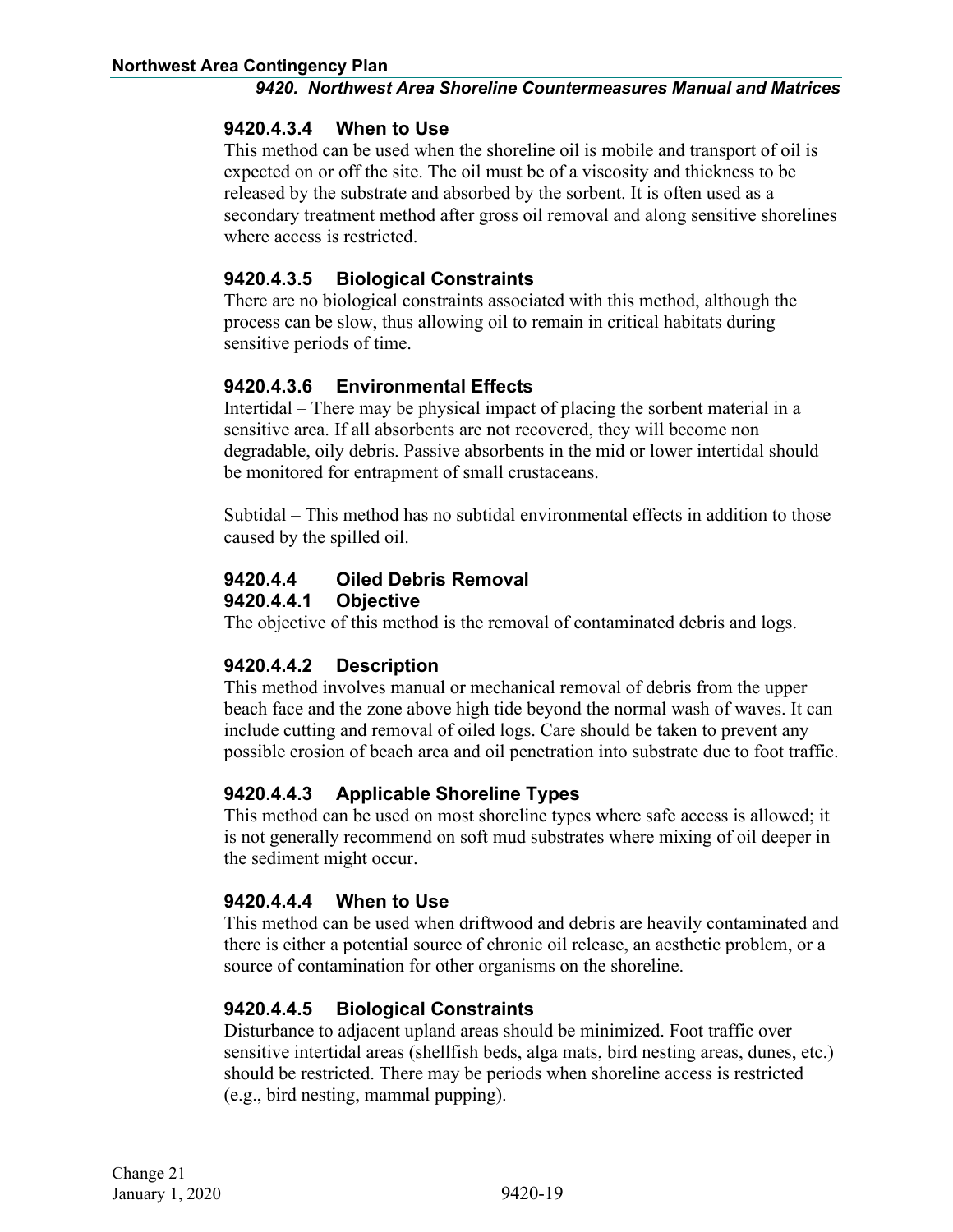#### <span id="page-25-0"></span>**9420.4.4.6 Environmental Effects**

Intertidal – This method can reduce the habitat's structural complexity.

Subtidal – This method has no subtidal environmental effects in addition to those caused by the spilled oil.

# <span id="page-25-1"></span>**9420.4.5 Trenching/Recovery Wells**

#### <span id="page-25-2"></span>**9420.4.5.1 Objective**

The objective of this method is to remove subsurface oil from permeable substrates.

#### <span id="page-25-3"></span>**9420.4.5.2 Description**

This method involves digging trenches or wells (pits) to the depth of the oil and remove oil floating on the water table by vacuum pump or skimmer. Water flooding or high-pressure spraying at ambient temperatures can be used to flush oil to the trench.

#### <span id="page-25-4"></span>**9420.4.5.3 Applicable Shoreline Types**

This method can be used on beaches ranging in grain size from fine sand to gravel.

#### <span id="page-25-5"></span>**9420.4.5.4 When to Use**

This method can be used when large quantities of oil penetrate deeply into permeable sediments and cannot be removed by surface flooding. The oil must be liquid enough to flow at ambient temperatures. This method may need to be closely monitored or may not be appropriate in archaeological and/or culturally sensitive areas.

#### <span id="page-25-6"></span>**9420.4.5.5 Biological Constraints**

Trenches should not be dug in the lower intertidal where attached algae and organisms are abundant.

#### <span id="page-25-7"></span>**9420.4.5.6 Environmental Effects**

Intertidal – On gravel beaches, there may be a period of beach instability as the sediments are redistributed after the trenches are filled in.

Subtidal – This method has no subtidal environmental effects in addition to those caused by the spilled oil.

#### <span id="page-25-9"></span><span id="page-25-8"></span>**9420.4.6 Oiled Sediment Removal 9420.4.6.1 Objective**

The objective of this method is to remove surface oiled sediments (without replacement).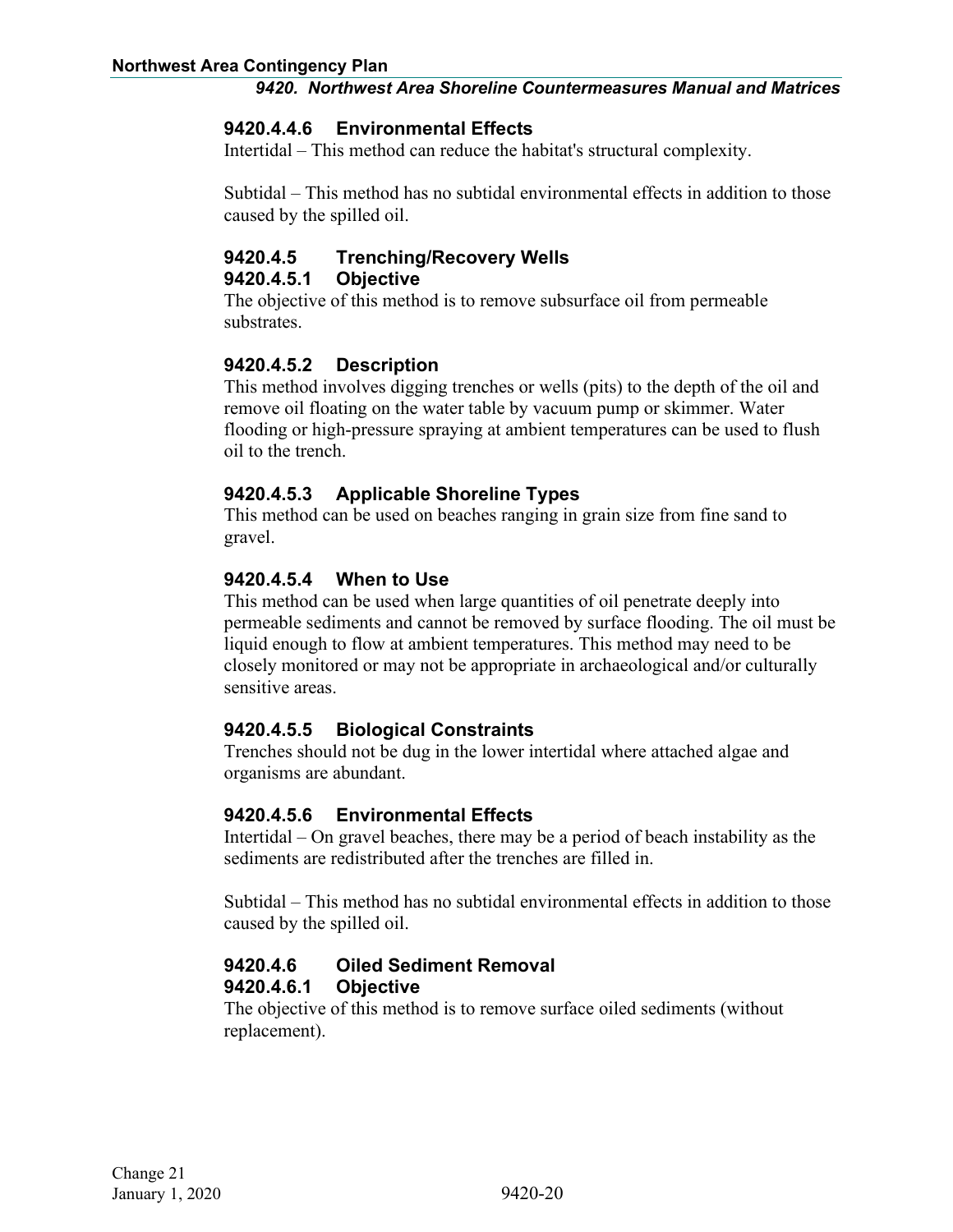#### <span id="page-26-0"></span>**9420.4.6.2 Description**

In this method, oiled sediments are removed by either manual use of hand tools or mechanical use of various kinds of motorized equipment. The oiled material must be transported and disposed of offsite.

### <span id="page-26-1"></span>**9420.4.6.3 Applicable Shoreline Types**

This method can be used on any shoreline with surface sediments; it is not generally recommend on soft mud substrates where mixing of oil deeper in the sediment might occur. On rocky coasts, only manual removal is feasible. Heavy equipment should only be used with special supervision to minimize sediment removal.

#### <span id="page-26-2"></span>**9420.4.6.4 When to Use**

This method can be used when only very limited amounts of oiled sediments have to be removed. It should not be considered in areas of low natural replenishment or where beach erosion may result. Care should be taken to limit siltation and remove the sediments only to the depth of oil penetration, which can be difficult with heavy equipment. This method may not be appropriate in archaeological and/or culturally sensitive areas.

### <span id="page-26-3"></span>**9420.4.6.5 Biological Constraints**

Excavating equipment must not intrude upon sensitive habitats. Only the upper intertidal and supratidal areas should be considered for sediment removal to minimize disturbance of biological communities in the lower intertidal and subtidal. There may be site-specific constraints limiting placement of equipment and temporary sediment storage piles. Such operations would generally be restricted in fish-spawning areas. Adjacent sensitive areas potentially impacted by released oil sheens must be protected during operations.

### <span id="page-26-4"></span>**9420.4.6.6 Environmental Effects**

Intertidal – The equipment is heavy, and required support personnel is extensive. May be detrimental if excessive sediments are removed without replacement. All organisms resident in the beach will be affected, though the need for removal of the oil may be determined to be the best overall alternative.

Subtidal – Release of oil and fine grained oily sediments to the water during sediment removal activities and tidal flushing of the excavated beach surface.

#### <span id="page-26-6"></span><span id="page-26-5"></span>**9420.4.7 Ambient-Water Flooding (Deluge) 9420.4.7.1 Objective**

The objective of this method is to wash surface oil and oil from crevices and rock interstices to water's edge for collection.

### <span id="page-26-7"></span>**9420.4.7.2 Description**

A large diameter header pipe is placed parallel to the shoreline above the oiled area. A flexible perforated header hose is used during deluge of intertidal shorelines to better conform to their profiles. Ambient seawater is pumped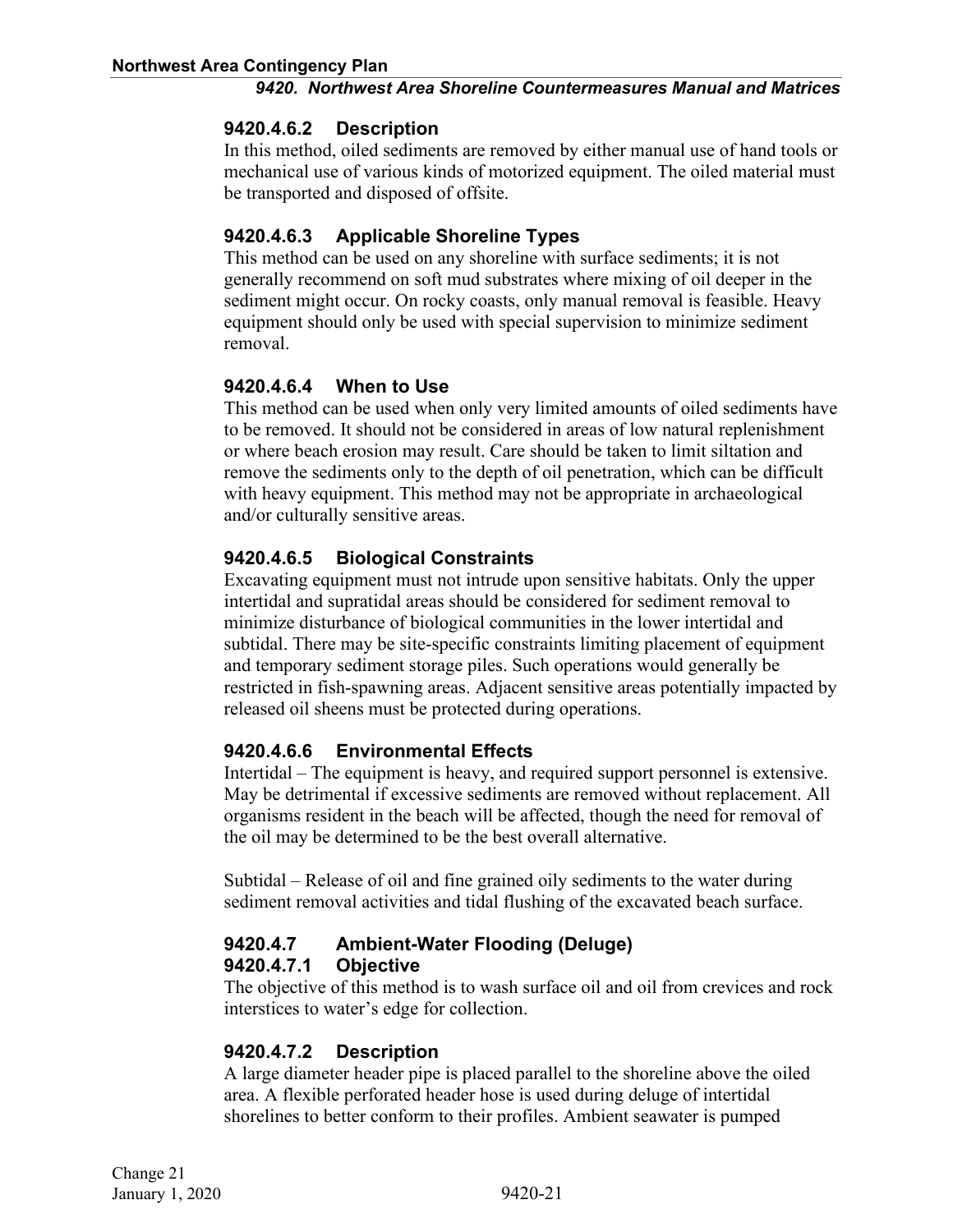through holes in the header pipes and flows down the beach face to the water. On porous beaches, water flows through the substrate, pushing loose oil ahead of it (or floats oil to the water's surface), then transports the oil down slope for pickup. Flow is maintained as long as necessary to remove the majority of free oil. Oil is trapped by booms and picked up with a skimmer or other suitable equipment.

### <span id="page-27-0"></span>**9420.4.7.3 Applicable Shoreline Types**

This method can be used on beaches with sediments coarser than sand and on gently sloping rocky shorelines. It generally is not applicable to mud, sand, vegetated, or steep rocky shorelines.

#### <span id="page-27-1"></span>**9420.4.7.4 When to Use**

This method can be used on heavily oiled shorelines when the oil is still fluid and loosely adhering to the substrate, and where oil has penetrated into cobble or boulder beaches. This method is frequently used in combination with other washing techniques (low or high pressure, ambient or warm water).

#### <span id="page-27-2"></span>**9420.4.7.5 Biological Constraints**

This method is not appropriate at creek mouths. Where the lower intertidal contains rich biological communities, flooding should be restricted to tidal stages when the rich zones are under water, to prevent secondary oiling.

### <span id="page-27-3"></span>**9420.4.7.6 Environmental Effects**

Intertidal – Habitat may be physically disturbed and smothered as sand and gravel components are washed down slope. Organisms may be flushed into lower tidal zones.

Subtidal – Oiled sediment may be transported to shallow subtidal areas, contaminating them and burying benthic organisms.

#### <span id="page-27-5"></span><span id="page-27-4"></span>**9420.4.8 Ambient-Water/Low Pressure Washington (<50 psi) 9420.4.8.1 Objective**

The objective of this method is to mobilize liquid oil that has adhered to the substrate or man-made structures, pooled on the surface, or become trapped in vegetation to water's edge for collection.

### <span id="page-27-6"></span>**9420.4.8.2 Description**

In this method, low-pressure washing  $(50 \text{ psi})$  with ambient seawater sprayed with hoses is used to flush oil to the water's edge for pickup. Oil is trapped by booms and picked up with skimmers or sorbents. This method can be used with a deluge system on beaches to prevent released oil from re-adhering to the substrate. Care must be taken not to drive the oil into the substrate and to prevent erosion and siltation.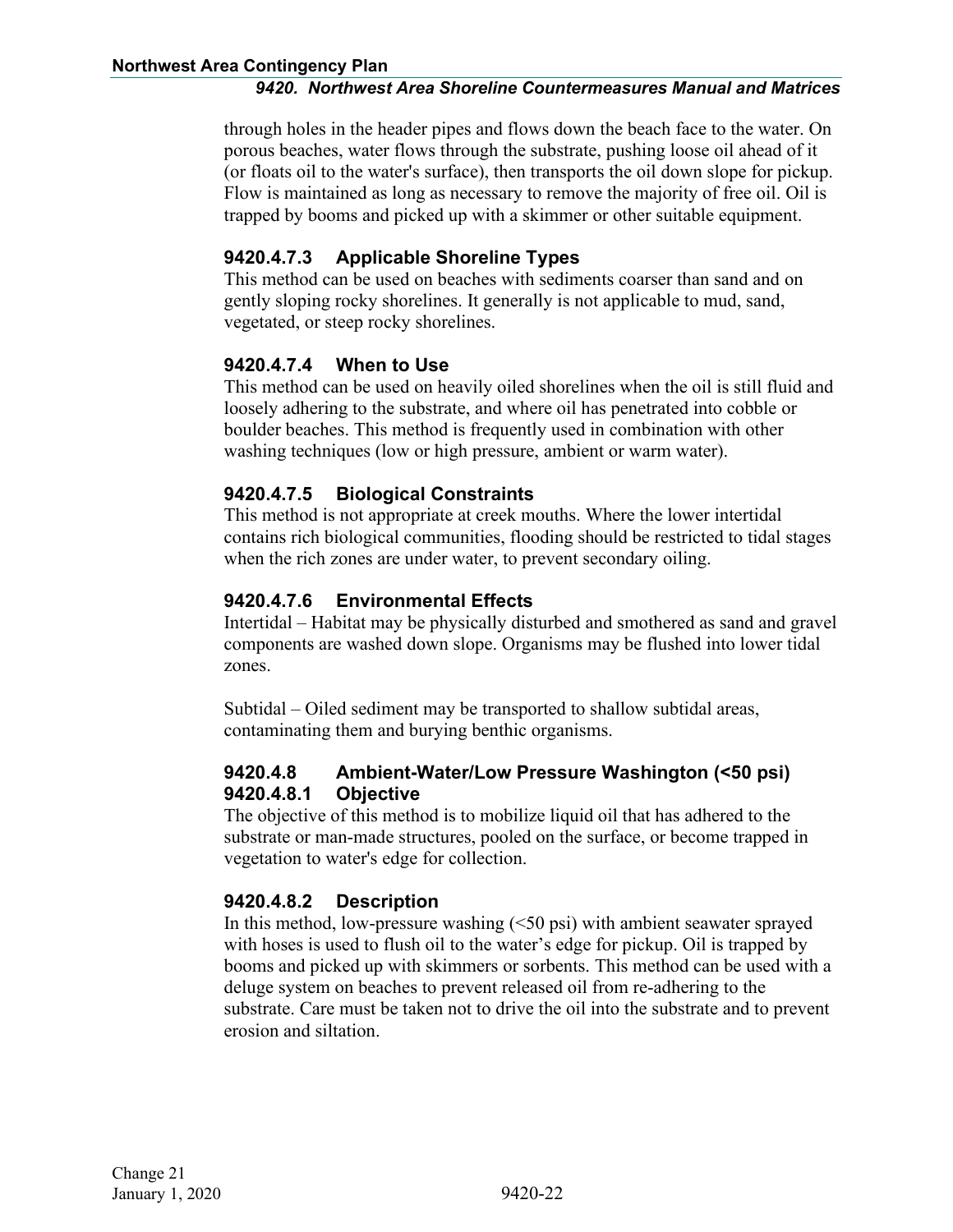#### <span id="page-28-0"></span>**9420.4.8.3 Applicable Shoreline Types**

This method can be used on heavily oiled rock shores, gravel beaches, rip rap, and seawalls where the oil is still fresh and liquid, as well as in marshes and mangroves where free oil is trapped.

#### <span id="page-28-1"></span>**9420.4.8.4 When to Use**

This method can be used in places where adhered oil is still fresh and must be removed due to continued release of oil. During this process, it is necessary to closely monitor for excessive siltation and erosion when flushing mixed sand and gravel beaches.

#### <span id="page-28-2"></span>**9420.4.8.5 Biological Constraints**

The use of flushing may need to be restricted to certain tidal elevations so that the oil/water effluent does not drain across sensitive low tide habitats. In marshes, use only at high tide under conditions where sediments will not be disturbed and either from boats or the high-tide line to prevent foot traffic in vegetation.

#### <span id="page-28-3"></span>**9420.4.8.6 Environmental Effects**

Intertidal – If containment methods are not sufficient, contamination may be flushed into the lower intertidal zone. Foot traffic, hoses, and the need for compressors will increase the physical impact to the environment.

Subtidal – Oiled sediment may be transported to shallow subtidal areas, contaminating them and burying benthic organisms.

#### <span id="page-28-5"></span><span id="page-28-4"></span>**9420.4.9 Ambient-Water/High Pressure Washing (>100 psi) 9420.4.9.1 Objective**

The objective of this method is to mobilize oil that has adhered to hard substrates or man-made structures to the water's edge for collection.

#### <span id="page-28-6"></span>**9420.4.9.2 Description**

This method is similar to low-pressure washing except that it uses water pressure up to 100 psi. High-pressure spray will better remove oil that has adhered to rocks. Because the water volumes used in this method are typically low, it may require placement of sorbents directly below treatment areas or use deluge to carry oil to the water's edge for collection.

#### <span id="page-28-7"></span>**9420.4.9.3 Applicable Shoreline Types**

This method may be used on rock shores, rip rap, and vertical hard manmade structures. It can be used to flush floating oil or loose oil out of tide pools and between crevices on rip rap.

#### <span id="page-28-8"></span>**9420.4.9.4 When to Use**

This method may be used when low-pressure washing is not effective for removal of adhered oil, which must be removed due to continued release of oil. It may also be applied when a directed water jet can remove oil from hard-to-reach sites, or to remove oil from man-made structures for aesthetic reasons.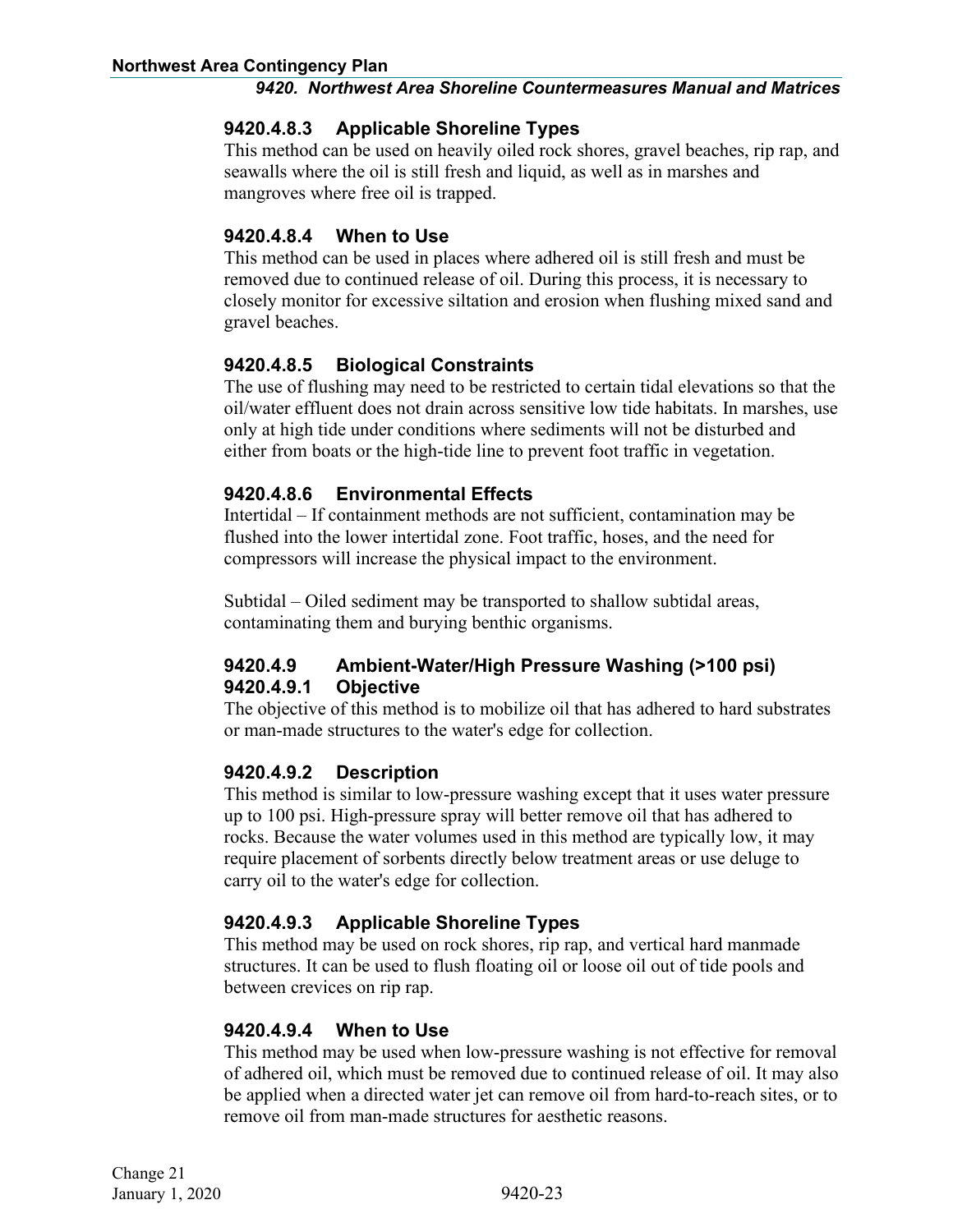#### <span id="page-29-0"></span>**9420.4.9.5 Biological Constraints**

Flushing may need to be restricted to certain tidal elevations so that the oil/water effluent does not drain across sensitive low-tide habitats.

#### <span id="page-29-1"></span>**9420.4.9.6 Environmental Effects**

Intertidal – This method may dislodge many organisms from the substrate surface. It may drive oil deeper into the substrate if the water jet is improperly applied. Foot traffic, hoses, and the need for compressors will increase the physical impact to the environment. If containment methods are not sufficient, contamination may be flushed into the lower intertidal zone.

Subtidal – Oiled sediment and dislodged organisms may be transported to shallow subtidal areas, contaminating them and burying benthic organisms.

#### <span id="page-29-2"></span>**9420.4.10 Warm-Water <90ºF/Moderate Pressure Washing 50 to 100 psi**

#### <span id="page-29-3"></span>**9420.4.10.1 Objective**

The objective of this method is to mobilize thick and weathered oil adhered to rock surfaces prior to flushing it to the water's edge for collection.

#### <span id="page-29-4"></span>**9420.4.10.2 Description**

In this method, heated seawater (ambient to 90°F) is applied at moderate pressure to mobilize weathered oil that has adhered to rocks. If the warm water is not sufficient to flush the oil down the beach, "deluge" flooding or additional low- or high-pressure washing can be used to float the oil to the water's edge for pickup. Oil is trapped by booms and picked up with skimmers or sorbents.

#### <span id="page-29-5"></span>**9420.4.10.3 Applicable Shoreline Types**

This method may be used on heavily oiled gravel beaches, rip rap, and hard, vertical, manmade structures such as seawalls, bulkheads, and docks.

#### <span id="page-29-6"></span>**9420.4.10.4 When to Use**

This method may be used when the oil has weathered to the point that lowpressure washing with ambient water is not effective for removal of adhered oil, which must be removed due to continued release of oil. It may also be used to remove oil from man-made structures for aesthetic reasons.

#### <span id="page-29-7"></span>**9420.4.10.5 Biological Constraints**

This method can only be used at certain tidal elevations, so that the oil/water effluent does not drain across sensitive low-tide habitats (damage can result from exposure to oil, oiled sediments, and warm water). Its use should be restricted in areas adjacent to stream mouths, tide pool communities, and similar rich intertidal communities.

#### <span id="page-29-8"></span>**9420.4.10.6 Environmental Effects**

Intertidal – Temperature change can kill attached organisms. This method may drive oil deeper into substrate if the water jet is not properly applied. Foot traffic,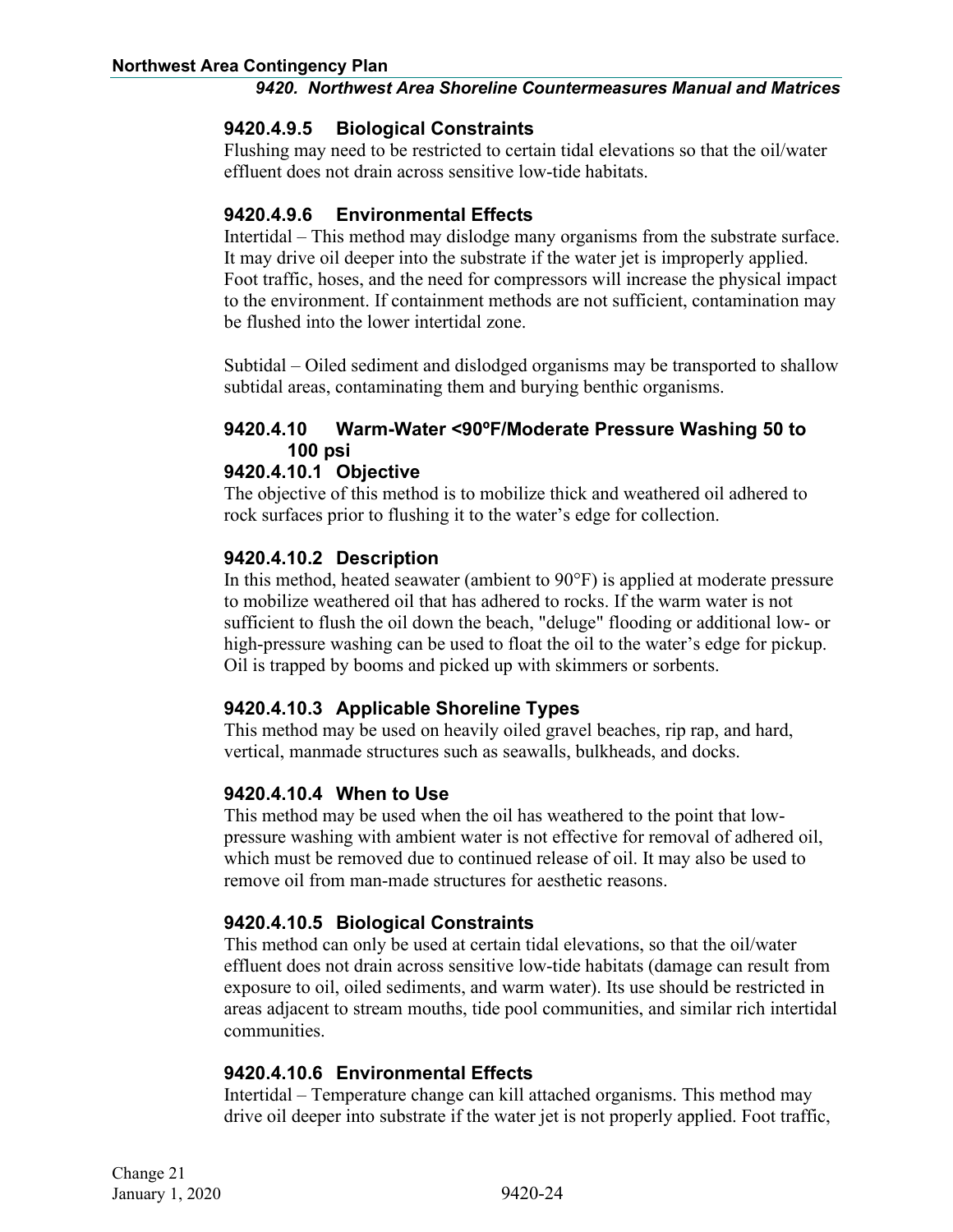hoses, and the need for compressors and heaters will increase the physical impact to the environment. If containment methods are not sufficient, contamination may be flushed into lower intertidal zones that would otherwise not be oiled.

Subtidal – Oiled sediment may be transported to shallow subtidal areas, contaminating them and burying benthic organisms.

### <span id="page-30-0"></span>**9420.4.11 Hot Water >90º F/Moderate Pressure Washington 50 to 100 psi**

#### <span id="page-30-1"></span>**9420.4.11.1 Objective**

The objective of this method is to dislodge and mobilize trapped and weathered oil from inaccessible locations and surfaces not amenable to mechanical removal prior to flushing oil to the water's edge for collection.

#### <span id="page-30-2"></span>**9420.4.11.2 Description**

In this method, water heaters mounted offshore on barges or small land-based units heat water to temperatures from 90°F up to 170°F, which is usually sprayed by hand with moderate-pressure wands. Used without water flooding, this procedure requires immediate use of vacuum (vacuum trucks or super suckers) to remove the oil/water runoff. With a deluge system, the oil is flushed to the water's surface for collection with skimmers or sorbents.

#### <span id="page-30-3"></span>**9420.4.11.3 Applicable Shoreline Types**

This method may be used on heavily oiled manmade, vertical structures such as seawalls, bulkheads, and docks.

#### <span id="page-30-4"></span>**9420.4.11.4 When to Use**

This method may be used when the oil has weathered to the point that even warm water at high pressure is not effective for removal of adhered oil, which must be removed due to continued release of oil. It may also be used to remove oil from man-made structures for aesthetic reasons.

#### <span id="page-30-5"></span>**9420.4.11.5 Biological Constraints**

Use of this method is restricted to certain tidal elevations so that the oil/water effluent does not drain across sensitive low-tide habitats (damage can result from exposure to oil, oiled sediments, and hot water). Its use should be restricted to areas near stream mouths, tide pool communities, etc. Released oil must be recovered to prevent further oiling of adjacent environments.

#### <span id="page-30-6"></span>**9420.4.11.6 Environmental Effects**

Intertidal – All attached organisms in the direct spray zone will be dislodged or killed, and significant mortality (temperature impact) of the lower intertidal communities may result even when used properly. This method may drive oil deeper into substrate if the water jet is improperly applied. Foot traffic, hoses, and the need for compressors will increase the physical impact to the environment. Where the intertidal community is rich, the tradeoff between damage to the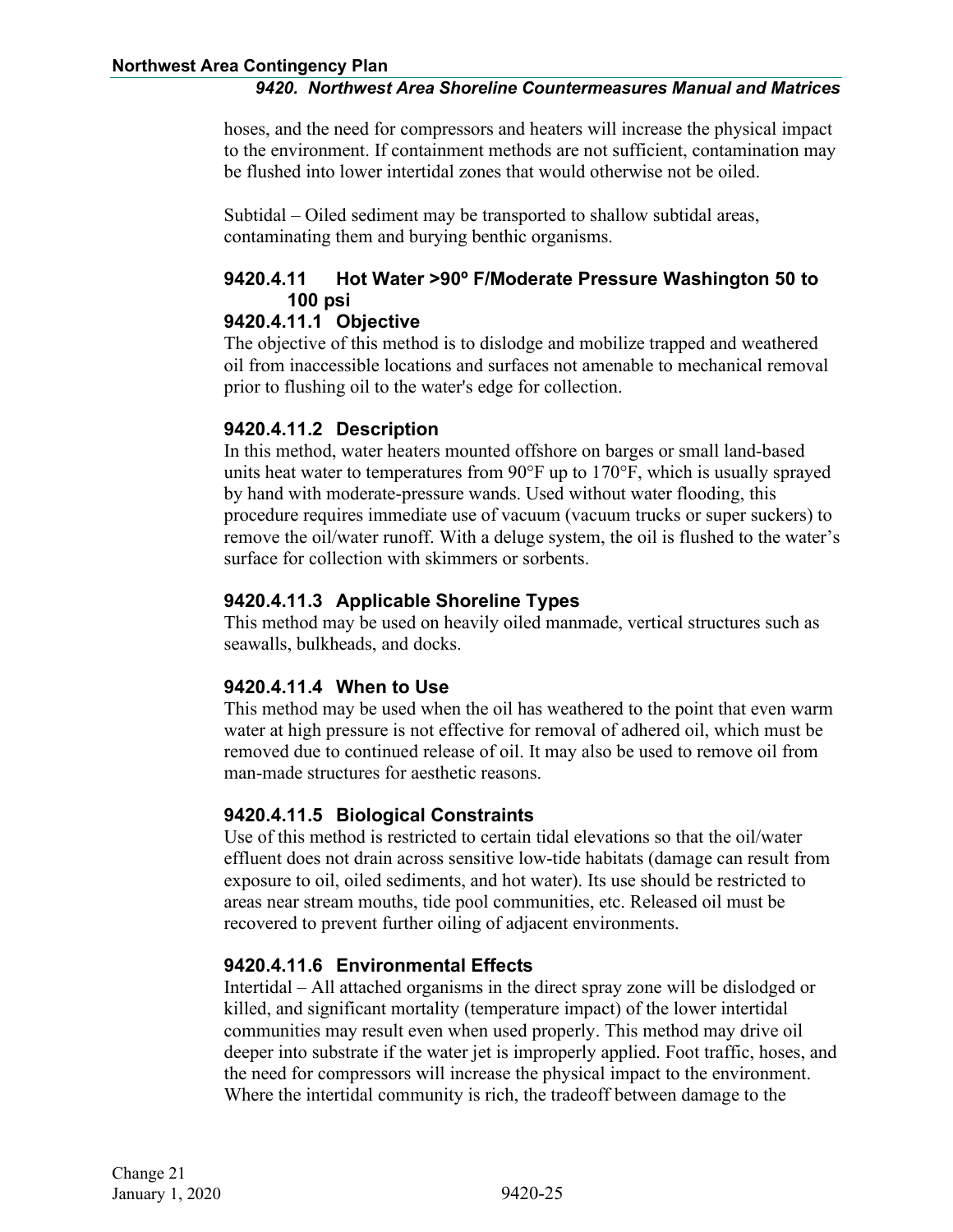intertidal community from the hot-water washing versus potential damage from leaving the oil has to be weighed.

Subtidal – Oiled sediment may be transported to shallow subtidal areas, contaminating them and burying benthic organisms.

#### <span id="page-31-1"></span><span id="page-31-0"></span>**9420.4.12 Vacuum Removal of Oil 9420.4.12.1 Objective**

The objective of this method is to remove free oil pooled on the substrate or from the water's surface in sheltered areas.

### <span id="page-31-2"></span>**9420.4.12.2 Description**

This method uses a vacuum unit with a suction head to recover free oil. The equipment can range from small portable units that fill individual 55-gallon drums to large supersuckers that are truck-mounted and can lift large rocks. It can be used with water spray systems to flush the oil toward the suction head.

#### <span id="page-31-3"></span>**9420.4.12.3 Applicable Shoreline Types**

This method can be used on any shoreline type if accessible; it is not generally recommended for soft mud substrates where mixing of oil deeper in the sediment might occur. Vacuum units may be mounted offshore on barges, onshore on trucks, or as individual units on boats or ashore at low tide.

#### <span id="page-31-4"></span>**9420.4.12.4 When to Use**

This method may be used when free, liquid oil is stranded on the shoreline (usually along the high-tide line) or trapped in vegetation that is readily accessible.

#### <span id="page-31-5"></span>**9420.4.12.5 Biological Constraints**

Special restrictions should be identified for areas where foot traffic and equipment operation should be limited, such as rich intertidal communities. Operations in wetlands are to be very closely monitored, with a site-specific list of restrictions.

#### <span id="page-31-6"></span>**9420.4.12.6 Environmental Effects**

Intertidal – This method has minimal intertidal environmental impacts if used properly and minimal substrate is removed.

Subtidal – This method has no subtidal environmental effects in addition to those caused by the spilled oil.

#### <span id="page-31-8"></span><span id="page-31-7"></span>**9420.4.13 Sediment Reworking 9420.4.13.1 Objective**

The objective of this method is to rework oiled sediments to break up oil deposits, increase its surface area, and mix deep subsurface oil layers that will expose the oil to natural removal processes and enhance the rate of oil degradation.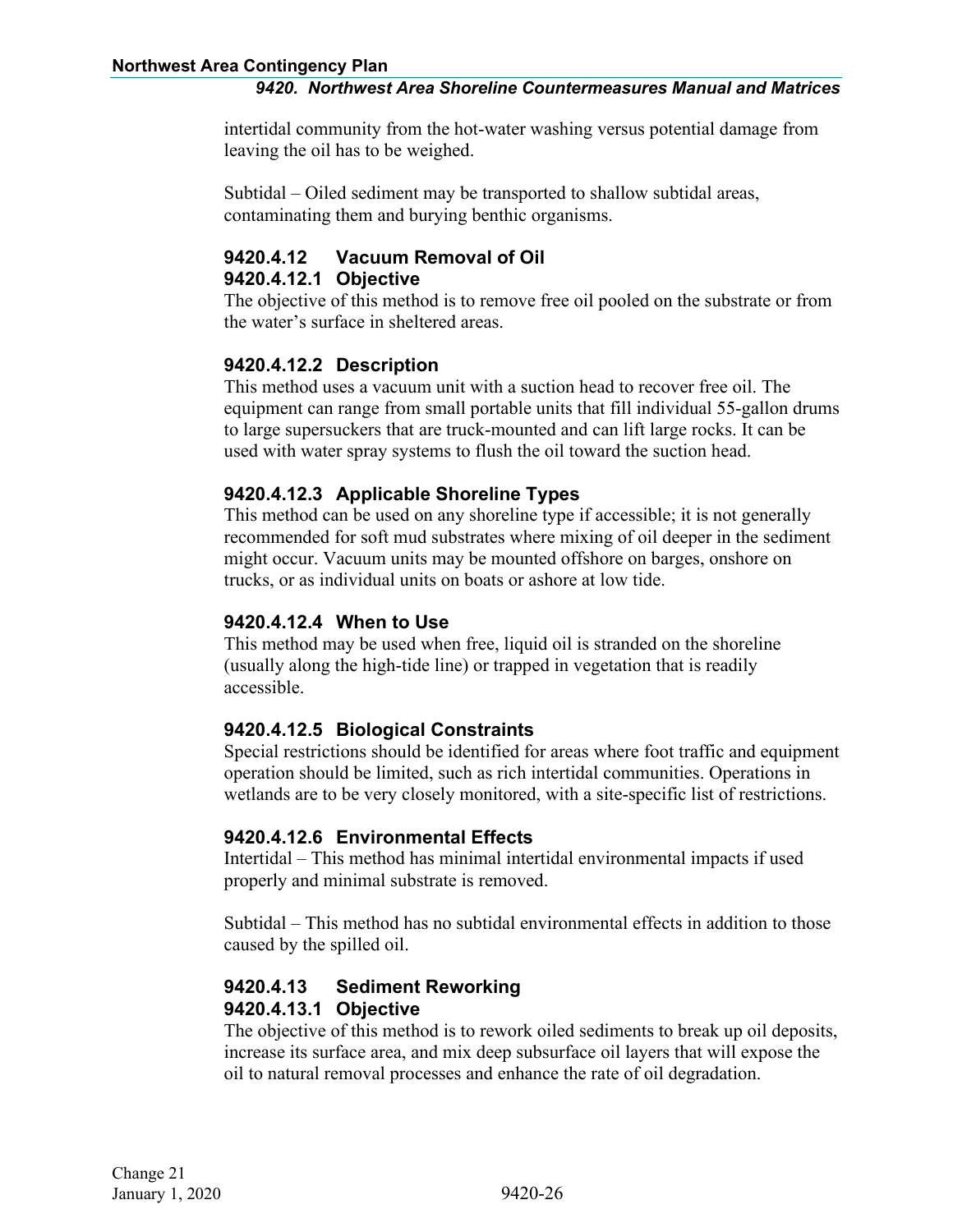#### <span id="page-32-0"></span>**9420.4.13.2 Description**

In this method, beach sediments are rototilled or otherwise mechanically mixed with the use of heavy equipment on gravel beaches. The oiled sediments in the upper beach area may also be relocated lower on the beach to enhance natural cleanup during reworking by wave activity (berm relocation).

#### <span id="page-32-1"></span>**9420.4.13.3 Applicable Shoreline Types**

This method should be used only on beaches exposed to significant wave activity. Tilling-type activities work best on beaches with a significant sand fraction; large equipment can be used to relocate sediments up to boulder size.

#### <span id="page-32-2"></span>**9420.4.13.4 When to Use**

This method can be used on beaches with significant amounts of subsurface oil, where sediment removal is unfeasible (due to erosion concerns or disposal problems) or where surface oil deposits have started to form pavements or crusts. It may not be appropriate in archaeological and/or culturally sensitive areas.

#### <span id="page-32-3"></span>**9420.4.13.5 Biological Constraints**

This method should not be used on beaches near shellfish-harvest or fishspawning areas, or near bird nesting or concentration areas because of the potential for constant release of oil and oiled sediments. Sediment reworking should be restricted to the upper part of the beach to prevent disturbance of the biological communities in the lower intertidal area.

#### <span id="page-32-4"></span>**9420.4.13.6 Environmental Effects**

Intertidal – Due to the mixing of oil into sediments, this process could further expose organisms living below the original layer of oil. Repeated mixing over time could delay the re-establishment of organisms. Relocated sediments would bury and kill organisms. There may be a period of beach instability as the relocated sediments are redistributed.

Subtidal – There is a potential for release of contaminated sediments to the nearshore subtidal habitats.

#### <span id="page-32-6"></span><span id="page-32-5"></span>**9420.4.14 Sediment Removal, Cleansing, and Replacement 9420.4.14.1 Objective**

The objective of this method is to remove oiled sediments and replace them with cleaned or new material.

#### <span id="page-32-7"></span>**9420.4.14.2 Description**

In this method, oiled sediments are excavated using heavy equipment on the beach at low tide. The sediments are loaded into a container for washing. Cleansing methods include hot water wash or physical agitation with a cleansing solution. After the cleansing process, the rinsed materials are returned to the original area. Cleaning equipment must be placed close to beaches to reduce transportation problems. If it is not possible to clean the oiled sediment, it can be replaced with new material of similar composition.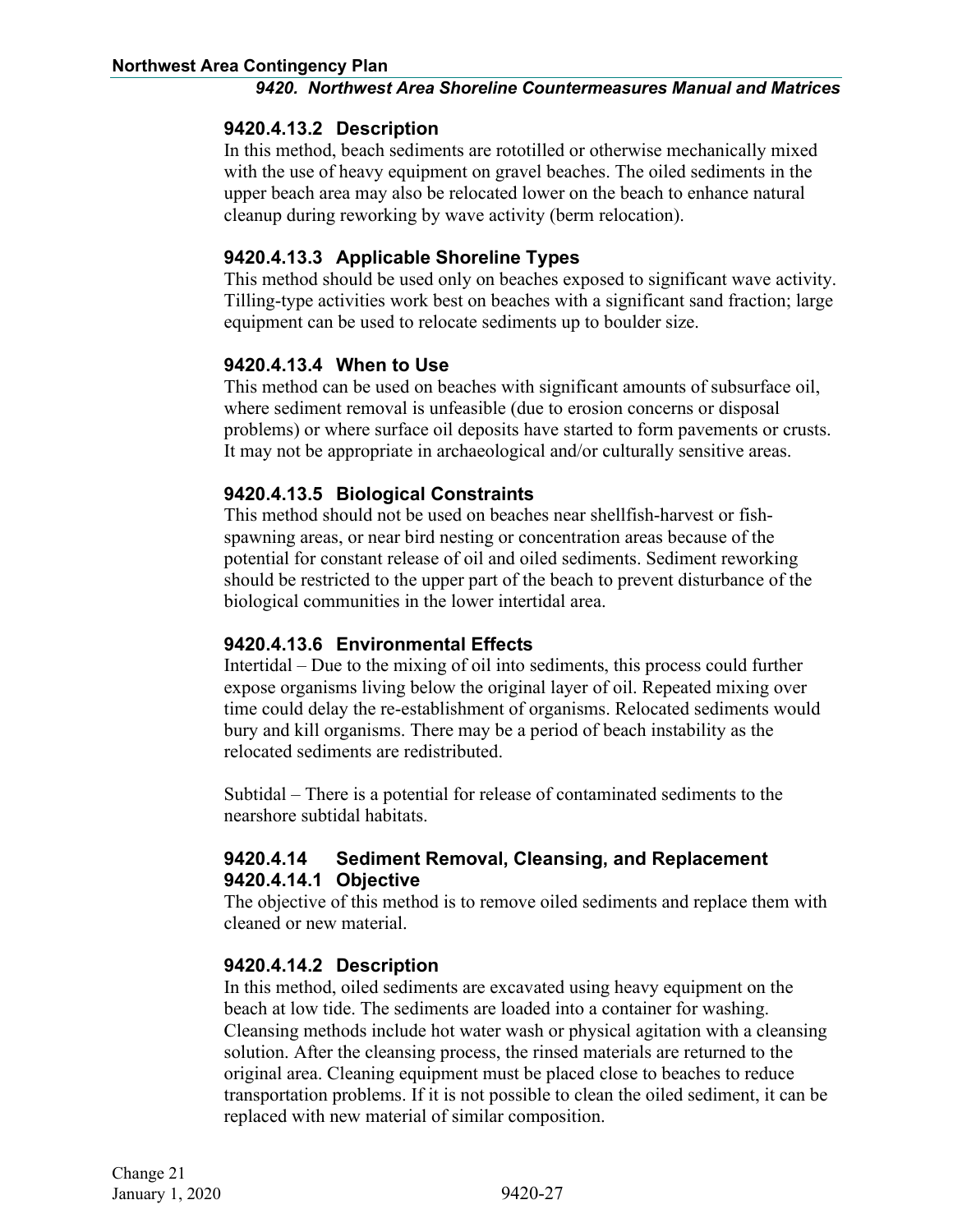#### <span id="page-33-0"></span>**9420.4.14.3 Applicable Shoreline Types**

This method can be used on sand- to boulder-sized beaches, including rip rap. The beaches must be exposed to wave activity so that the replaced sediments can be reworked into a natural distribution.

#### <span id="page-33-1"></span>**9420.4.14.4 When to Use**

This method can be used on beaches with large amounts of subsurface oil, where permanent removal of sediment is undesired and other cleanup techniques are likely to be ineffective. It may not be appropriate in archaeological and/or culturally sensitive areas.

#### <span id="page-33-2"></span>**9420.4.14.5 Biological Constraints**

Excavating equipment must not intrude upon sensitive habitats. Only the upper and supratidal areas should be considered. This method is generally restricted in spawning areas. There may be site-specific constraints limiting placement of temporary sediment storage piles. Replaced material must be free of oil and toxic substances. The washing must not change the grain size of the replaced material, either by removal of fines or excessive breakage of friable sediments. If new material is used, it must have a similar composition and grain size distribution as removed sediment.

#### <span id="page-33-3"></span>**9420.4.14.6 Environmental Effects**

Intertidal – All resident organisms will be affected, though the need for removal of the oil may be determined to be the best overall solution. Equipment can be heavy, large, and noisy, disrupting wildlife. Transportation to the site may entail aircraft, land vehicles, or barges, contributing to environmental disruption. There may be a period of beach instability as the replaced sediments are redistributed.

Subtidal – This method may involve the release of oil and fine grained oily sediments into the water during excavation. This is a concern due to tidal flushing of beach sediments and exposed excavations.

#### <span id="page-33-5"></span><span id="page-33-4"></span>**9420.4.15 Cutting Vegetation 9420.4.15.1 Objective**

The objective of this method is to removal oiled vegetation to prevent the oiling of wildlife.

#### <span id="page-33-6"></span>**9420.4.15.2 Description**

In this method, manual cutting of oiled vegetation and removal of cut vegetation with rakes. The cut vegetation is bagged immediately for disposal.

#### <span id="page-33-7"></span>**9420.4.15.3 Applicable Shoreline Types**

This method may be used on marshes, protected rock, boulder beaches, and low vegetated river bank.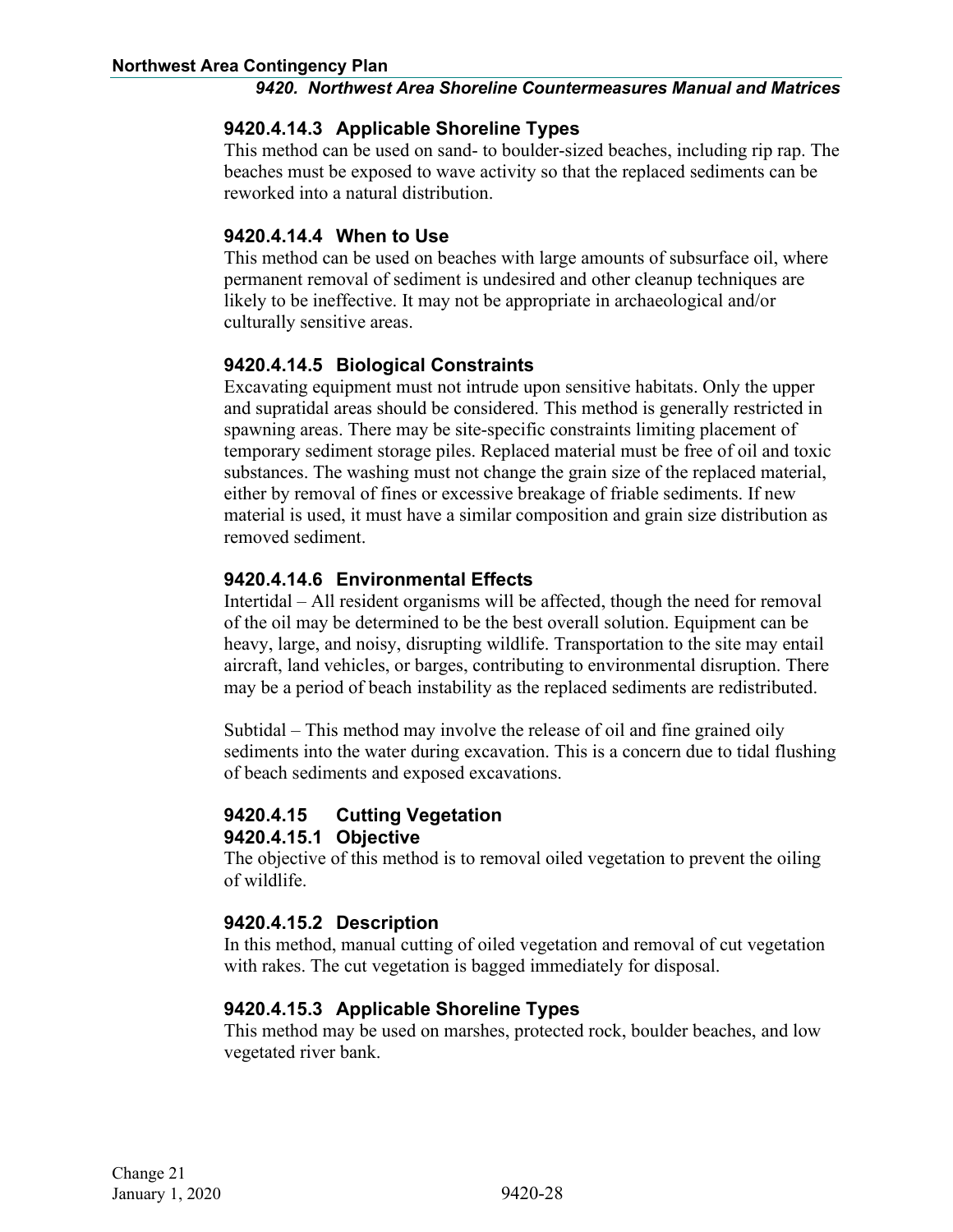#### <span id="page-34-0"></span>**9420.4.15.4 When to Use**

This method may be used when large quantities of potentially mobile oil are trapped in vegetation or when the risk of oiled vegetation contaminating wildlife is greater than the value of the vegetation that is to be cut, and there is no less destructive method available to remove or reduce the risk to acceptable levels.

#### <span id="page-34-1"></span>**9420.4.15.5 Biological Constraints**

Strict monitoring of the operations used in this method must be conducted to minimize the degree of root destruction and mixing of oil deeper into the sediments. For plants attached to rock boulder or cobble beaches, sources of population recruitment must be considered. Access to bird nesting areas should be restricted during nesting seasons.

#### <span id="page-34-2"></span>**9420.4.15.6 Environmental Effects**

Intertidal – Removal of vegetation will result in loss of habitat for many animals. Cut areas will have reduced plant growth for up to two years. Along the exposed section of shoreline, the vegetation may not regrow, resulting in erosion and permanent loss of the habitat. Trampled areas (which are inevitable) will recover much more slowly.

Subtidal – Long-term subtidal impacts include increased sediment load in the subtidal area as a result of increased erosion in the intertidal area.

# <span id="page-34-3"></span>**9420.5 Shoreline Countermeasure Methods Using Alternative Technology**

Shoreline countermeasure based on conventional technology are not always successful in minimizing impacts or speeding up recovery of shorelines impacted by stranded oil. Research and development is ongoing for both new and improved oil spill treatment methods. Various chemical, thermal, and biological techniques are currently being tested for effectiveness and toxicity, and may be approved for use in certain situations. Methods considered to be of potential use in this area are described below.

- 15 *In-situ* Burning on Shoreline
- 16a Chemical Oil Stabilization with Elastomizers
- 16b Chemical Protection of Beaches
- 16c Chemical Cleaning of Beaches
- 17 Nutrient Enhancement
- 18 Microbial Addition

### <span id="page-34-4"></span>**9420.5.1** *In-Situ* **Burning on Shorelines**

#### <span id="page-34-5"></span>**9420.5.1.1 Objective**

The objective of this method is to removal oil from the shoreline by burning.

#### <span id="page-34-6"></span>**9420.5.1.2 Description**

In this method, oil on the shoreline is burned, usually when it is on a combustible substrate such as vegetation, logs, and other debris. Oil can be burned off of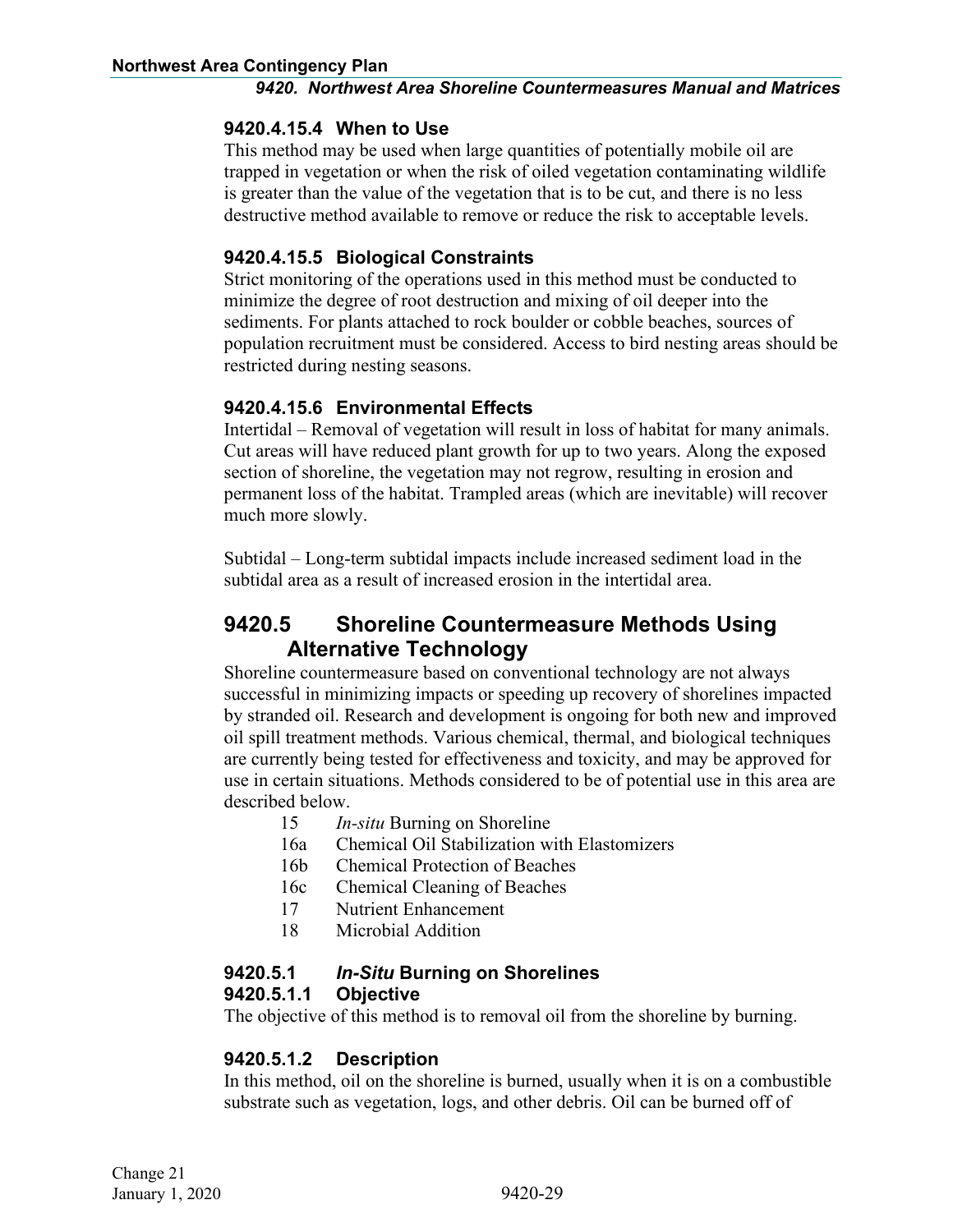nonflammable substrates with the aid of a burn promoter. Appropriate air quality agencies must be notified prior to the burn.

#### <span id="page-35-0"></span>**9420.5.1.3 Applicable Shoreline Types**

This method may be used on any shoreline type except tidal flats.

#### <span id="page-35-1"></span>**9420.5.1.4 When to Use**

This method may be used early in the spill event, after ensuring that the product is ignitable. It must comply with the Northwest Area Contingency Plan (NWACP) *In Situ* Burning Policy.

### <span id="page-35-2"></span>**9420.5.1.5 Biological Constraints**

This method should only be considered for use in the upper intertidal or supratidal zones since destruction of plants and animals from heat and burn promoters will be extensive. This technique is subject to restrictions and permit requirements established by federal, state, and local laws. It should not be used to burn polychlorinated biphenyls (PCBs), wastes containing more than 1,000 parts per million (ppm) of halogenated solvents, or other substances regulated by the United States Environmental Protection Agency.

#### <span id="page-35-3"></span>**9420.5.1.6 Environmental Effects**

Little is known about the relative effects of burning oiled wetlands compared to other techniques or natural recovery. Burning may cause significant air pollution, which must be considered when weighing the potential benefits and risks of the technique. The combustion products may travel great distances before deposition.

#### <span id="page-35-5"></span><span id="page-35-4"></span>**9420.5.2 Chemical Oil Stabilization with Elastomizers 9420.5.2.1 Objective**

The objective of this method is to solidify or gelatinize oil on the water's surface or a beach to keep it from spreading or escaping, and to speed recovery rate and efficiency.

#### <span id="page-35-6"></span>**9420.5.2.2 Description**

In this method, a chemical agent enhancing polymerization of the hydrocarbon molecules is applied by semiliquid spray or as a dry chemical onto the oil in the proper dosage. Depending on the nature and concentration of the polymerizing agent, the oil can be rendered viscoelastic, but still fluid, gelatinous, or semisolid. The primary purpose of this technique is to stabilize the oil, keeping it from spreading or escaping, causing oiling elsewhere. It may reduce the solubility of the light (and more toxic) fractions by locking them into the polymer, thus reducing both air and water exposure. Depending on the beach type and equipment used, recovery may be enhanced.

### <span id="page-35-7"></span>**9420.5.2.3 Applicable Shoreline Types**

This method may be used on shorelines of low permeability where heavy oil has pooled on the surface, except vegetated shorelines.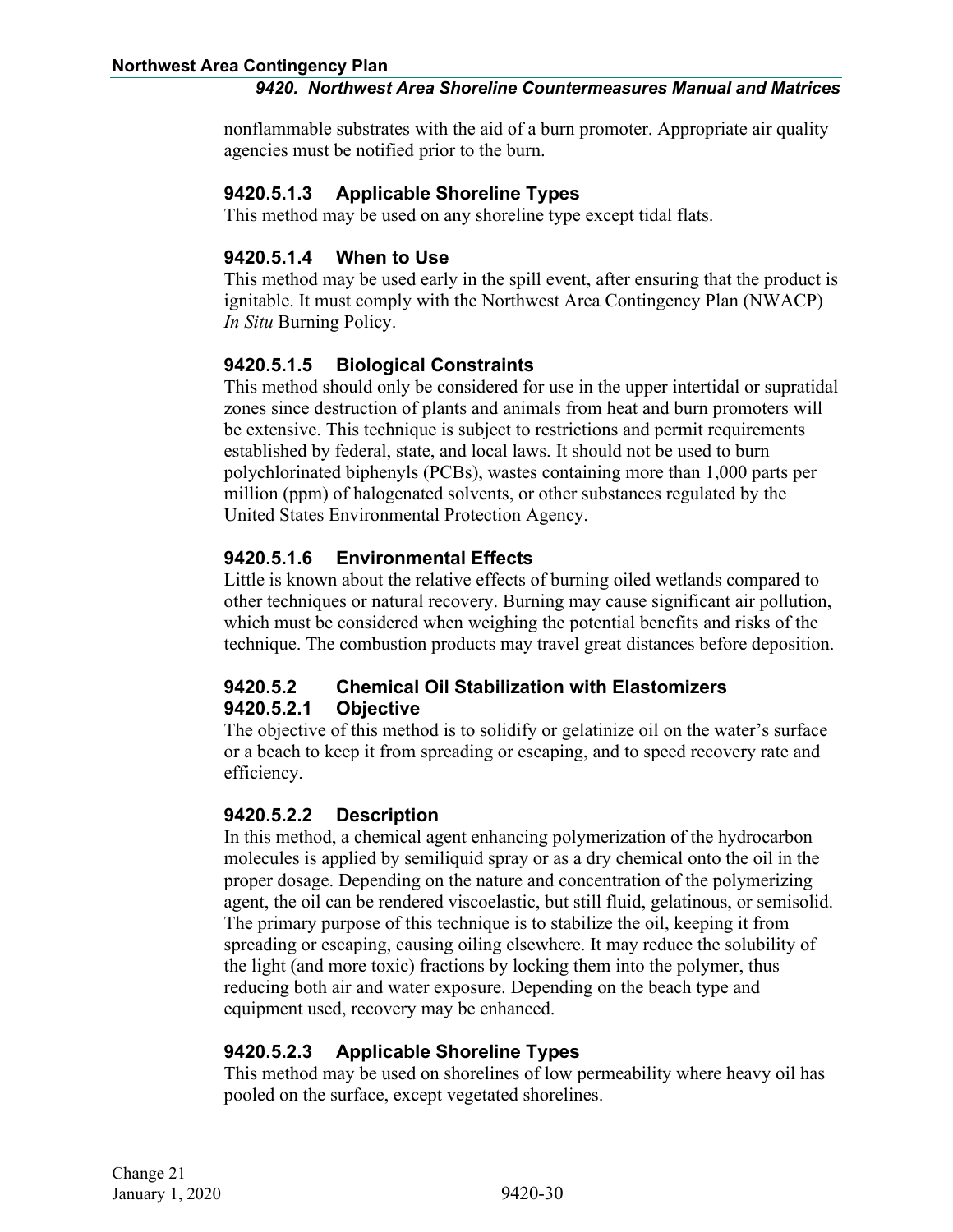#### <span id="page-36-0"></span>**9420.5.2.4 When to Use**

This method may be used when heavy concentrations of liquid oil are on the substrate and adjacent water body, and physical removal cannot be completed prior to the next tide so that the oil is likely to move to a more sensitive shoreline type. It should be used in conjunction with booming or other physical containment and must comply with the National Oil and Hazardous Substances Pollution Contingency Plan (NCP) and NWACP.

#### <span id="page-36-1"></span>**9420.5.2.5 Biological Constraints**

This method is not suitable for vegetated or rip rap shore types. It should be avoided when birds or other wildlife that may be more adversely impacted by the congealed oil cannot be kept away from the treated shoreline. The congealed oil may stick to vegetation and wildlife, increasing physical damage to both. On rip rap, the congealed oil may remain in crevices, where it may hamper recovery and prolong the release of sheens.

#### <span id="page-36-2"></span>**9420.5.2.6 Environmental Effects**

This method may enhance the smothering effect of oil on intertidal organisms. Thus, the treatment should be considered only for heavily oiled beaches where smothering effects are already maximal. The congealed oil may stick to vegetation and wildlife, increasing physical damage, such as impaired flight in birds or impaired thermoregulation in mammals and birds whose feathers or fur become oiled.

#### <span id="page-36-4"></span><span id="page-36-3"></span>**9420.5.3 Chemical Protection of Beaches 9420.5.3.1 Objective**

The objective of this method is to pretreat the shoreline to prevent oil from adhering to the substrate.

#### <span id="page-36-5"></span>**9420.5.3.2 Description**

In this method, certain types of water-based chemicals, some of which are similar in composition to dispersants, are applied to beaches in advance of the oil.

#### <span id="page-36-6"></span>**9420.5.3.3 Applicable Shoreline Types**

This method be used on coarse and fine grained sand beaches, seawalls, and piers (particularly piers or waterfront facilities that are of historical significance), eroding bluffs, wave-cut platforms, and rip rap.

#### <span id="page-36-7"></span>**9420.5.3.4 When to Use**

This method may be used when oil is projected to impact an applicable shoreline, particularly those with high recreational or aesthetic value. Use of this method must comply with the NCP and NWACP.

#### <span id="page-36-8"></span>**9420.5.3.5 Biological Constraints**

This method may not be suitable for nutrient-rich environments, particularly in confined waters. The toxicity of shoreline treatment products is reportedly much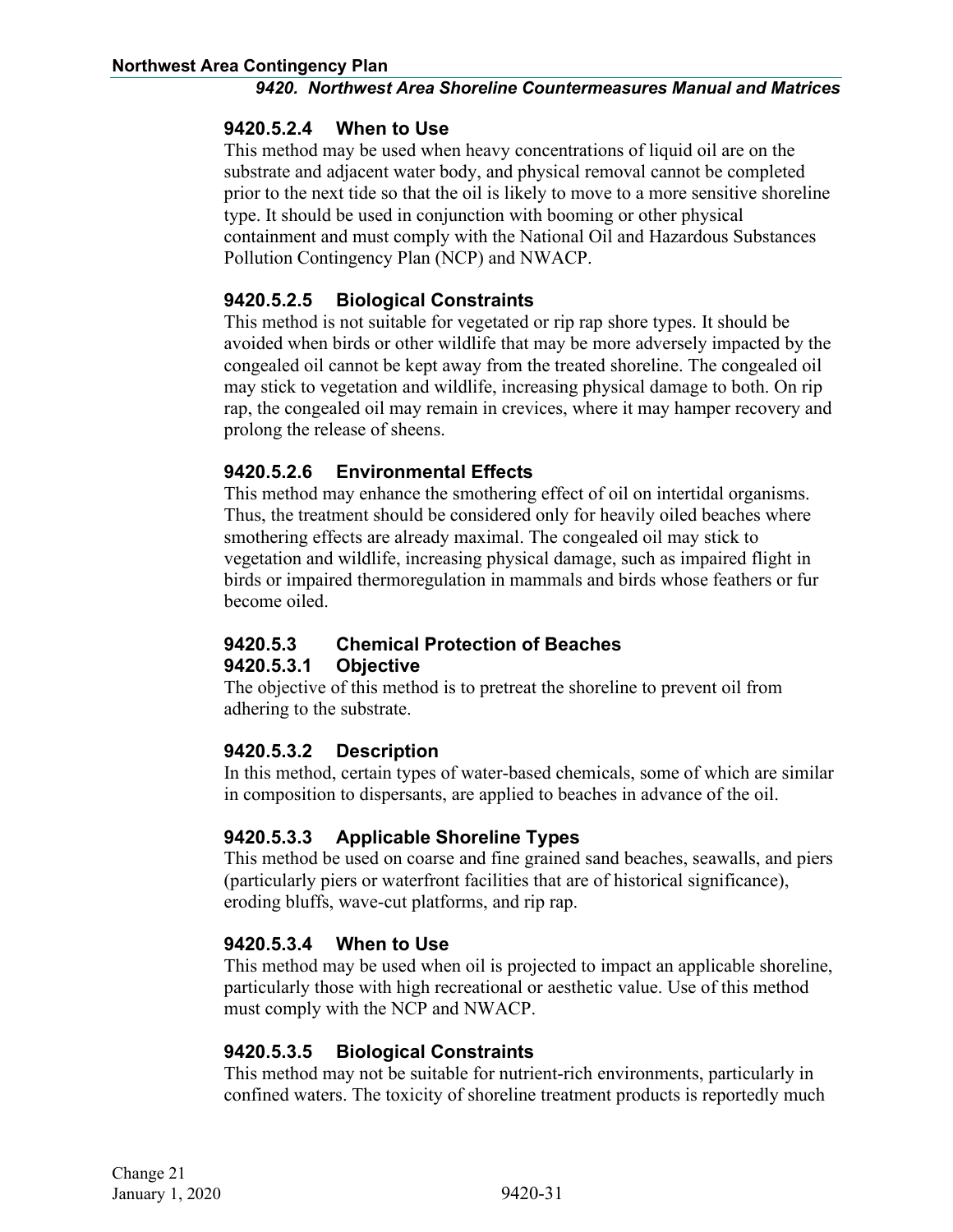less than that of oil, but the toxicity of each product should be evaluated prior to consideration for use.

#### <span id="page-37-0"></span>**9420.5.3.6 Environmental Effects**

The long-term environmental effects of these procedures are unknown. A toxic effect of the chemical can be anticipated. Additionally, the nutrient load to nearshore and interstitial waters may lead to eutrophication. Whether the predicted reduced residence time of the oil on the beach will increase the survival rate for sessile and interstitial organisms is unknown.

#### <span id="page-37-2"></span><span id="page-37-1"></span>**9420.5.4 Chemical Cleaning of Beaches 9420.5.4.1 Objective**

The objective of this method is to increase the efficiency of oil removal from contaminated areas.

#### <span id="page-37-3"></span>**9420.5.4.2 Description**

In this method, special formulations, which can be characterized as weak dispersants, are applied to the substrate, as a presoak and/or flushing solution, to soften weathered or heavy oils to aid in the efficiency of flushing treatment methods. The intent is to be able to lower the temperature and pressure required to mobilize the oil from the substrate.

#### <span id="page-37-4"></span>**9420.5.4.3 Applicable Shoreline Types**

This method may be applied to any shoreline where deluge and water flushing procedures are applicable.

#### <span id="page-37-5"></span>**9420.5.4.4 When to Use**

This method may be used when the oil has weathered to the point where it will not flow using warm to hot water. This approach may be most applicable where flushing decreases in effectiveness as the oil weathers. Use of this method must comply with the NCP and NWACP.

#### <span id="page-37-6"></span>**9420.5.4.5 Biological Constraints**

This method will require extensive biological testing for toxicity and water quality sampling prior to receiving approval for use. There is some concern that the treated oil will be dispersed in the water column, and thus impact water column and subtidal organisms. Field tests will be required to show that use of a beach cleaner does not reduce overall recoverability of the oil. Use may be restricted where suspended sediment concentrations are high, adjacent to wetlands and tidal flats, and near sensitive subtidal resources.

#### <span id="page-37-7"></span>**9420.5.4.6 Environmental Effects**

If more oil is dispersed into the water column, there could be more oil adsorbed onto suspended sediments and transferred to subtidal habitats, particularly along sheltered shorelines. Intertidal habitats might survive better, if cooler water temperatures are possible.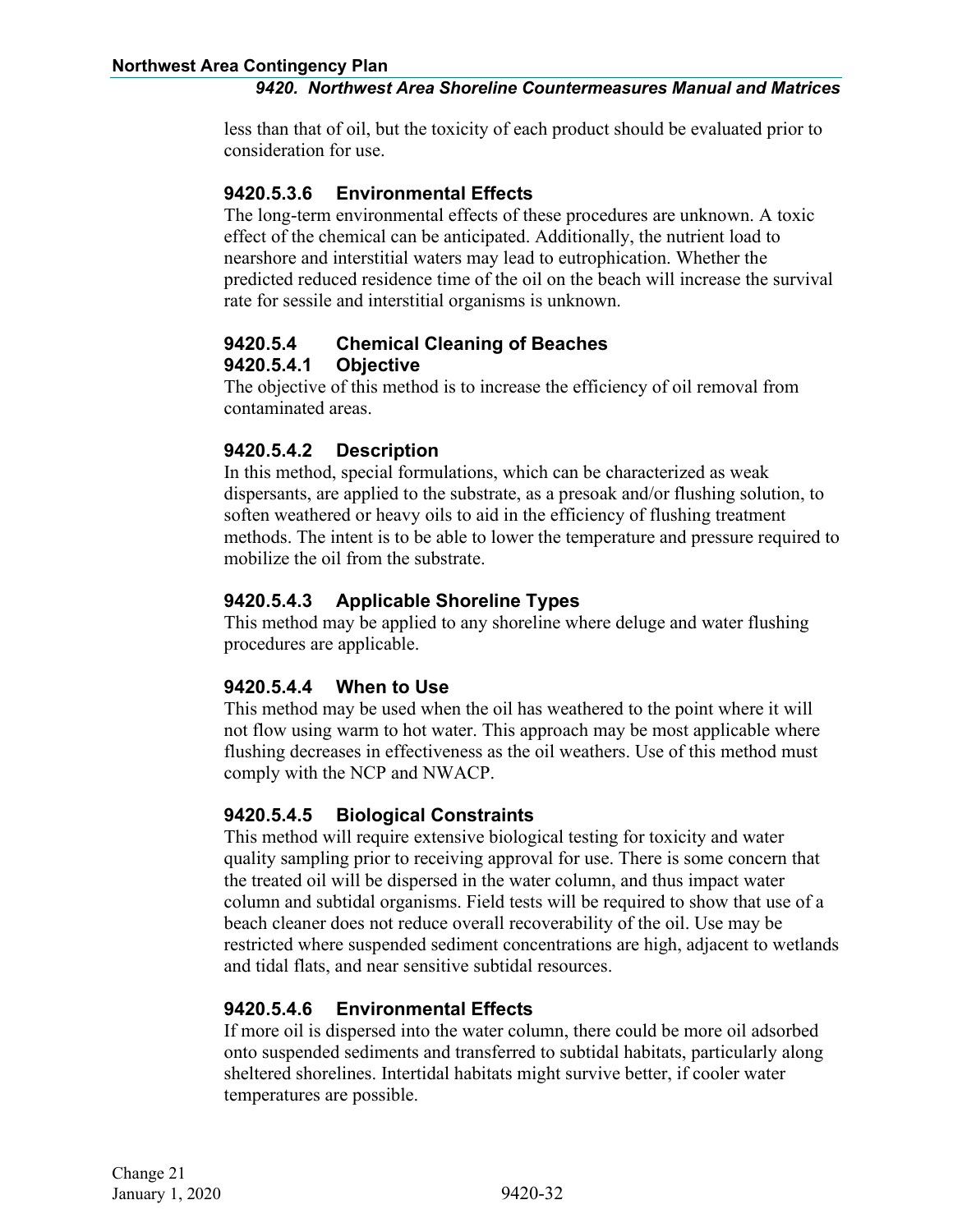# <span id="page-38-0"></span>**9420.5.5 Nutrient Enhancement**

#### <span id="page-38-1"></span>**9420.5.5.1 Objective**

The objective of this method is to speed the rates of natural microbial degradation of oil by the addition of nutrients (specifically nitrogen and phosphorus). Microbial biodegradation is the conversion by microorganisms of dissolved and dispersed hydrocarbons into oxidized products via various enzymatic reactions. Some hydrocarbons are converted to carbon dioxide and cell material, while others are partially oxidized and/or left unaltered as a residue.

### <span id="page-38-2"></span>**9420.5.5.2 Description**

Nutrients are applied to the shoreline in one of several methods: soluble inorganic formulations that are dissolved in water and applied as a spray at low tide, requiring frequent applications; slow-release formulations that are applied as a solid to the intertidal zone and designed to slowly dissolve; and oleophilic formulations that adhere to the oil itself, thus, they are sprayed directly on the oiled areas.

#### <span id="page-38-3"></span>**9420.5.5.3 Applicable Shoreline Types**

This method can be used on any shoreline type where safe access is allowed.

#### <span id="page-38-4"></span>**9420.5.5.4 When to Use**

This method may be used on moderately to heavily oiled shorelines, after other techniques have been used to remove as much oil as possible; on lightly oiled shorelines where other techniques are not effective; and where nutrients are a limiting factor in natural degradation. It may potentially be used for the treatment of subsurface oil. Use of this method must comply with the NCP and NWACP.

### <span id="page-38-5"></span>**9420.5.5.5 Biological Constraints**

This method is not applicable in shallow water; poorly flushed, restricted embayments where nutrient overloading may lead to eutrophication; or where toxicity of nutrients, particularly ammonia, is of concern. There must be no risk of oxygen depletion. Use is to be restricted adjacent to stream mouths, tide pools, etc. Contact toxicity of oleophilic formulations may restrict areas of direct application. Bioassay test results should be carefully evaluated, as other chemicals in the formulations could be toxic to aquatic organisms.

### <span id="page-38-6"></span>**9420.5.5.6 Environmental Effects**

Tests in Alaska showed that interstitial oxygen concentrations did not decrease to such an extent that it limited the supply of oxygen available to the bacteria. The fertilizer applications that increased nutrient concentrations and microbial activity did not harm the nearshore environment. About 99 percent of butoxyethanol, a toxic component of the Inipol formulation (the fertilizer commonly used in Alaska), degraded to nontoxic compounds within 24 hours after Inipol treatments of cobble shorelines. Inipol was initially toxic to intertidal organisms directly contacted during application. Researchers also found no evidence that the nutrients released from the treated shorelines stimulated algal blooms.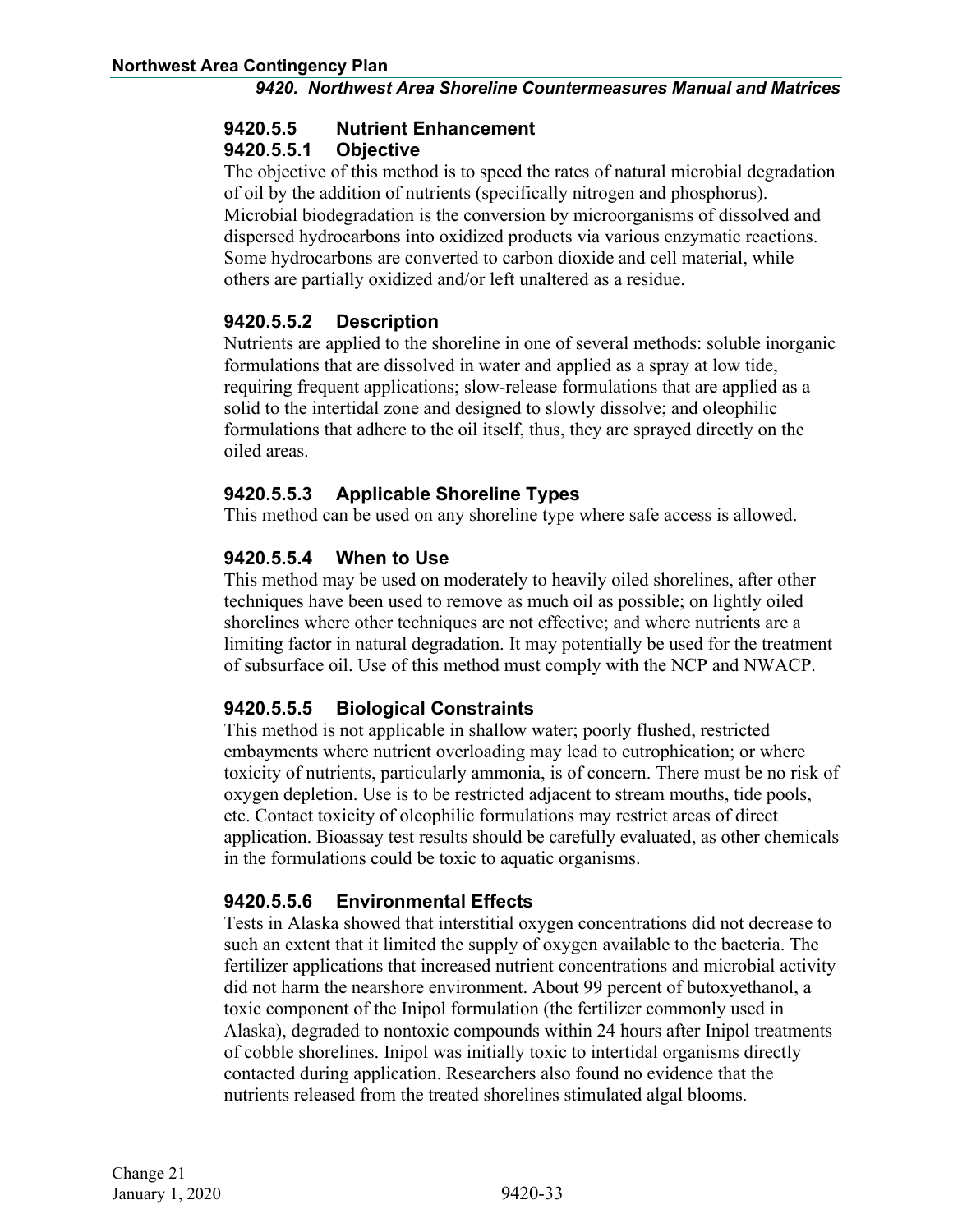# <span id="page-39-0"></span>**9420.5.6 Microbial Addition**

### <span id="page-39-1"></span>**9420.5.6.1 Objective**

The objective of this method is to speed the rates of natural microbial degradation of oil by addition of nutrients and microbial products. Microbial biodegradation is the conversion by microorganisms of dissolved and dispersed hydrocarbons into oxidized products via various enzymatic reactions. Some hydrocarbons are converted to carbon dioxide and cell material, while others are partially oxidized and/or left untouched as a residue.

### <span id="page-39-2"></span>**9420.5.6.2 Description**

In this method, formulations containing hydrocarbon-degrading microbes and fertilizers are added to the oiled area. The argument is made that indigenous organisms will be killed by the oil, so new microbial species need to be added to begin the process of biodegradation. To date, microbial addition has not been shown to work better than fertilizer alone in field tests.

### <span id="page-39-3"></span>**9420.5.6.3 Applicable Shoreline Types**

This method can be used on any shoreline type where safe access is allowed.

### <span id="page-39-4"></span>**9420.5.6.4 When to Use**

This method may be used on moderately to heavily oiled shorelines, after other techniques have been used to remove as much oil as possible; on lightly oiled shorelines where other techniques are not effective; and where oil degrading bacteria are a limiting factor in natural degradation. It may potentially be used for the treatment of subsurface oil. Use of this method must comply with the NCP and NWACP.

### <span id="page-39-5"></span>**9420.5.6.5 Biological Constraints**

This method is not to be used in shallow water; poorly flushed, restricted embayments where nutrient overloading may lead to eutrophication; or where toxicity of nutrients, particularly ammonia, is of concern. There must be no risk of oxygen depletion. Use of this method is to be restricted adjacent to stream mouths, tide pool communities, etc. Bioassay test results should be carefully evaluated, as other chemicals in the formulation could be toxic to aquatic organisms.

### <span id="page-39-6"></span>**9420.5.6.6 Environmental Effects**

The environmental effects of this method are yet to be evaluated for full-scale field applications.

# <span id="page-39-7"></span>**9420.6 Matrices of Recommended Countermeasure Methods by Oil and Shoreline Type**

The matrices included in this section show which shoreline countermeasure techniques have been considered for the 14 shoreline types described in Section 9420.3, above. Four matrices have been constructed for the major categories of oil (very light, light, medium, and heavy).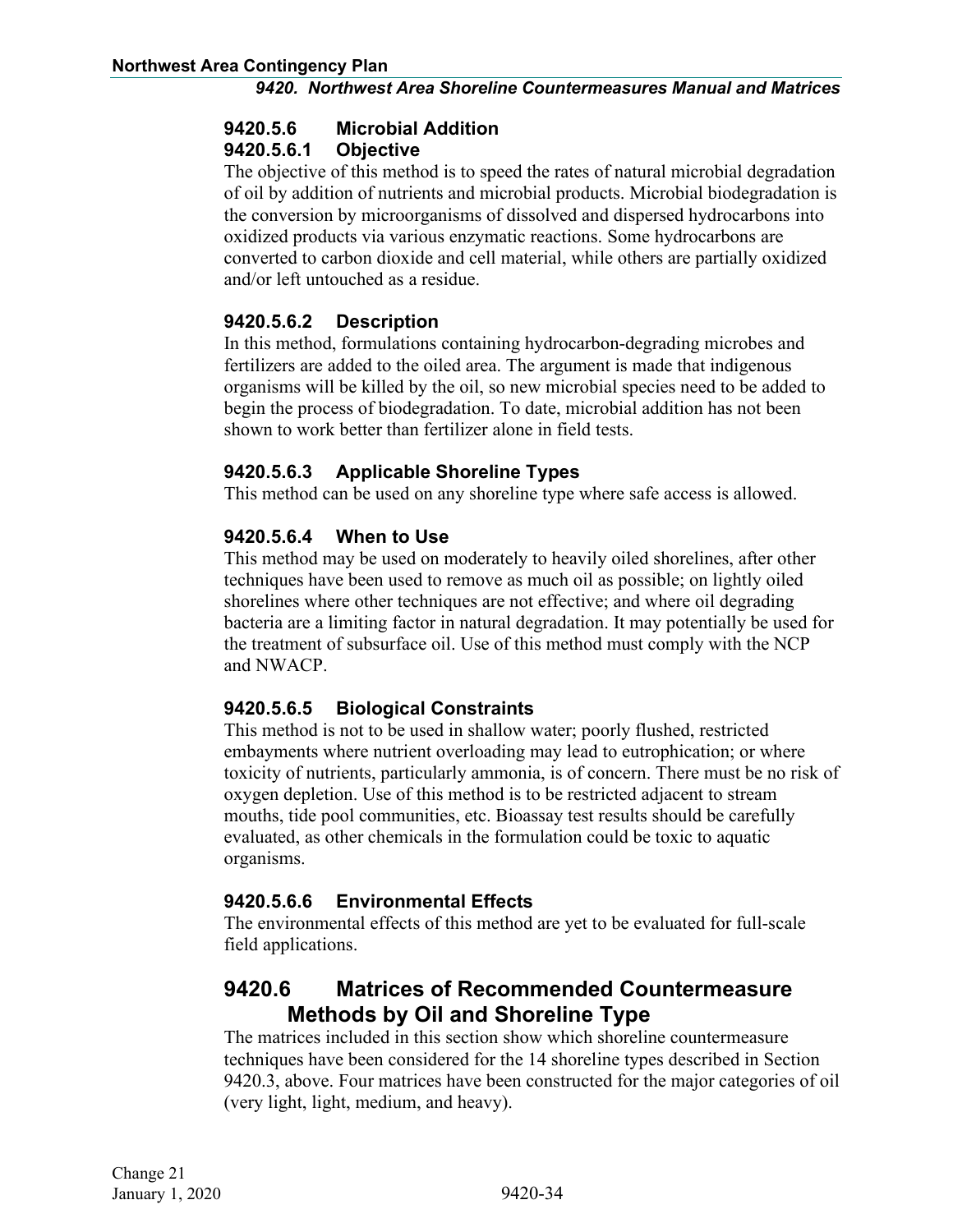Countermeasure methods are described in Sections 9420.4 and 9420.5, above. The countermeasures discussed in Section 9420.4, "Shoreline Countermeasure Methods Using Conventional Response Technology" are traditional or conventional techniques that the OSC can use without any additional concurrence. However, the cutting of vegetation countermeasure should be used only during specific seasonal windows under specific conditions and with landowner approval. The countermeasures discussed in Section 9420.5, "Shoreline Countermeasure Methods Using Alternative Technology," may be useful in certain situations. These methods are considered more experimental and controversial in their application and potential impacts and require more formal review and consultation before implementing. The exact requirements are spelled out in the NCP and NWACP. The Shoreline Countermeasures Matrices are a particularly dynamic component of the manual and should continue to be revised as the existing techniques are used and evaluated, and as both old and new techniques are refined.

Each matrix has a written explanation of how it is to be used as a countermeasure advisability matrix. The matrix is only a general guide for removing oil from shoreline substrates. It must be used in conjunction with the entire "Shoreline Countermeasures Manual," plus field observations and scientific advice. The countermeasures listed are not necessarily the best under all circumstances, and any listed technique may need to be used in conjunction with other techniques (including ones not listed herein). The Federal On-Scene Coordinator (FOSC) or the State On-Scene Coordinator (SOSC) operating with the FOSC's authorization has the responsibility for and authority to determine which countermeasure(s) are appropriate for the various situations encountered.

Selection of countermeasure techniques to be used in each spill is based upon the degree of oil contamination, shoreline types, and the presence of sensitive resources. Extremely sensitive areas are generally limited to manual cleanup methods. It is important to note that the primary goal of countermeasure implementation is the removal of oil from the shoreline with no further injury or destruction to the environment. The three categories of guidance used in the matrices are defined as follows:

|               | R Recommended May be the preferred method that best achieves the goal of |
|---------------|--------------------------------------------------------------------------|
|               | minimizing destruction or injury to the environment.                     |
| C Conditional | Viable and possibly useful but may result in limited                     |
|               | adverse effects to the environment.                                      |
| Shaded        | Not applicable or not generally recommended.                             |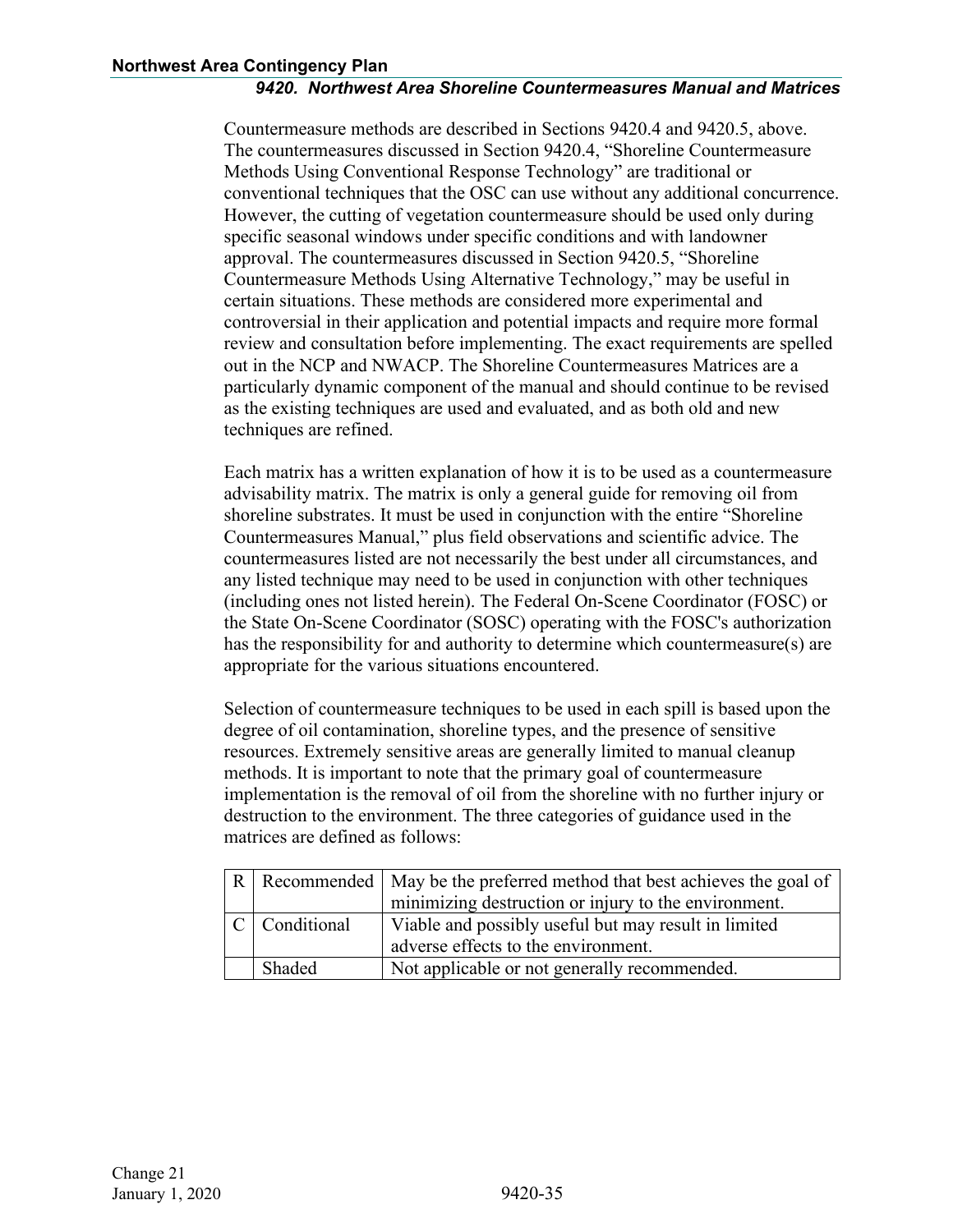#### **Shoreline Countermeasures Matrix**

Very light oil (jet fuels, gasoline)

- Highly volatile (should all evaporate within 1–2 days)
- High concentration of toxic (soluble) compounds
	- Result: Localized, severe impacts to water column and intertidal resources
- Duration of impact is a function of the resource recovery rate
- No dispersion necessary

#### **SHORELINE TYPES CODES**

|                | Exposed rock shores and vertical, hard man-made       | 6C | Exposed rip rap                                  |  |  |  |  |  |  |
|----------------|-------------------------------------------------------|----|--------------------------------------------------|--|--|--|--|--|--|
|                | structure (e.g., seawalls)                            |    |                                                  |  |  |  |  |  |  |
| $\overline{2}$ | Exposed wave-cut platforms                            |    | Exposed tidal flat                               |  |  |  |  |  |  |
| -3             | Fine to medium grained sand beaches $\&$ steep        | 8A | Sheltered vertical rock shores and vertical,     |  |  |  |  |  |  |
|                | unvegetated river banks                               |    | hard man-made structures (e.g., seawalls, docks) |  |  |  |  |  |  |
| -4             | Coarse grained sand beaches                           | 8В | Sheltered rubble slope                           |  |  |  |  |  |  |
| - 5            | Mixed sand and gravel beaches, including artificial   | 9A | Sheltered sand and mud flats                     |  |  |  |  |  |  |
|                | fill containing a range of grain size and material 6A | 9B | Sheltered vegetated low bank                     |  |  |  |  |  |  |
|                | - Gravel beaches - pebbles to cobble                  |    |                                                  |  |  |  |  |  |  |
| 6B             | Gravel beaches - cobbles to boulders                  | 10 | <b>Marshes</b>                                   |  |  |  |  |  |  |
|                | SHOREL INE TYPES                                      |    |                                                  |  |  |  |  |  |  |

| <b>COUNTERMEASURES</b>                             | 1           | $\mathbf{2}$ | 3           | 4           | 5           |             | 6A 6B       | 6C          | $\overline{7}$ | <b>8A</b>      | <b>8B</b>   | <b>9A</b>   | 9 <sub>B</sub> | 10          |
|----------------------------------------------------|-------------|--------------|-------------|-------------|-------------|-------------|-------------|-------------|----------------|----------------|-------------|-------------|----------------|-------------|
|                                                    |             |              |             |             |             |             |             |             |                |                |             |             |                |             |
| <b>CONVENTIONALMETHODS</b>                         |             |              |             |             |             |             |             |             |                |                |             |             |                |             |
| No action                                          | $\bf{R}$    | $\bf{R}$     | $\bf{R}$    | $\mathbf R$ | $\bf R$     | $\bf R$     | $\bf{R}$    | $\bf{R}$    | $\bf R$        | $\mathbf R$    | $\mathbf R$ | $\bf R$     | $\bf R$        | $\bf R$     |
| Manual removal of oil                              |             |              |             |             |             |             |             |             |                |                |             |             |                |             |
| Passive collection of oil                          |             |              | $\mathbf C$ | $\mathbf C$ | $\mathbf C$ | $\mathbf C$ | $\mathbf C$ | $\mathbf C$ |                |                |             |             |                |             |
| Oiled debris removal                               | $\mathbf C$ | $\mathbf C$  | $\mathbf C$ | $\mathbf C$ | $\mathbf C$ | $\mathbf C$ | $\mathbf C$ | $\mathbf C$ | $\overline{C}$ | $\overline{C}$ | $\mathbf C$ | $\mathbf C$ | $\mathbf C$    | $\mathbf C$ |
| Trenching/recovery<br>wells                        |             |              | $\mathbf C$ | $\mathbf C$ | $\mathbf C$ |             |             |             |                |                |             |             |                |             |
| Oiled sediment removal                             |             |              |             |             |             |             |             |             |                |                |             |             |                |             |
| Ambient water flooding<br>(Deluge)                 |             |              |             |             |             |             |             |             |                |                |             |             |                | $\mathbf C$ |
| Amb water flush <50 psi                            |             |              |             |             |             |             |             |             |                |                |             |             |                |             |
| Amb water flush <100 psi                           |             |              |             |             |             |             |             |             |                |                |             |             |                |             |
| Warm water flush <90°F                             |             |              |             |             |             |             |             |             |                |                |             |             |                |             |
| Hot water flush $>90^{\circ}$ F                    |             |              |             |             |             |             |             |             |                |                |             |             |                |             |
| Vacuum removal of oil                              |             |              |             |             |             |             |             |             |                |                |             |             |                |             |
| Sediment reworking                                 |             |              | $\mathbf C$ | $\mathbf C$ | $\mathbf C$ | $\mathbf C$ |             |             |                |                |             |             |                |             |
| Sediment Removal-<br>cleaning-replacement          |             |              |             |             |             |             |             |             |                |                |             |             |                |             |
| Cutting oiled vegetation                           |             |              |             |             |             |             |             |             |                |                |             |             |                |             |
| ALTERNATIVE METHODS*                               |             |              |             |             |             |             |             |             |                |                |             |             |                |             |
| In-situ burning on<br>shore                        |             |              |             |             |             |             |             |             |                |                |             |             |                |             |
| Chemical stabilization,<br>protection, or cleaning |             |              |             |             |             |             |             |             |                |                |             |             |                |             |
| Nutrient enhancement                               |             |              |             |             |             |             |             |             |                |                |             |             |                |             |
| Microbial addition                                 |             |              |             |             |             |             |             |             |                |                |             |             |                |             |

R Recommend – May be Preferred Alternative<br>C Conditional (Refer to NW Shoreline Counter

Conditional (Refer to NW Shoreline Countermeasures Manual)

Shaded areas are Not Applicable or Not Generally Recommended

Follow approved process defined in NCP and NW Area Plan

This countermeasure advisability matrix is only a general guide for removal of oil from shoreline substrates. It must be used in conjunction with the entire Shoreline Countermeasures Manual plus field observations and scientific advice. The countermeasures listed are not necessarily the best under all circumstances, and any listed technique may need to be used in conjunction with other techniques (including ones not listed herein). The Federal On-Scene Coordinator (FOSC) or the state OSC operating with the FOSC's authorization has the responsibility for and the authority to determine which countermeasure(s) are appropriate for various situations encountered. Selection of countermeasures is based on the degree of oil contamination, the shoreline type, and the presence of sensitive resources.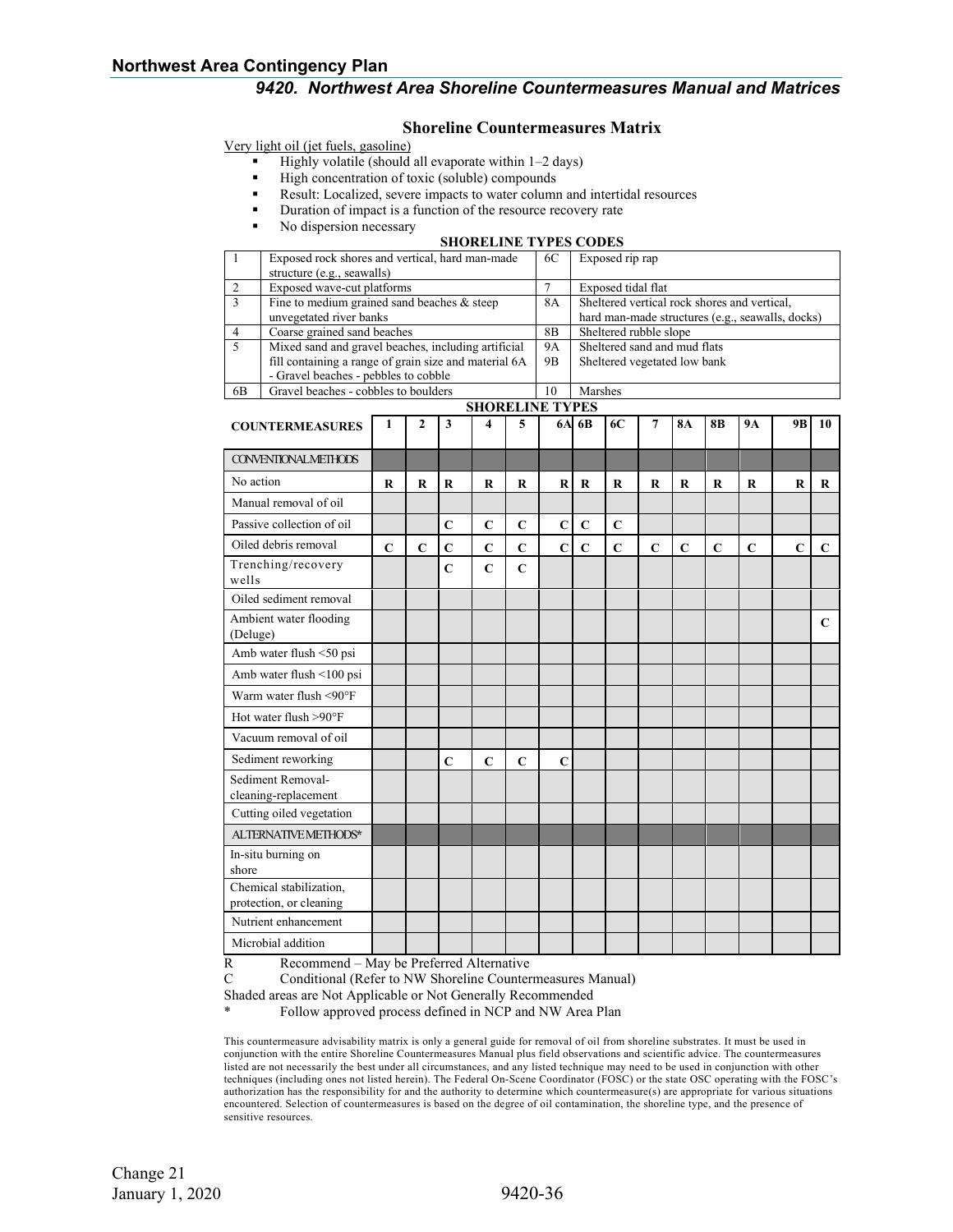#### **Shoreline Countermeasures Matrix**

Light Oil (Diesel, No. 2 Fuel Oils, Light Crudes

- Moderately volatile; will leave residue (up to 1/3 of spilled amount)
- Moderate concentrations of toxic (soluble) compounds
	- Long-term contamination of intertidal resources possible
- Potential for subtidal impacts (dissolution, mixing, sorption onto suspended sediments)
- No dispersion necessary
- Cleanup can be very effective

#### **SHORELINE TYPES CODES**

| $\mathbf{1}$                       | Exposed rock shores and vertical, hard man-made<br>structure (e.g. seawalls) |             | 6C             | Exposed rip rap                                 |             |                |                        |                                              |             |                              |             |             |             |             |              |
|------------------------------------|------------------------------------------------------------------------------|-------------|----------------|-------------------------------------------------|-------------|----------------|------------------------|----------------------------------------------|-------------|------------------------------|-------------|-------------|-------------|-------------|--------------|
|                                    | Exposed wave-cut platforms                                                   |             | 7              | Exposed tidal flat                              |             |                |                        |                                              |             |                              |             |             |             |             |              |
| $\frac{2}{3}$                      | Fine to medium grained sand beaches $&$ steep                                |             |                |                                                 |             |                | <b>8A</b>              | Sheltered vertical rock shores and vertical, |             |                              |             |             |             |             |              |
|                                    | unvegetated river banks                                                      |             |                | hard man-made structures (e.g. seawalls, docks) |             |                |                        |                                              |             |                              |             |             |             |             |              |
| $\overline{4}$                     | Coarse grained sand beaches                                                  |             | 8 <sub>B</sub> | Sheltered rubble slope                          |             |                |                        |                                              |             |                              |             |             |             |             |              |
| 5                                  | Mixed sand and gravel beaches, including artificial                          |             |                |                                                 |             |                | 9A                     |                                              |             | Sheltered sand and mud flats |             |             |             |             |              |
|                                    | fill containing a range of grain size and material 6A                        |             |                |                                                 |             |                | 9B                     | Sheltered vegetated low bank                 |             |                              |             |             |             |             |              |
|                                    | - Gravel beaches - pebbles to cobble                                         |             |                |                                                 |             |                | 10                     | Marshes                                      |             |                              |             |             |             |             |              |
| 6 <sub>B</sub>                     | Gravel beaches - cobbles to boulders                                         |             |                |                                                 |             |                | <b>SHORELINE TYPES</b> |                                              |             |                              |             |             |             |             |              |
|                                    | <b>COUNTERMEASURES</b>                                                       | 1           | $\mathbf{2}$   | 3                                               | 4           | 5              | 6A                     | 6 <b>B</b>                                   | 6C          | 7                            | <b>8A</b>   | 8B          | <b>9A</b>   | 9B          | 10           |
|                                    |                                                                              |             |                |                                                 |             |                |                        |                                              |             |                              |             |             |             |             |              |
|                                    | <b>CONVENTIONAL METHODS</b>                                                  |             |                |                                                 |             |                |                        |                                              |             |                              |             |             |             |             |              |
| No action                          |                                                                              | R           | R              | $\mathbf C$                                     | $\mathbf C$ | C              | $\overline{C}$         | $\mathbf C$                                  | $\mathbf C$ | R                            | C           | $\mathbf C$ | R           | $\mathbf C$ | $\bf R$      |
|                                    | Manual removal of oil                                                        |             |                | $\mathbf C$                                     | $\mathbf C$ | C              | C                      | C                                            | C           |                              | R           | R           |             | C           |              |
|                                    | Passive collection of oil                                                    | $\mathbf C$ | R              | R                                               | R           | R              | R                      | $\bf R$                                      | R           | C                            | R           | R           | $\mathbf C$ | $\bf R$     | R            |
|                                    | Oiled debris removal                                                         | $\mathbf C$ | $\mathbf C$    | R                                               | R           | R              | $\bf R$                | R                                            | R           | $\mathbf C$                  | R           | R           | $\mathbf C$ | $\mathbf C$ | $\mathbf C$  |
| Trenching/recovery<br>wells        |                                                                              |             |                | $\mathbf C$                                     | $\mathbf C$ | $\mathbf C$    |                        |                                              |             |                              |             |             |             |             |              |
| Oiled sediment removal             |                                                                              |             |                | $\mathbf C$                                     | $\mathbf C$ | $\mathbf C$    | $\mathbf C$            |                                              |             |                              |             |             |             |             |              |
| Ambient water flooding<br>(Deluge) |                                                                              |             |                | $\mathbf C$                                     | $\mathbf C$ | $\mathbf C$    | $\bf R$                | R                                            | $\bf R$     |                              |             | $\mathbf C$ |             |             | $\mathbf{C}$ |
|                                    | Amb water flush <50 psi                                                      |             | $\mathbf C$    |                                                 |             | $\overline{C}$ | Ċ                      | C                                            | C           |                              | $\mathbf R$ | C           |             |             | $\mathbf C$  |
|                                    | Amb water flush <100 psi                                                     |             |                |                                                 |             |                |                        |                                              |             |                              |             |             |             |             |              |
|                                    | Warm water flush <90°F                                                       |             |                |                                                 |             |                |                        |                                              |             |                              |             |             |             |             |              |
|                                    | Hot water flush $>90^{\circ}$ F                                              |             |                |                                                 |             |                |                        |                                              |             |                              |             |             |             |             |              |
|                                    | Vacuum removal of oil                                                        |             |                |                                                 |             |                |                        | C                                            | C           |                              |             |             |             |             | $\mathbf C$  |
|                                    | Sediment reworking                                                           |             |                | C                                               | C           | C              | C                      |                                              |             |                              |             |             |             |             |              |
|                                    | Sediment Removal-<br>cleaning-replacement                                    |             |                | $\mathbf C$                                     | C           | C              |                        |                                              |             |                              |             |             |             |             |              |
|                                    | Cutting oiled vegetation                                                     |             |                |                                                 |             |                |                        | $\mathbf C$                                  | $\mathbf C$ |                              | C           | $\mathbf C$ |             | $\mathbf C$ | $\mathbf C$  |
|                                    | <b>ALTERNATIVE METHODS*</b>                                                  |             |                |                                                 |             |                |                        |                                              |             |                              |             |             |             |             |              |
| shore                              | In-situ burning of                                                           |             |                |                                                 |             |                |                        |                                              |             |                              |             |             |             |             |              |
|                                    | Chemical stabilization,<br>protection, or cleaning                           |             |                |                                                 |             |                |                        |                                              |             |                              |             |             |             |             |              |
|                                    | Nutrient enhancement                                                         |             |                | C                                               | C           | C              | C                      | C                                            | C           |                              |             |             |             |             | $\mathbf C$  |
|                                    | Microbial addition                                                           |             |                |                                                 |             |                |                        |                                              |             |                              |             |             |             |             |              |

R Recommend – May be Preferred Alternative

C Conditional (Refer to NW Shoreline Countermeasures Manual)

Shaded areas are Not Applicable or Not Generally Recommended

Follow approved process defined in NCP and NW Area Plan

This countermeasure advisability matrix is only a general guide for removal of oil from shoreline substrates. It must be used in conjunction with the entire Shoreline Countermeasures Manual plus field observations and scientific advice. The countermeasures listed are not necessarily the best under all circumstances, and any listed technique may need to be used in conjunction with other techniques (including ones not listed herein). The Federal On-Scene Coordinator (FOSC) or the state OSC operating with the FOSC's authorization has the responsibility for and the authority to determine which countermeasure(s) are appropriate for various situations encountered. Selection of countermeasures is based on the degree of oil contamination, the shoreline type, and the presence of sensitive resources.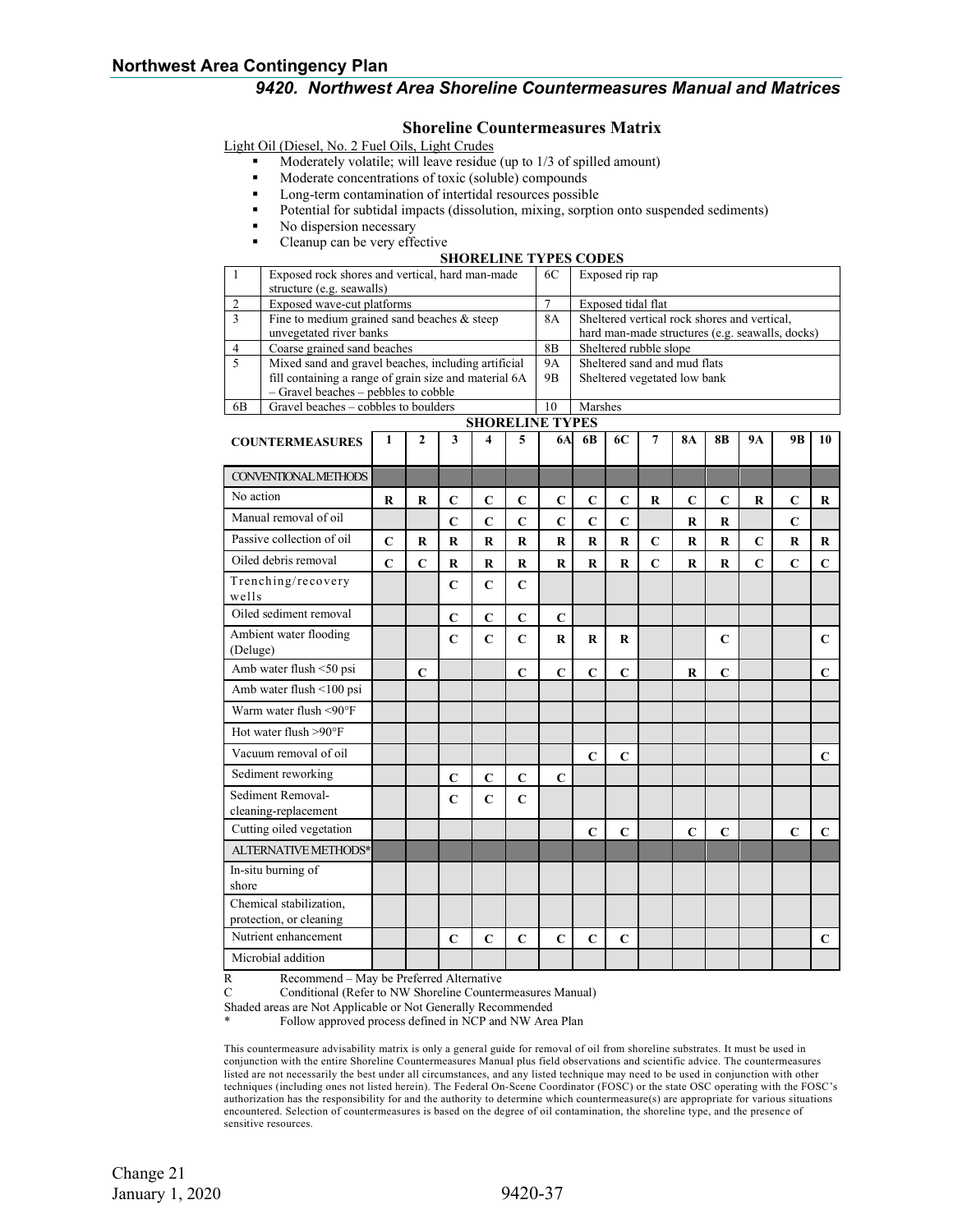#### **Shoreline Countermeasures Matrix**

Medium Oil (Most Crude Oils & Some Heavily Weathered Light Crudes)

- About ⅓ will evaporate within 24 hours
- Maximum water-soluble fraction is 10-100ppm
- Oil contamination of intertidal areas can be severe and long-term
- Impact to waterfowl and fur-bearing mammals can be severe
- Chemical dispersion is an option within 1–2 days
- Cleanup most effective if conducted quickly

#### **SHORELINE TYPES CODES**

|                           | <b>SHORELINE TYPES CODES</b>                                                 |             |              |                 |                |                |                         |                                                  |                        |                |                |             |             |                |             |
|---------------------------|------------------------------------------------------------------------------|-------------|--------------|-----------------|----------------|----------------|-------------------------|--------------------------------------------------|------------------------|----------------|----------------|-------------|-------------|----------------|-------------|
| $\mathbf{1}$              | Exposed rock shores and vertical, hard man-made<br>structure (e.g. seawalls) |             | 6C           | Exposed rip rap |                |                |                         |                                                  |                        |                |                |             |             |                |             |
| $\overline{2}$            | Exposed wave-cut platforms                                                   |             |              |                 |                |                |                         | Exposed tidal flat                               |                        |                |                |             |             |                |             |
| 3                         | Fine to medium grained sand beaches $&$ steep                                |             |              |                 |                |                | 8A                      | Sheltered vertical rock shores and vertical,     |                        |                |                |             |             |                |             |
|                           | unvegetated river banks                                                      |             |              |                 |                |                |                         | hard man-made structures (e.g., seawalls, docks) |                        |                |                |             |             |                |             |
| $\overline{4}$            | Coarse grained sand beaches                                                  |             |              |                 |                |                | 8B                      |                                                  | Sheltered rubble slope |                |                |             |             |                |             |
| $\overline{5}$            | Mixed sand and gravel beaches, including artificial                          |             |              |                 |                |                | 9A                      | Sheltered sand and mud flats                     |                        |                |                |             |             |                |             |
|                           | fill containing a range of grain size and material 6A                        |             |              |                 |                |                | 9B                      | Sheltered vegetated low bank                     |                        |                |                |             |             |                |             |
|                           | - Gravel beaches - pebbles to cobble                                         |             |              |                 |                |                |                         |                                                  |                        |                |                |             |             |                |             |
| 6 <b>B</b>                | Gravel beaches - cobbles to boulders                                         |             |              |                 |                |                | 10                      | Marshes                                          |                        |                |                |             |             |                |             |
|                           |                                                                              |             |              |                 |                |                | <b>SHORELINE TYPES</b>  |                                                  |                        |                |                |             |             |                |             |
|                           | <b>COUNTERMEASURES</b>                                                       | 1           | $\mathbf{2}$ | 3               | 4              | 5              | <b>6A</b>               | 6 <b>B</b>                                       | <b>6C</b>              | 7              | <b>8A</b>      | <b>8B</b>   | 9A          | 9 <sub>B</sub> | 10          |
|                           | <b>CONVENTIONAL METHODS</b>                                                  |             |              |                 |                |                |                         |                                                  |                        |                |                |             |             |                |             |
| No action                 |                                                                              | C           | $\mathbf C$  | $\mathbf C$     | $\overline{C}$ | C              | $\mathbf C$             | $\mathbf C$                                      | $\mathbf C$            | R              | C              | C           | R           | $\mathbf C$    | R           |
|                           | Manual removal of oil                                                        | $\mathbf C$ | $\bf{R}$     | $\bf R$         | $\bf R$        | R              | $\overline{\mathbf{C}}$ | $\overline{C}$                                   | $\mathbf C$            |                | $\mathbf R$    | $\mathbf R$ |             | $\overline{C}$ | $\mathbf C$ |
| Passive collection of oil |                                                                              | $\mathbf R$ | R            | R               | R              | R              | R                       | $\bf R$                                          | $\mathbf R$            | $\overline{C}$ | R              | $\bf{R}$    | $\bf R$     | $\bf R$        | $\mathbf R$ |
|                           | Oiled debris removal                                                         | $\mathbf C$ | R            | R               | $\bf R$        | R              | $\mathbf R$             | $\bf R$                                          | $\mathbf R$            | $\overline{C}$ | R              | R           | $\mathbf C$ | $\bf R$        | $\mathbf C$ |
|                           | Trenching/recovery                                                           |             |              | $\mathbf C$     | $\overline{C}$ | $\mathbf C$    |                         |                                                  |                        |                |                |             |             |                |             |
| wells                     |                                                                              |             |              |                 |                |                |                         |                                                  |                        |                |                |             |             |                |             |
|                           | Oiled sediment removal                                                       |             |              | $\mathbf C$     | $\mathbf C$    | $\mathbf C$    | $\mathbf C$             |                                                  |                        |                |                |             |             | C              |             |
|                           | Ambient water flooding                                                       |             |              | $\mathbf C$     | $\overline{C}$ | $\overline{C}$ | $\mathbf R$             | R                                                | R                      |                | R              | R           |             | $\overline{C}$ | $\mathbf C$ |
| (Deluge)                  |                                                                              |             |              |                 |                |                |                         |                                                  |                        |                |                |             |             |                |             |
|                           | Amb water flush <50 psi                                                      | $\mathbf C$ | $\mathbf C$  |                 |                | $\mathbf C$    | $\bf R$                 | $\overline{C}$                                   | $\bf R$                |                | $\bf R$        | $\mathbf R$ |             | $\mathbf C$    | $\mathbf C$ |
|                           | Amb water flush <100 psi                                                     | $\mathbf C$ | $\mathbf C$  |                 |                |                |                         | $\mathbf C$                                      | $\mathbf C$            |                | $\mathbf C$    |             |             |                |             |
|                           | Warm water flush <90°F                                                       | $\mathbf C$ |              |                 |                |                |                         | $\mathbf C$                                      | $\overline{C}$         |                | $\overline{C}$ |             |             |                |             |
|                           | Hot water flush $>90^{\circ}F$                                               | $\mathbf C$ |              |                 |                |                |                         |                                                  |                        |                | $\overline{C}$ |             |             |                |             |
|                           | Vacuum removal of oil                                                        | $\mathbf C$ | $\mathbf C$  | R               | R              |                | $\mathbf C$             | $\bf R$                                          | R                      |                | $\overline{C}$ | $\mathbf C$ |             | $\mathbf C$    | C           |
|                           | Sediment reworking                                                           |             |              | $\mathbf C$     | $\mathbf C$    | $\mathbf C$    | $\mathbf C$             |                                                  |                        |                |                |             |             |                |             |
|                           | Sediment Removal-                                                            |             |              | $\mathbf C$     | $\overline{C}$ | $\mathbf C$    | $\mathbf C$             |                                                  | $\mathbf C$            |                |                | $\mathbf C$ |             |                |             |
| cleaning-replacement      |                                                                              |             |              |                 |                |                |                         |                                                  |                        |                |                |             |             |                |             |
| Cutting oiled vegetation  |                                                                              |             |              |                 |                |                |                         | C                                                | $\mathbf C$            |                | C              | C           |             | $\mathbf C$    | $\mathbf C$ |
|                           | ALTERNATIVE METHODS*                                                         |             |              |                 |                |                |                         |                                                  |                        |                |                |             |             |                |             |
|                           | In-situ burning on                                                           |             |              |                 |                |                |                         |                                                  |                        |                |                |             |             |                |             |
| shore                     |                                                                              |             |              |                 |                |                |                         |                                                  |                        |                |                |             |             |                |             |
|                           | Chemical stabilization,                                                      |             |              |                 |                |                |                         |                                                  |                        |                |                |             |             |                |             |

R Recommend – May be Preferred Alternative

protection, or cleaning

Microbial addition

C Conditional (Refer to NW Shoreline Countermeasures Manual)

Shaded areas are Not Applicable or Not Generally Recommended

Follow approved process defined in NCP and NW Area Plan

This countermeasure advisability matrix is only a general guide for removal of oil from shoreline substrates. It must be used in conjunction with the entire Shoreline Countermeasures Manual plus field observations and scientific advice. The countermeasures listed are not necessarily the best under all circumstances, and any listed technique may need to be used in conjunction with other techniques (including ones not listed herein). The Federal On-Scene Coordinator (FOSC) or the State On-Scene Coordinator operating with the FOSC's authorization has the responsibility for and the authority to determine which countermeasure(s) are appropriate for various situations encountered. Selection of countermeasures is based on the degree of oil contamination, the shoreline type, and the presence of sensitive resources.

Nutrient enhancement **C C C C C C C C**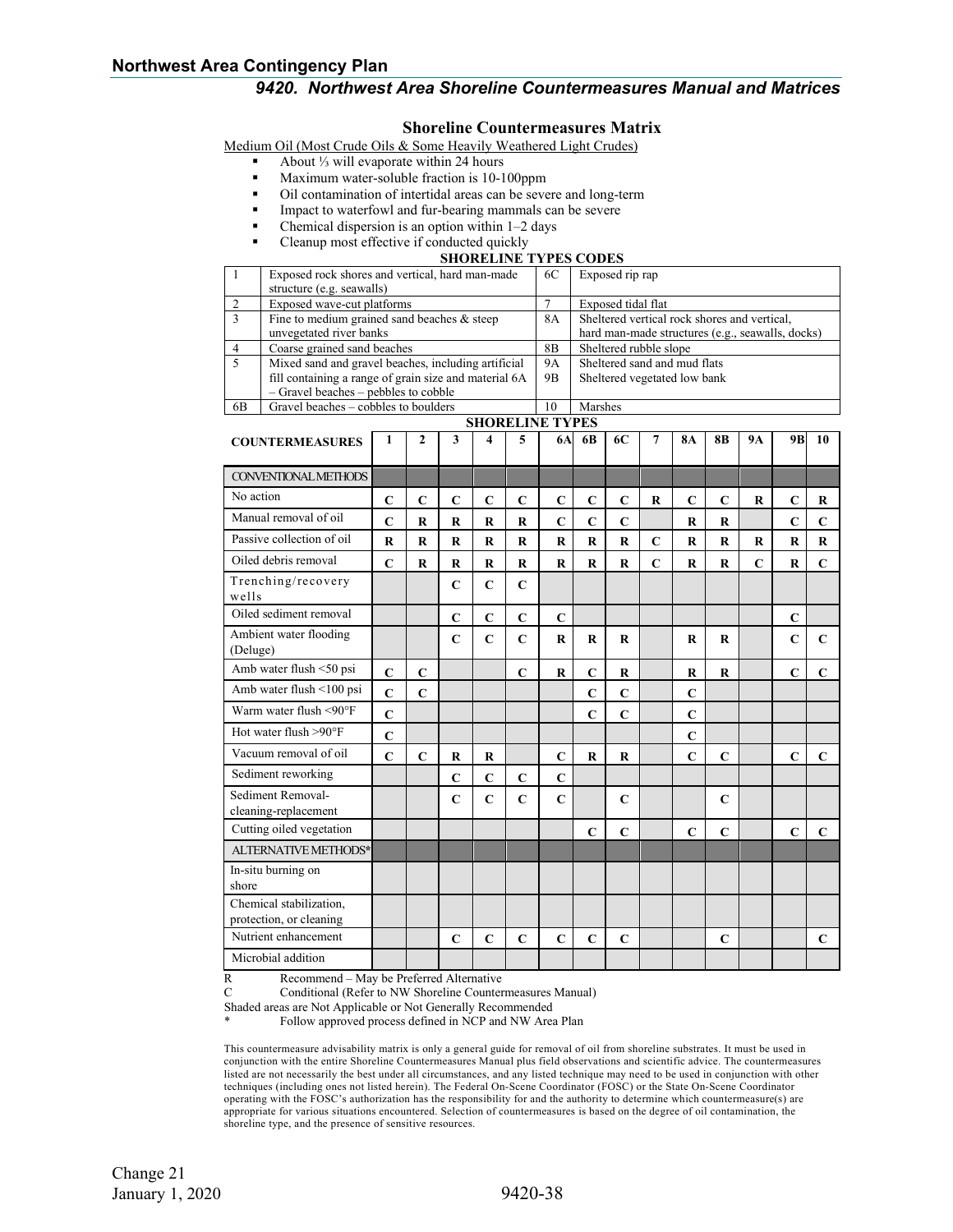#### **Shoreline Countermeasures Matrix**

Heavy Oil (Heavy Crude Oils, Intermediate Fuel Oils, Bunker C & Heavily Weathered Medium Crudes)

- Heavy oils with little or no evaporation or dissolution
- Water-soluble fraction likely to be <10ppm
- Heavy contamination of intertidal areas likely
- Severe impacts to waterfowl and fur-bearing mammals (coating and ingestion)
- Long-term contamination to sediments possible
- Weathers very slowly
- Dispersion seldom effective
- Shoreline cleanup difficult under all conditions

#### **SHORELINE TYPES CODES**

|                | Exposed rock shores and vertical, hard man-made       | 6C             | Exposed rip rap                                 |
|----------------|-------------------------------------------------------|----------------|-------------------------------------------------|
|                | structure (e.g. seawalls)                             |                |                                                 |
|                | Exposed wave-cut platforms                            |                | Exposed tidal flat                              |
| $\mathcal{R}$  | Fine to medium grained sand beaches $\&$ steep        | 8A             | Sheltered vertical rock shores and vertical,    |
|                | unvegetated river banks                               |                | hard man-made structures (e.g. seawalls, docks) |
|                | Course grained sand beaches                           | 8B             | Sheltered rubble slope                          |
|                | Mixed sand and gravel beaches, including artificial   | 9A             | Sheltered sand and mud flats                    |
|                | fill containing a range of grain size and material 6A | 9 <sub>B</sub> | Sheltered vegetated low bank                    |
|                | $-$ Gravel beaches $-$ pebbles to cobble              |                |                                                 |
| 6 <sub>B</sub> | Gravel beaches – cobbles to boulders                  | 10             | Marshes                                         |

| <b>SHORELINE TYPES</b>                 |             |                |                |             |             |             |                |                |                |             |             |             |                |                |
|----------------------------------------|-------------|----------------|----------------|-------------|-------------|-------------|----------------|----------------|----------------|-------------|-------------|-------------|----------------|----------------|
| <b>COUNTERMEASURES</b>                 | 1           | $\mathbf{2}$   | 3              | 4           | 5           | <b>6A</b>   | 6 <sub>B</sub> | 6C             | 7              | <b>8A</b>   | <b>8B</b>   | <b>9A</b>   | 9 <sub>B</sub> | 10             |
| <b>CONVENTIONAL METHODS</b>            |             |                |                |             |             |             |                |                |                |             |             |             |                |                |
| No action                              |             |                |                |             |             |             |                |                |                |             |             |             |                |                |
|                                        | $\mathbf C$ | $\mathbf C$    | Ċ              | $\mathbf C$ | $\mathbf C$ | $\mathbf C$ | $\mathbf C$    | $\mathbf C$    | $\bf R$        | $\mathbf C$ | $\mathbf C$ | $\bf R$     | $\mathbf C$    | R              |
| Manual removal of oil                  | $\mathbf C$ | $\bf{R}$       | IR             | $\bf R$     | R           | $\mathbf C$ | $\mathbf C$    | $\overline{C}$ |                | $\bf R$     | R           |             | $\mathbf C$    | $\mathbf C$    |
| Passive collection of oil              | $\bf{R}$    | $\bf{R}$       | R              | $\bf{R}$    | R           | $\bf{R}$    | $\mathbf R$    | $\bf R$        | $\mathbf C$    | $\bf{R}$    | $\bf{R}$    | $\mathbf C$ | R              | $\bf R$        |
| Oiled debris removal                   | $\mathbf C$ | $\bf R$        | IR             | $\bf R$     | $\mathbf R$ | $\mathbf R$ | $\mathbf R$    | $\mathbf R$    | $\overline{C}$ | $\mathbf R$ | $\mathbf R$ | $\mathbf C$ | $\mathbf R$    | $\mathbf C$    |
| Trenching/recovery wells               |             |                | Ċ              | $\mathbf C$ | $\mathbf C$ |             |                |                |                |             |             |             |                |                |
| Oiled sediment removal                 |             |                | $\overline{C}$ | $\mathbf C$ | $\mathbf C$ | $\mathbf C$ |                | $\mathbf C$    |                |             |             |             | $\mathbf C$    |                |
| Ambient water flooding (Deluge)        |             |                | Ċ              | $\mathbf C$ | $\mathbf C$ | $\bf{R}$    | $\mathbf R$    | $\bf R$        |                | $\mathbf R$ | $\bf R$     |             | $\mathbf C$    | $\mathbf C$    |
| Amb water flush <50 psi                | $\mathbf C$ | $\mathbf C$    |                |             | $\mathbf C$ | $\bf R$     | $\mathbf C$    | $\bf R$        |                | $\mathbf C$ | $\mathbf C$ |             | $\mathbf C$    | $\mathbf C$    |
| Amb water flush <100 psi               | $\mathbf C$ | $\overline{C}$ |                |             |             |             | $\mathbf C$    | $\overline{C}$ |                | $\mathbf C$ | $\mathbf C$ |             |                |                |
| Warm water flush <90°F                 | $\mathbf C$ |                |                |             |             |             | $\mathbf C$    | $\overline{C}$ |                | $\mathbf C$ |             |             |                |                |
| Hot water flush $>90^{\circ}$ F        | $\mathbf C$ |                |                |             |             |             |                |                |                | $\mathbf C$ |             |             |                |                |
| Vacuum removal of oil                  | $\mathbf C$ | $\mathbf C$    | Ċ              | $\mathbf C$ | $\mathbf C$ | $\mathbf C$ | $\mathbf C$    | $\mathbf C$    |                | $\mathbf C$ | $\mathbf C$ |             | $\mathbf C$    | $\mathbf C$    |
| Sediment reworking                     |             |                | Ċ              | $\mathbf C$ | $\mathbf C$ | $\mathbf C$ |                |                |                |             |             |             |                |                |
| Sediment Removal-cleaning-replacement  |             |                | Ċ              | $\mathbf C$ | C           | $\mathbf C$ |                | C              |                |             |             |             |                |                |
| Cutting oiled vegetation               |             |                |                |             |             |             | $\mathbf C$    | $\overline{C}$ |                | $\mathbf C$ | $\mathbf C$ |             | $\mathbf C$    | $\overline{C}$ |
| ALTERNATIVE METHODS*                   |             |                |                |             |             |             |                |                |                |             |             |             |                |                |
| In-situ burning on shore               |             |                |                |             |             |             |                |                |                |             |             |             |                |                |
| Chemical stabilization, protection, or |             |                |                |             |             |             |                |                |                |             |             |             |                |                |
| cleaning                               |             |                |                |             |             |             |                |                |                |             |             |             |                |                |
| Nutrient enhancement                   |             |                | C              | $\mathbf C$ | $\mathbf C$ | $\mathbf C$ | $\mathbf C$    | $\mathbf C$    |                |             |             |             |                | $\mathbf C$    |
| Microbial addition                     |             |                |                |             |             |             |                |                |                |             |             |             |                |                |

R Recommend – May be Preferred Alternative<br>C Conditional (Refer to NW Shoreline Counter

Conditional (Refer to NW Shoreline Countermeasures Manual)

Shaded areas are Not Applicable or Not Generally Recommended

Follow approved process defined in NCP and NW Area Plan

This countermeasure advisability matrix is only a general guide for removal of oil from shoreline substrates. It must be used in conjunction with the entire Shoreline Countermeasures Manual plus field observations and scientific advice. The countermeasures listed are not necessarily the best under all circumstances, and any listed technique may need to be used in conjunction with other techniques (including ones not listed herein). The Federal On-Scene Coordinator (FOSC) or the state OSC operating with the FOSC's authorization has the responsibility for and the authority to determine which countermeasure(s) are appropriate for various situations encountered. Selection of countermeasures is based on the degree of oil contamination, the shoreline type, and the presence of sensitive resources.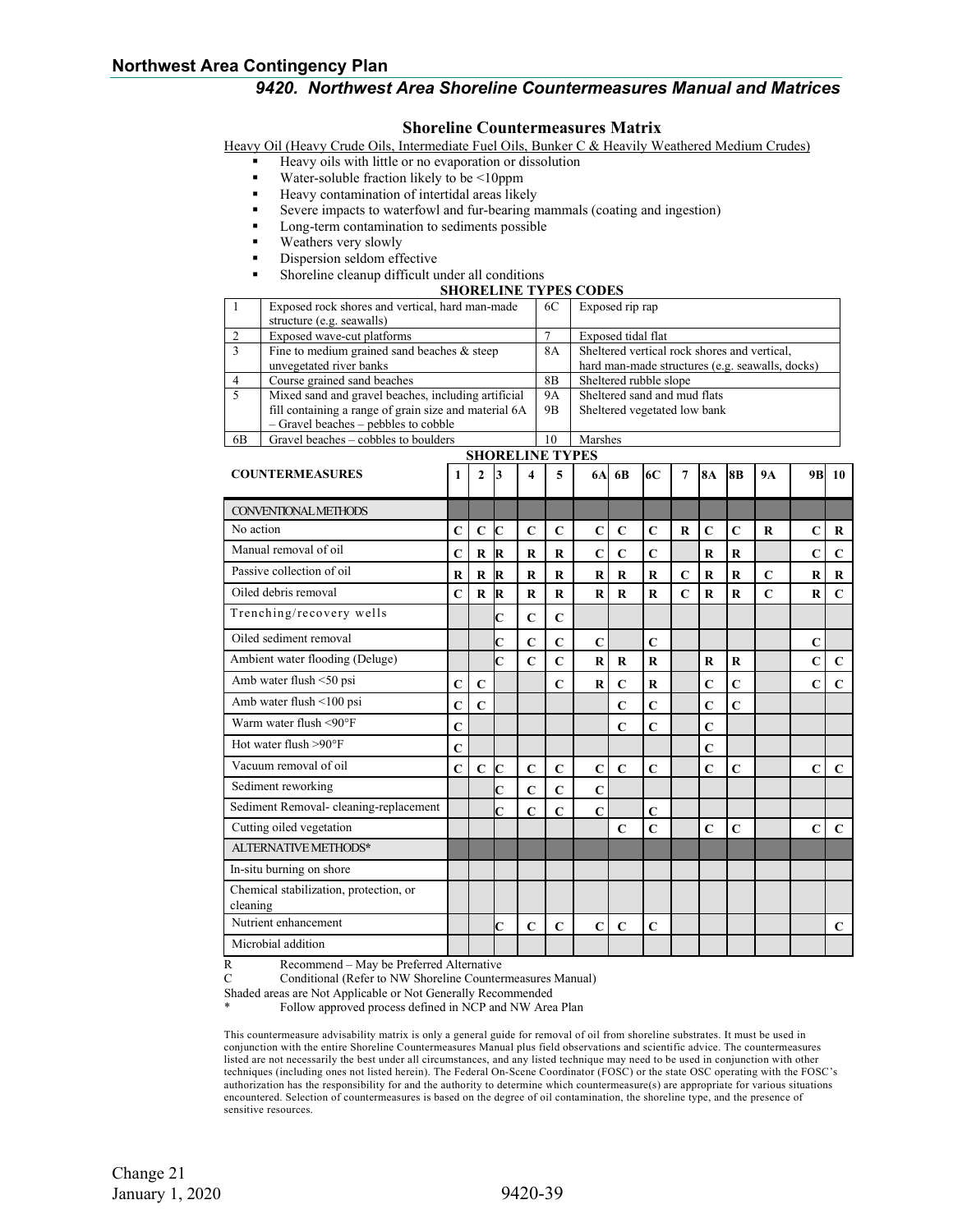# <span id="page-45-0"></span>**9420 A Attachment A: Guidelines for Treatment Operations**

#### **General Guidelines**

Ensure familiarity and compliance with approved treatment methods, approved shoreline segment work plans, advisories, and special instructions. Restrict all access to wetlands and tidal flats, except with special authorization.

#### **Conditions to Avoid**

- Treatment techniques (such as high pressure and hot water) that dislodge intertidal vegetation and invertebrates, e.g., mussels, barnacles, snails.
- Clearing marshes and vegetated shorelines (the presence of algae does not characterize a vegetated shoreline).

#### **Actions to Encourage**

- Boom off mud/grass flat adjacent to treatment areas to prevent further contamination.
- Boom off tidal creeks to prevent further contamination.
	- Minimize impact to uncontaminated lower intertidal zones, including:
		- Land crews during tides that cover the lower intertidal zone
			- Avoid high-/low-pressure washing where possible
			- Work heavily oiled upper beach zone hen lower intertidal zones are covered by high tides
		- Employ sorbents along rip rap and below oiled upper beach to protect lower intertidal zone from oiling
- Ensure that all signs of human activity are removed when cleanup is completed.
- Ensure that all trash and wastes are removed daily:
	- Oil trapped in booms must be picked up before the next tide cycle
	- All food and associated trash must be removed each day to minimize attracting wildlife into contaminated areas

### **Guidelines Specific to Biological Resources**

Advisories and special instructions may address:

- Bird concentration areas (nesting sites, colonies, rookeries, etc.)
- Live/dead animal collection policy
- Protection of cultural resources
- Marine mammal haulouts
- Collection of eagle feathers and marine mammal parts
- Cutting bull kelp
- $\blacksquare$  Cutting oiled focus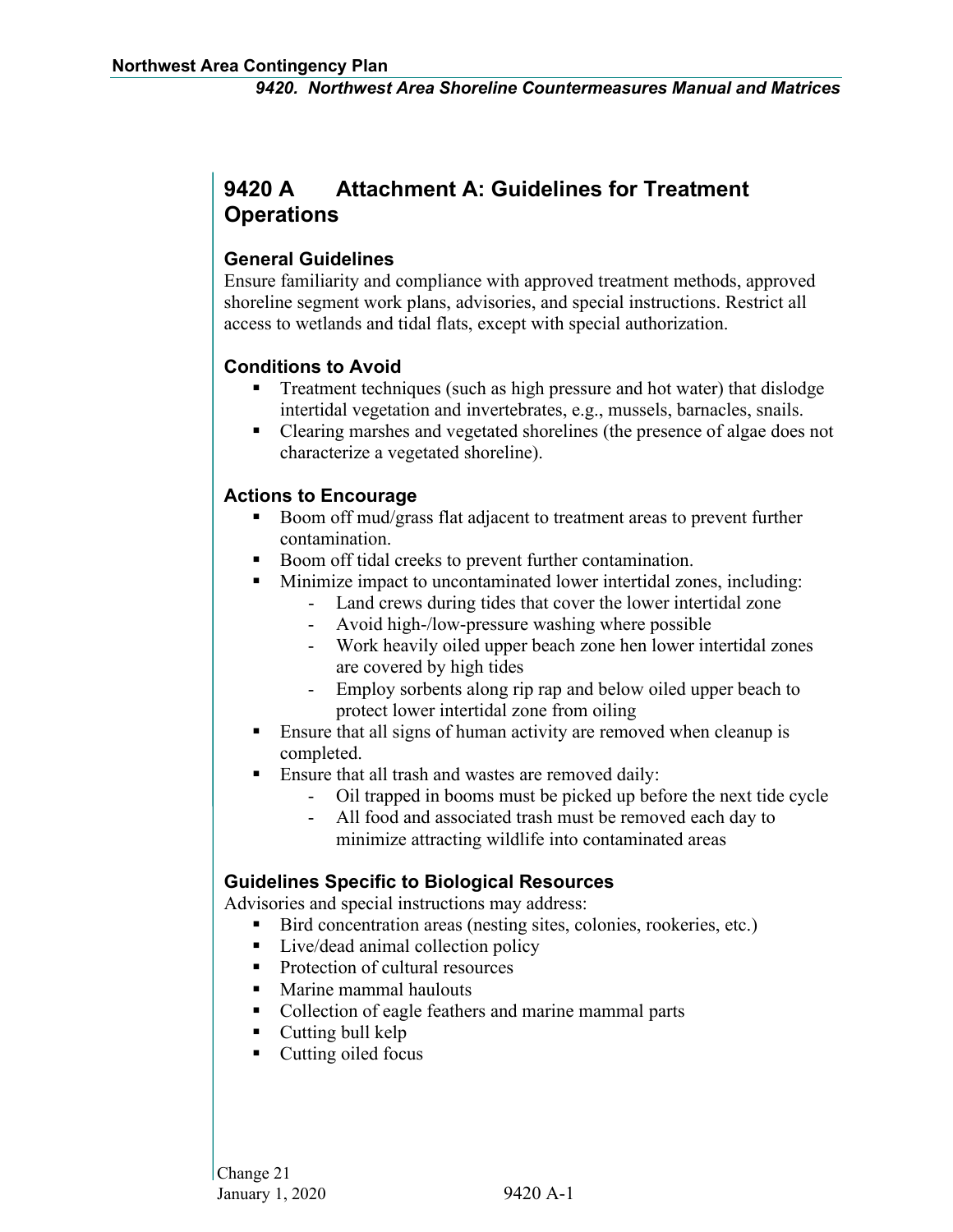Appendix B includes existing "best management practices" for specific issues addressed during previous spills, which can be used as the basis for developing regional guidelines.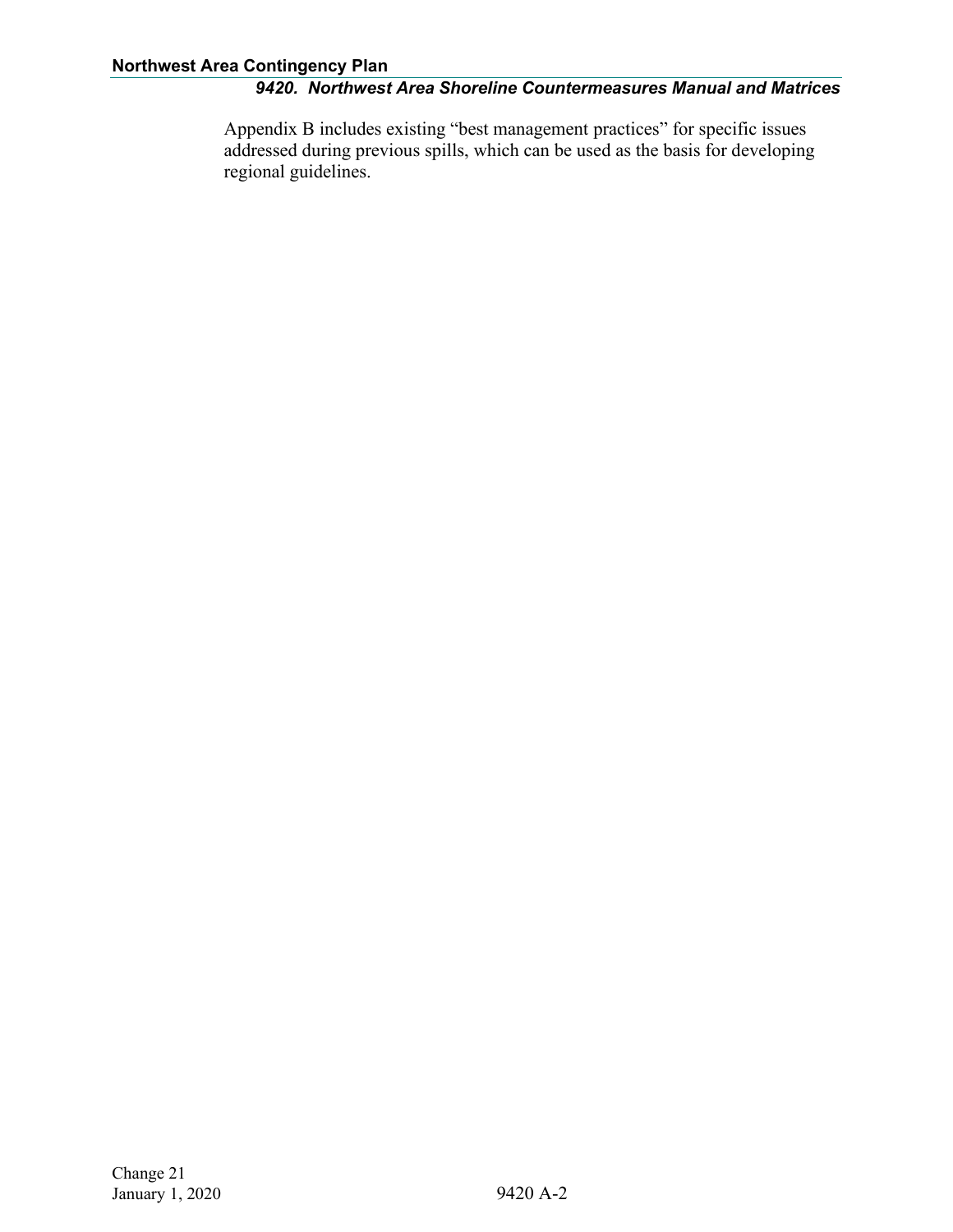# <span id="page-47-0"></span>**9420 B Attachment B: Best Management Practices**

Specialized Areas of Concern - National

(The following notices are provided as guidelines.) Marine Mammal Notice Collection of Eagle Feathers and Marine Mammal Parts Protection of Cultural Resources Cutting of Oiled Bull Kelp Cutting of Oiled Fucus (Popweed) Instruction for the Disposition of Dead and Live Wildlife

#### **Marine Mammal Notice**

(Developed by NOAA in 1989 during the *Exxon Valdez* oil spill.) To reduce stress caused by unnecessary disturbance to marine mammal haulouts and improve the changes for wildlife survival, an aircraft advisory is issued for coastal areas affected by the spill. These advisories request that pilots stay at least one-half mile offshore and 1000 feet above ground level from areas of wildlife concentrations and critical habitats. These areas are shown on maps and distributed to pilots. The most critical areas to avoid are: (list critical areas).

No person, except an authorized government official, will approach, molest, or take a seal or sea lion, regardless of whether the animal is oiled, distressed, lethargic, or abandoned. This reminder is necessitated by the widespread activities of oil spill cleanup personnel in areas where seals and sea lions are giving birth to pups. Although casual and distant human/marine mammal interactions may not always be avoidable, they are, to varying degrees, harmful to the animal. The following explanation and guidance with respect to seal pups is offered in the interest of avoiding law violations and minimizing human-induced mortality among marine mammals.

Live seal pups are to be left undisturbed, whether or not they have oil on them. A pup not accompanied by an adult and/or appearing emaciated may not be abandoned. Females commonly leave their pups alone for extended periods during foraging trips. Newborn and young pups appear emaciated before acquiring fat through nursing. It is not possible to distinguish between a normal pup and one that is truly distressed. In the presence of humans, female seals may only approach their pups at night to nurse them, making determination of abandonment difficult to establish. True abandonment is unlikely, barring death or serious injury to the mother.

Pup deaths will greatly increase if oiled animals are picked up and subjected to the stress of handling, transport, and rehabilitation centers. Unlike sea otters and birds, external oiling does not adversely affect a seal's heat conservation ability or indicate a need for human assistance. Persons finding seals, sea lions, whales, or porpoises that appear to be in distress should contact NOAA Fisheries. Do not touch or closely approach these animals.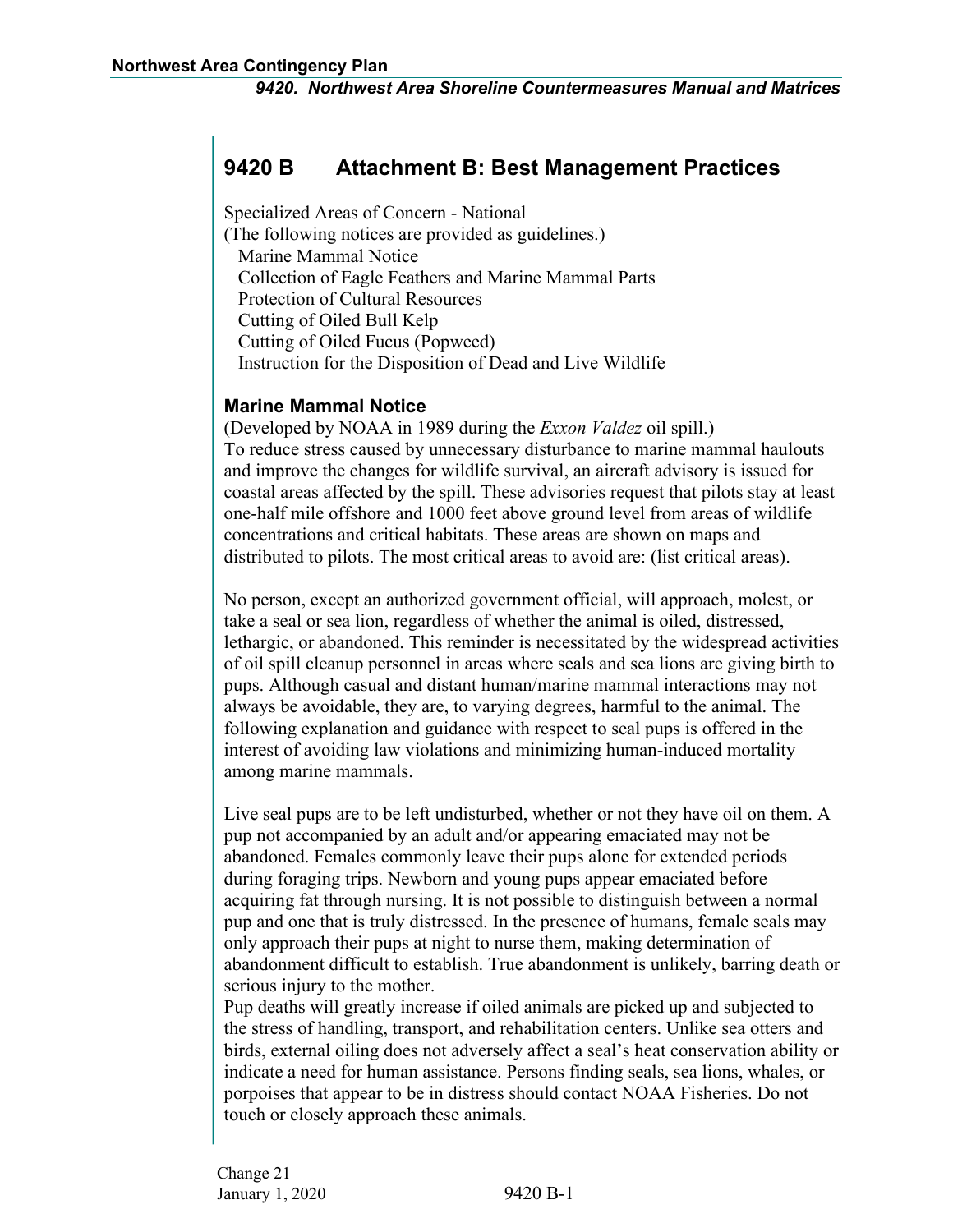#### **Collection of Eagle Feathers and Marine Mammal Parts**

In response to inquiries about collecting eagle feathers and marine mammal parts by personnel involved in cleanup activities during a spill, the laws and regulations dealing with the collection and possession of such materials are summarized below.

Collection of Eagle Feathers: The Eagle Act (Public Law 95-616, 92 Stat. 3114, 16 U.S. Code 668) prohibits the collection and possession of any eagle parts, including feathers.

Collection of Marine Mammal Parts: The Marine Mammal Protection Act of 1972 (Public Law 92-522, 88 State. 1027, 95 Stat. 979, 16 USC 1372) generally prohibits the collection and possession of any marine mammal parts. Under 50 Code of Federal Regulations 18.26, the collection of certain dead marine mammal parts is allowed, as follows:

- a. Any bones, teeth or ivory of any (non-endangered) dead marine mammal may be collected from a beach or from land within 1/4 of a mile of the ocean. The term "ocean" includes bays and estuaries.
- b. Marine mammal parts so collected may be retained if registered within 30 days with an agent of the National Marine Fisheries Service, or an agent of the U.S. Fish and Wildlife Service.
- c. Registration shall include (1) the name of the owner, (2) a description of the article to be registered, and (3) the date and location of collection. Items so collected and registered must be retained in the ownership of the collector. The sale of such items is prohibited.

#### **Protection of Cultural Resources**

Shoreline cleanup operations have the potential for damaging important archaeological and cultural resources. Authorized shoreline cleanup procedures may uncover undiscovered archaeological features or artifacts. To assist in their identification, drawings of the types of artifacts that might be found in the intertidal zone and along the shoreline by cleanup crews are included. Cleanup personnel should be aware of the policy that anyone found vandalizing or appropriating cultural materials will be subject to full prosecution under the Archaeological Resources Protection Act. If response personnel find any cultural resources (fossils, archaeological or historical artifacts), the following steps should be taken immediately:

- 1. Leave the cultural materials in place at the site of discovery and mark with flagging tape.
- 2. Stop cleanup activities in the surrounding area.
- 3. Inform a designated state representative.

#### **Cutting of Oiled Bull Kelp (***Nereocystis luetkeana***) as a Technique for Releasing and Recovering Trapped Oil**

(Based on research by NOAA conducted during the *Tenyo Maru* oil spill, off the coast of Washington, 1991)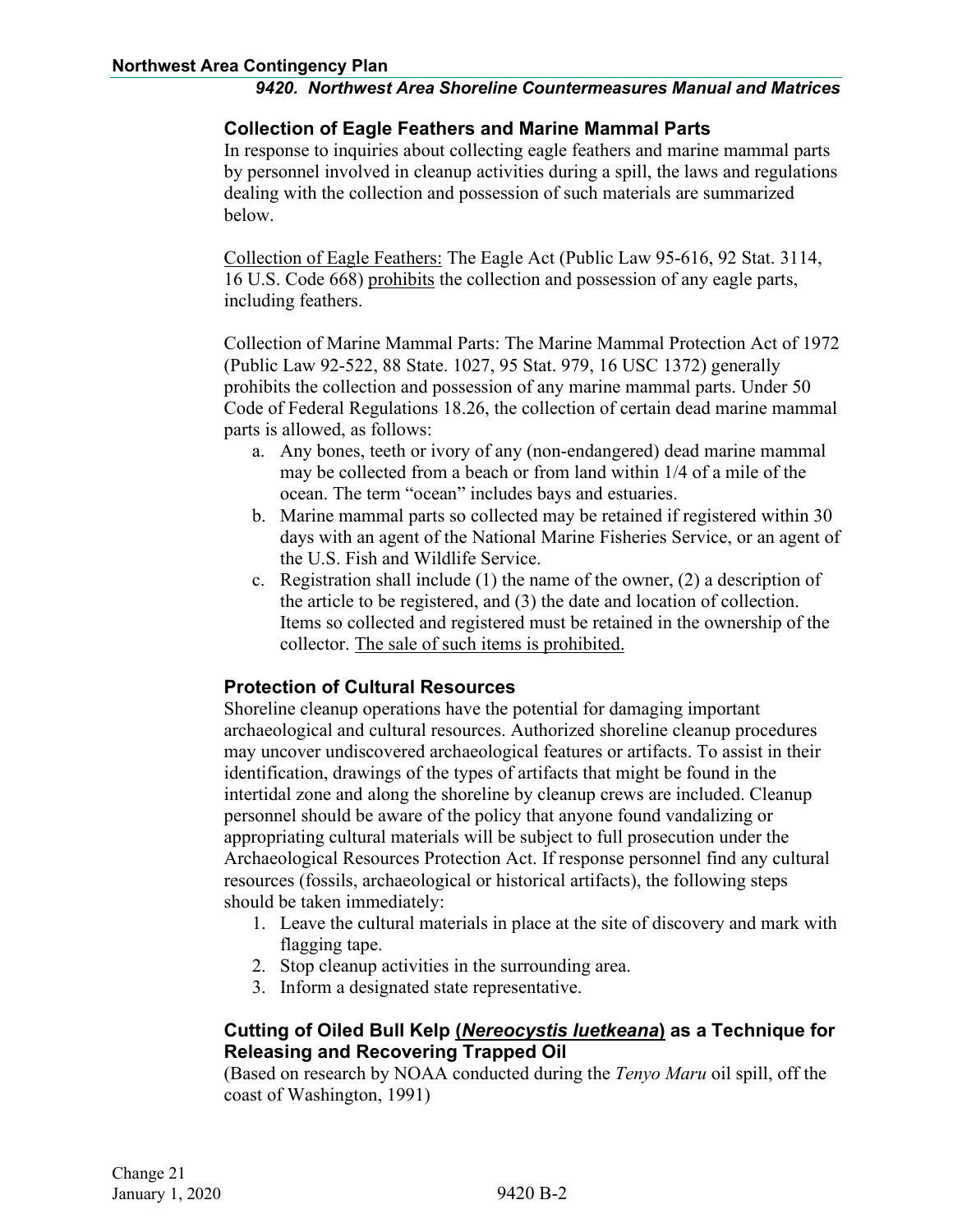Although bull kelp is an annual, with much of a year's growth typically removed by seasonal storms, Dr. Sandra Lindstrom, a phycologist with the University of British Columbia, cautions that removal of the upper portion of the stipe removes the entire active reproductive area of the plant, which is located in the fronds. Bull kelp reproduces by the production of spore cases, which drop to the bottom and subsequently grow into the following season's plants. If cutting is to take place, it should be limited to the fronds, leaving a portion on the plant, which would permit it to nominally survive. Cutting the stipe effectively kills the plant. Cutting kelp beds abruptly changes the light regime on the seafloor below. This may have implications in that growth of young kelp plants is light-mediated, and an increase in light reaching the bottom may result in earlier growth than would otherwise occur.

Secondary ecological impacts of kelp removal should be carefully considered before arriving at a decision about cutting the near-surface portions of plants. The canopy provided by the kelp stipes and blades represents important habitat for fish species such as greenlings and rockfishes (a study in California counted 23 species of fish in a bull kelp bed) and substrate for organisms that are important prey items for fish.

Should cutting take place, cutting the upper portion of the plants is preferable to removing the entire plant, and cutting only the blades and leaving the stipe intact is preferable to removing the gas-filled bulb. Decisions will necessarily balance removal of oil from the environment with direct impacts on the plants and alteration of significant nearshore habitat.

Commercial harvesting equipment similar to that routinely employed in California coastal waters is a possibility, but *Nereocystis* is substantially different in nature than *Macrocystis*. If they worked, such harvesting barges would cut through the stipe and kill the plant. Whether they are capable of cutting the stipe is not known. Support logistics for kelp cutting could be expected to be substantial as well: the large biomass of kelp would require either vessels with considerable hold capacity, or barges on which the plants could be loaded.

#### **Cutting of Oiled Fucus (Popweed)**

(Developed by NOAA in 1989 during the *Exxon Valdez* oil spill) The cutting of heavily oiled fucus still attached to the substrate in the intertidal zone is sometimes suggested during shoreline cleanup efforts. At issue is the benefit derived from removing a source of contamination compared with the costs to intertidal systems from fucus removal. Fucus defines the mid-intertidal zone and provides shelter and attachment for other animals. The spores, primarily the very small plants, are a source of food for other animals. The plants are prone to breaking loose in exposed settings and may end up on the beach or in the water. The average half-life of fucus plants is six months, with the large, older overstory plants being up to five years old (in Prince William Sound).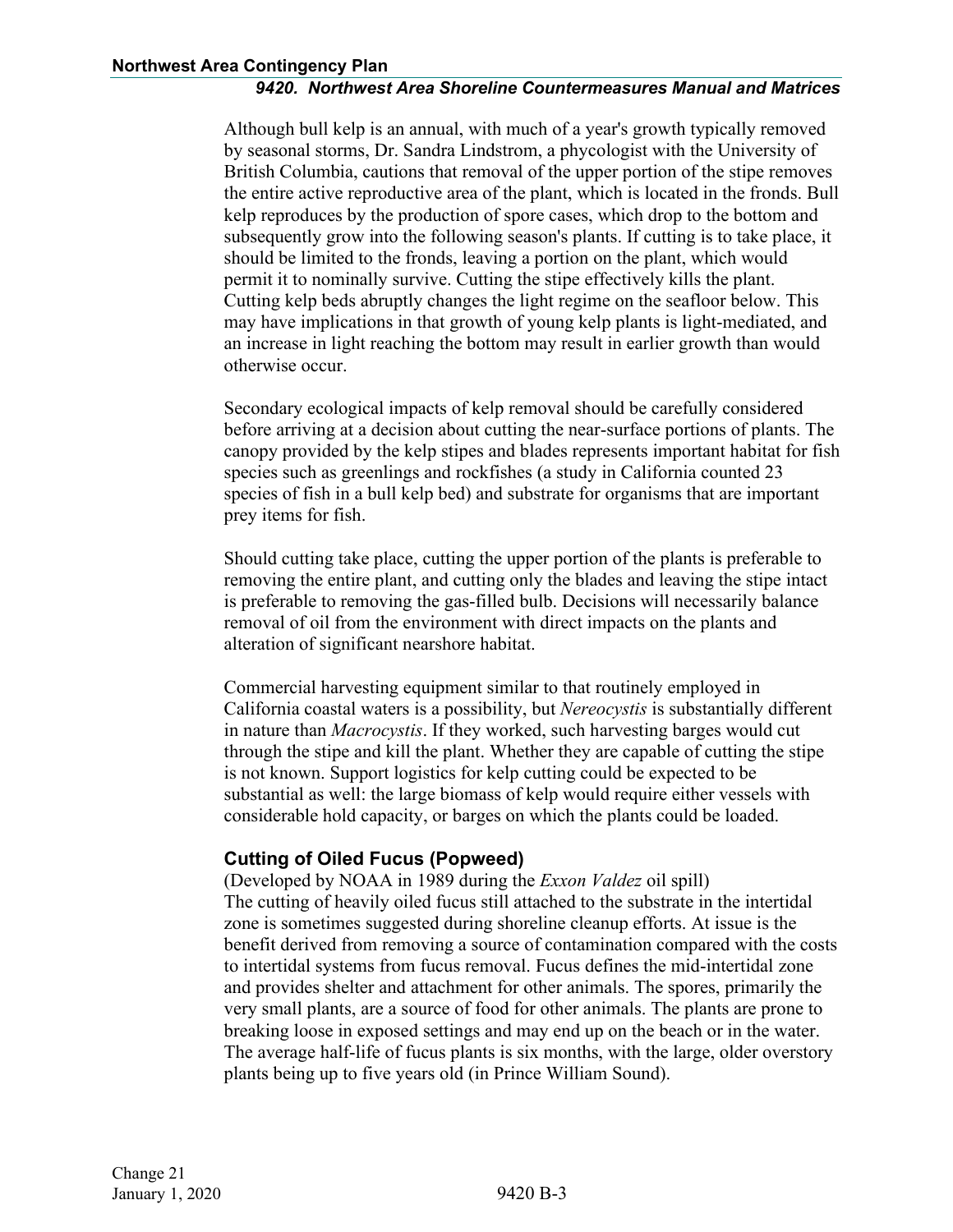Fucus is a particularly hardy species with respect to oiling. Mortality may occur as a result of the oil preventing photosynthesis from occurring, but it is extremely difficult to determine if a plants is dead or alive by looking at it when oiled. Reproduction in fucus is through the release of spores from buoyant reproductive receptacles that look like small air sacs located on the tips of the plant. The presence of mucus coming out of these receptacles when exposed during low tide indicates that the plant is fertile. Recruitment comes primarily from spores released by plants located no more than three to ten feet away and occurs quite readily as long as sufficient numbers of other fucus plants are in the area. In the absence of other fucus plants, drift spores do come along, but recruitment from this source is very haphazard and not at all guaranteed.

Cutting oiled fucus still attached to the rock is generally not recommended. Flushing (ambient water) and other cleanup techniques should be tried first. If it is deemed necessary to remove heavily oiled fucus to pre**vent redistribution to very sensitive resources, a sufficient number of mature plants should be left in the area** to facilitate recruitment (in patches or fringe three to ten feet apart). If this is not done, recruitment may not take place. It is not necessary to leave the holdfasts when cutting plants.

#### **Instruction for the Disposition of Dead and Live Wildlife**

(Derived from the Wildlife Protection Guidelines, Alaska Regional Response Team, 1991)

#### Dead Animals

- 1. Collect all dead animals (except whale and other large forms), including scavenged carcasses, to discourage further scavenging in oiled areas.
- 2. Wear gloves when handling dead animals.
- 3. Use a shovel or spade to uncover and remove carcasses partially covered by sand, kelp, wood, or other debris.
- 4. Place carcasses in double plastic garbage bags. Place all animals from one beach in one bag, if possible. Close securely with masking tape.
- 5. Complete an animal collection form or provide the following information: a. beach name or location where carcasses were recovered - date
	- b. name and address of collector
	- c. species, age, and sex of collected animals.
- 6. If any of this information is not available or questionable, this fact should be recorded so that additional examinations of the animals can be conducted.
- 7. Place the form or list in a ziplock baggie and place the baggie outside the first

garbage bag but inside the second. Bring the dead animals to a designated recovery site

#### Live Animals

Authorization for animal rescue must be given by the appropriate State or Federal agency prior to the rescue and rehabilitation of oiled wildlife. Long-handled nets, rags, or towels are recommended for capturing live, oiled birds. Wear gloves to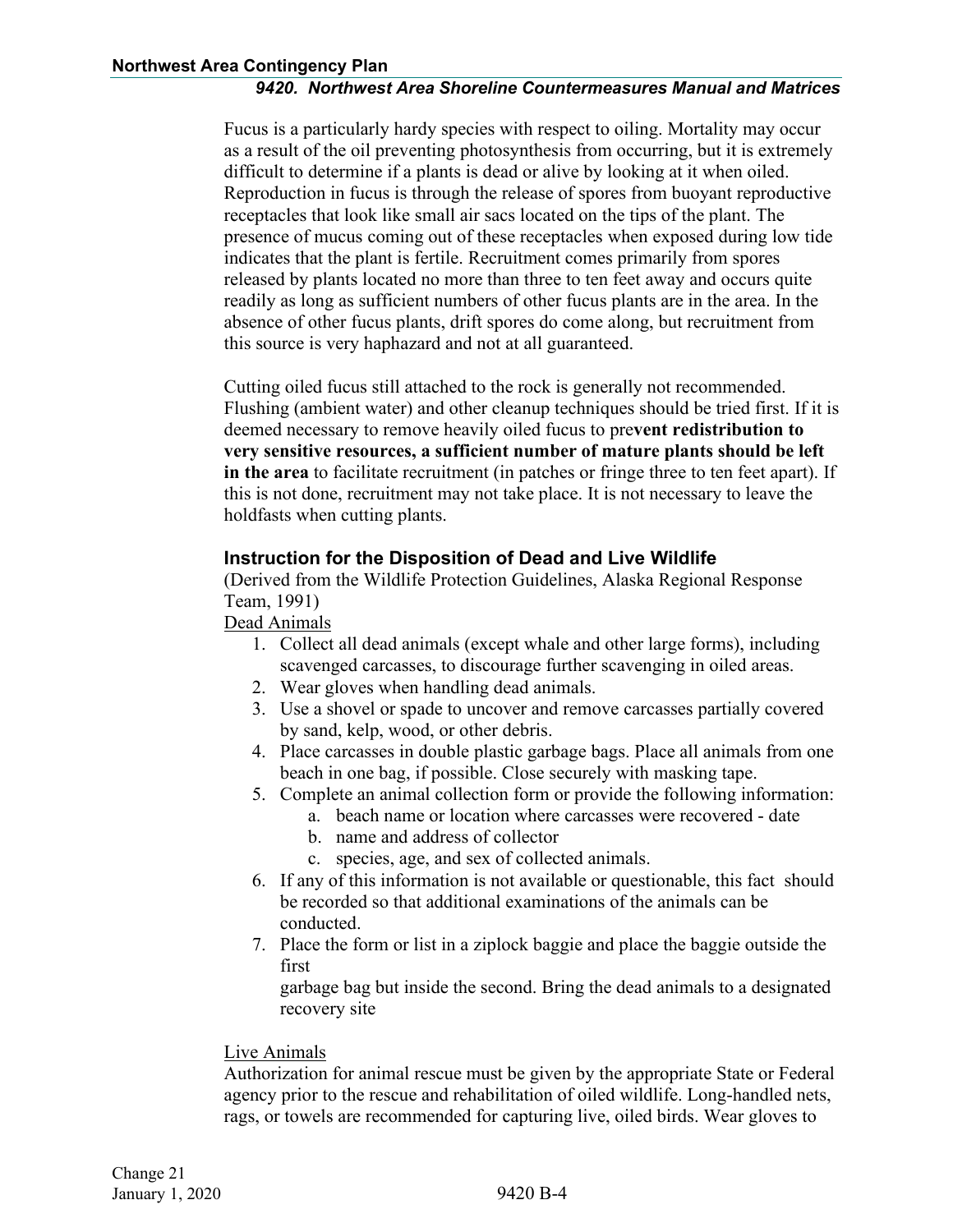keep from getting oiled. Do not wash oiled birds. It is more important to keep them warm. Place them in a covered cardboard box. It is okay to keep more than one bird and multiple species in the same box. Do not attempt to give birds fluids; they should be taken to a rehabilitation center as soon as possible. For live birds, the following information should be reported:

- **•** beach name or location where animal was recovered date and name and address of collector
- species, age, and sex of collected animals
- condition of the animal

Do not attempt capture of live sea otters without prior authorization from the appropriate agency. Inexperienced people can cause otters additional injuries. In addition, otters may bite and cause infections. A bite from an otter may result in inflammation of the joints and inability to bend one's fingers. Live, oiled otters are to be reported to the designated agency contact for the spill.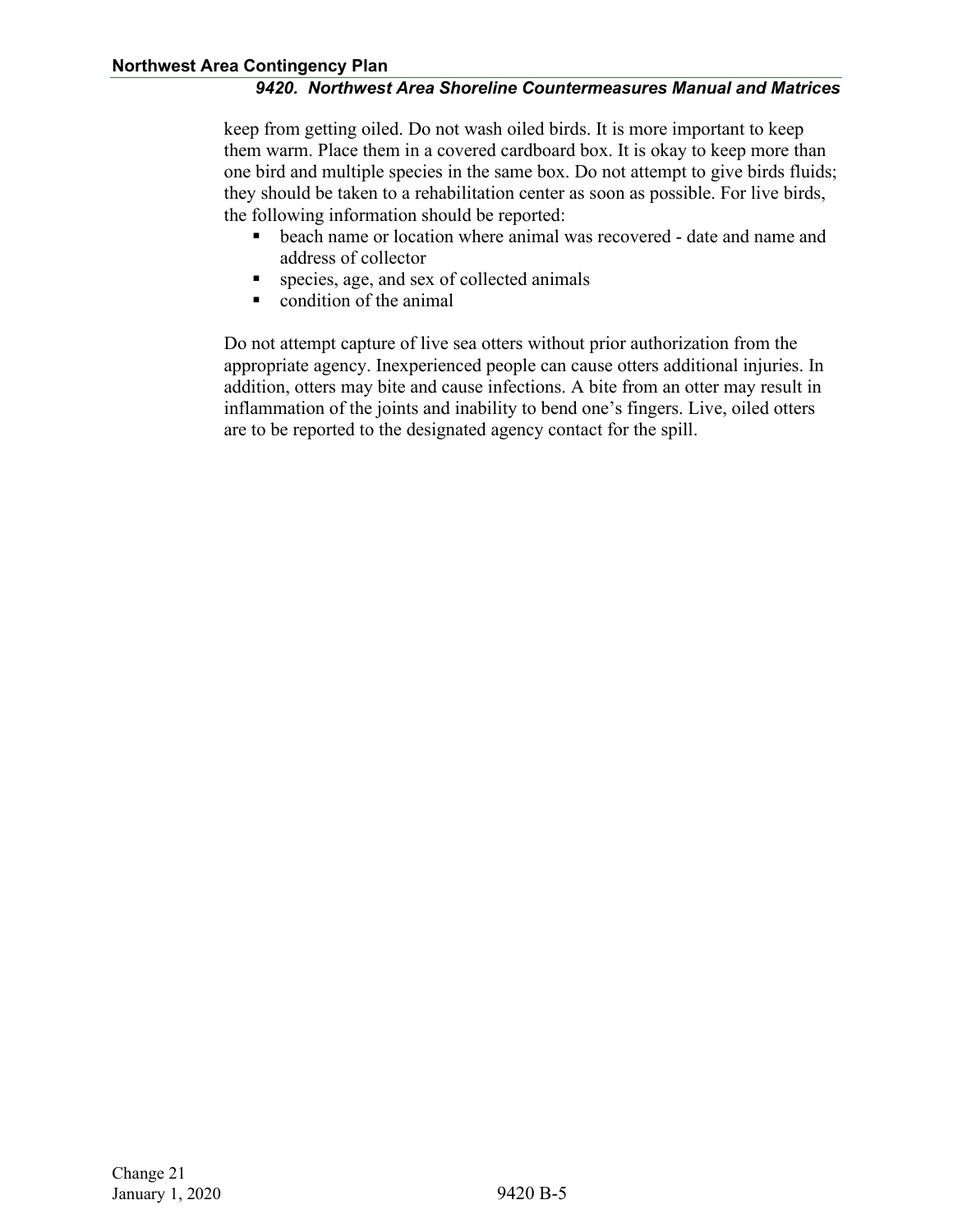# <span id="page-52-0"></span>**9420 C Attachment C: Glossary**

Aerobic – Able to live or grow only where free oxygen is present.

Anaerobic – Able to live and grow where there is no air or free oxygen.

Annual – A plant that lives only one year or season.

Aromatic – Organic compounds containing any of a series of benzene ring compounds. They are unsaturated organic ring compounds with low boiling points and are generally toxic to aquatic life.

Benthos – The plants and animals that live in and on the bottom of a water body.

Berm – A wedge-shaped sediment mass built up along the shoreline by wave action. Sand berms typically have a relatively steep seaward face (beach face) and a gently sloping surface (berm top). A sharp crest (berm crest) usually separates the two oppositely sloping planar surfaces on top of the berm. Berms on sand beaches are eroded away during storms, thus a berm may not be present if the beach is visited shortly after a storm. On gravel beaches, however, steep and high storm berms are activated and refurbished during storms.

Biota – Animal and plant life characterizing a given region. Flora and fauna, collectively.

Booms – Both containment and absorbent booms are used for the collection, deflection, and containment of spreading oil. Containment booms are somewhat rigid structures extending both above and below the water acting as barriers to surface oil. Primary containment booms are usually deployed close to oiled shorelines to trap oil being flushed from beaches before it is collected. Secondary containment booms are deployed farther out to trap oil that leaks past primary booms. Absorbent boom is used along the shore-water interface to collect oil dislodged during treatment operations. It is important that absorbent boom be changed once the sorbent capacity is reached. Great care should be taken to seal the shore ends of booms so that no oil can get past. This is particularly difficult at rocky shorelines, or areas strewn with boulders and cobbles. The use of absorbent pads or other materials, such as "pom poms", can be effective sealants.

Brackish – Intermediate in salinity (0.50 to 17.00 parts per thousand) between sea water and fresh water.

Clam shell – A mechanical device mounted at the end of a crane that picks up soil or mud with a pincer-like movement.

Coagulating agent – Chemical additives applied to oil to form a more cohesive mass.

Contact period –The time required to maximize the efficiency of the sorbent or chemical agent or the time before plant or animal damage occurs.

Dispersant – Chemical agent used to disperse and suspend oil in water leading to enhanced biodegradation.

Change 21 January 1, 2020 9420 C-1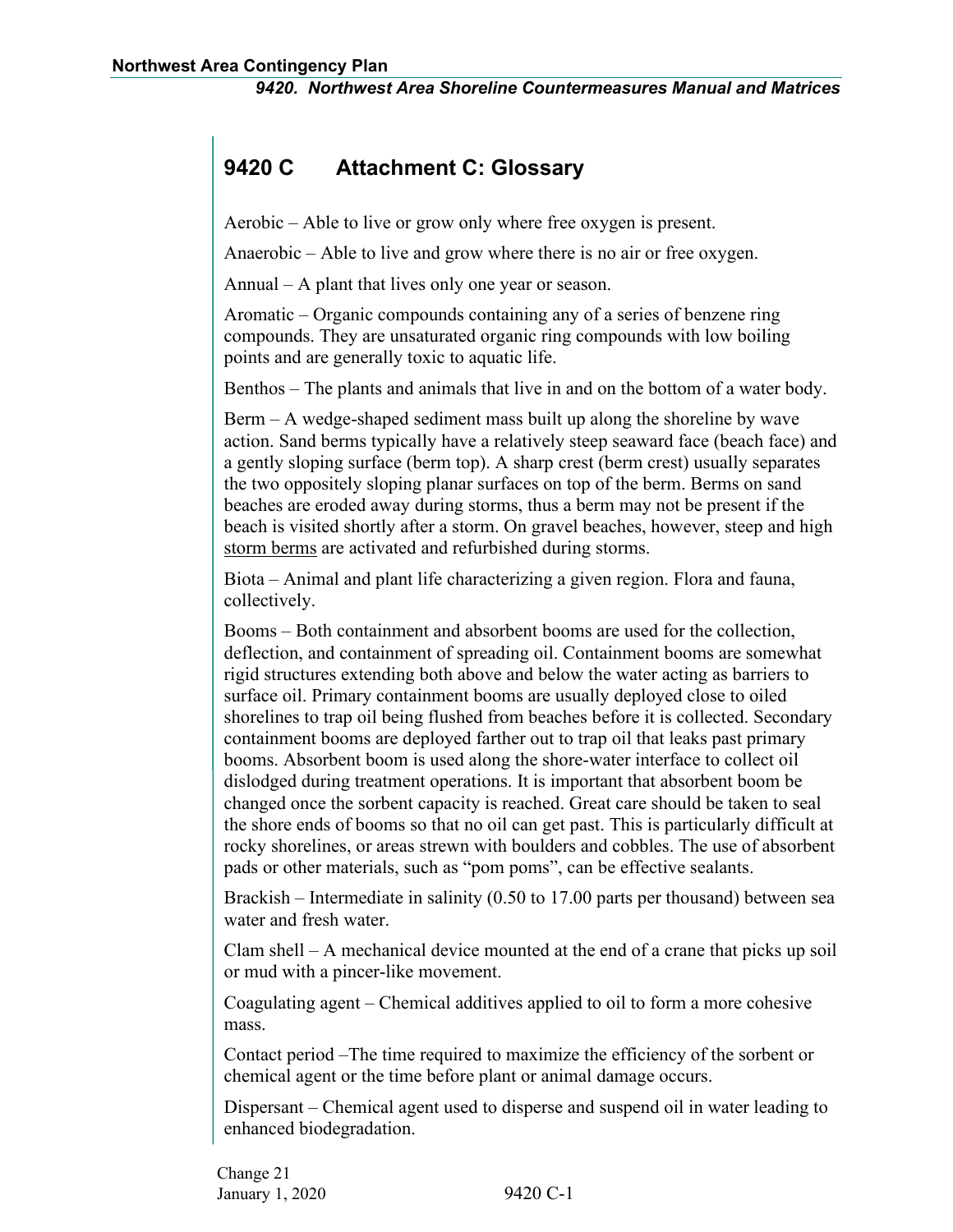#### **Northwest Area Contingency Plan**

#### *9420. Northwest Area Shoreline Countermeasures Manual and Matrices*

Distillate – A refined hydrocarbon obtained by collection and condensation of a known vapor fraction of the crude oil.

Drag line – A mechanical device that excavates or transports soil, using a container pulled over earth by cables or chains.

Dredge – A device used to remove sediment from the bottom of a water body.

Emulsification – The process by which oil is mixed with water.

Endless rope – A continuous rope-like oil sorbent device that is pulled across the surface of the water to pick up oil.

Erosion – The wearing away by action of water or wind of unprotected or exposed earth.

Estuary – Classic definition A drowned river valley that has a significant influx of fresh water and

is affected by the tides. Most of the coastal water bodies in the mid-Atlantic region are estuaries (e.g., Chesapeake Bay, Delaware Bay).

Evaporation – The conversion of a fluid—including hydrocarbons—to a gaseous state.

Fast ice – Any sea ice that forms along and remains attached to the coast, or that forms between grounded ice bergs, or is attached to the bottom in shallow waters. May form *in situ* from seawater or by freezing of pack ice to the shore. It may extend a few meters to several hundred kilometers from the shore.

Fertilizer – A substance or agent that helps promote plant or seed growth.

Flash point – The lowest temperature at which vapors from a volatile liquid (e.g., oil) will ignite.

Flushing – Use of a water stream to make oil flow to a desired location or recovery device.

Fouling – Accumulation of oil or other materials, such as debris, that makes a device inoperative.

Free oil – See mobile oil.

Gelling agent – See coagulating agents.

Habitat – The chemical, physical, and biological setting in which a plant or animal lives.

Herding agent – Chemical agent that confines or controls the spread of a floating oil film.

Intertidal – The part of the shoreline that lies between high-tide and low-tide water levels.

Lagoon – A shallow, linear, and usually oblong water body, located parallel with and connected to a larger water body by one or more inlet channels.

Landfill – A dump that has progressive layers of waste matter and earth.

Marsh fringe – The edge of the marsh adjacent to the water.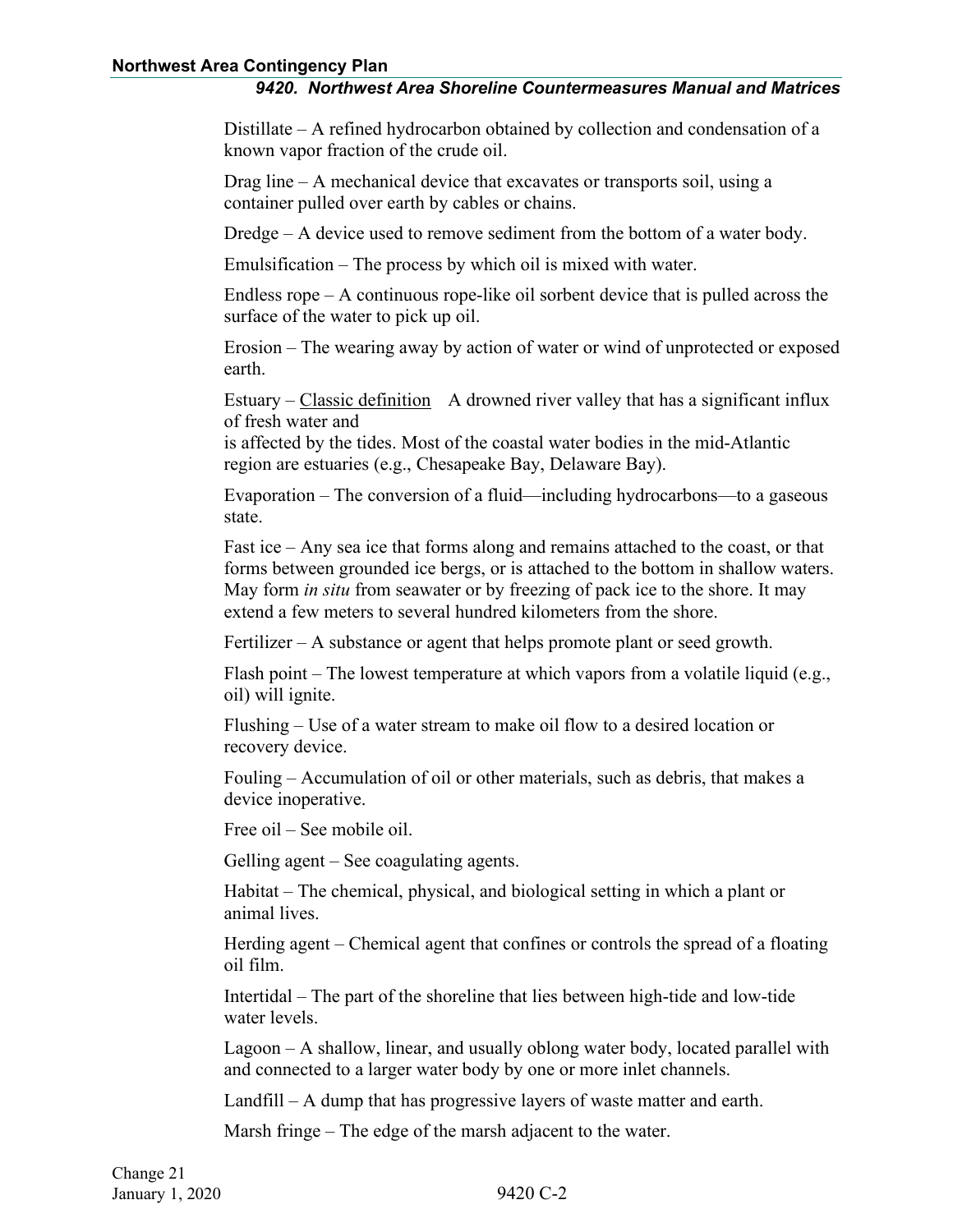Migration – Seasonal movement of a group of animals from one location to another.

Mobile oil – Oil that can refloat when water is applied (as in high tide).

Mobilization – Movement of oil caused by physical forces, such as gravity, tides, or wind. Mobility of oil is limited by its viscosity.

Mousse – A type of oil/water emulsion.

Non-persistent – Decomposed rapidly by environmental action.

Oil/water separator – A device for separating oil from water.

Oleophilic – A material that has affinity for oil.

Paraffin – The waxy saturated component of crude oil, having relatively high boiling point and low volatility. Any member of the methane series having the general formula CnH2n+<sup>2</sup> .

Penetration –Downward motion of oil into sediments from the surface driven by gravitational forces.

Perennial – Vegetation that continues to grow for several years.

Permeability – The degree to which fluids can flow through a substance. Measured in Darcys. Permeability is not equal to porosity. High porosity of a material does not insure high permeability. However, a substance cannot be permeable without having some degree of porosity.

Physiography – General term for the shape of the earth's surface.

Pooled oil – Oil thickness exceeds one centimeter. This need not be uniform.

Porosity – The volume of void spaces in a sediment mass, measured in percent.

 $Rip Rap - (a)$  A layer of large, durable fragments of broken rock, specially selected and graded, and thrown together irregularly or fitted together. Its purpose is to prevent erosion by waves or currents and thereby preserve the shape of a surface, slope, or underlying structure. It is used for irrigation channels, riverimprovement works, spillways at dams, and revetments for shore protection. (b) The stone used for rip rap.

Recontamination – Contamination by oil of an area that was previously cleaned.

Rhizome – A root like stem under or along the ground, ordinarily in a horizontal position, which usually sends out roots from its lower surface and leafy shoots from its upper surface.

Salt pan  $- A$  pool above high tide, "drained" only by evaporation so that salt is accumulated and concentrated.

Seine – A fish net that can be used to collect sorbent or debris.

Skimmer – A mechanical device that removes an oil film from the water surface. Oil skimmers collect oil spilled on, or released to, the water's surface. They come in a wide range of shapes and sizes. Skimmers generally have a higher recovery rate than sorbents, providing enough oil is present to justify the costs for its use.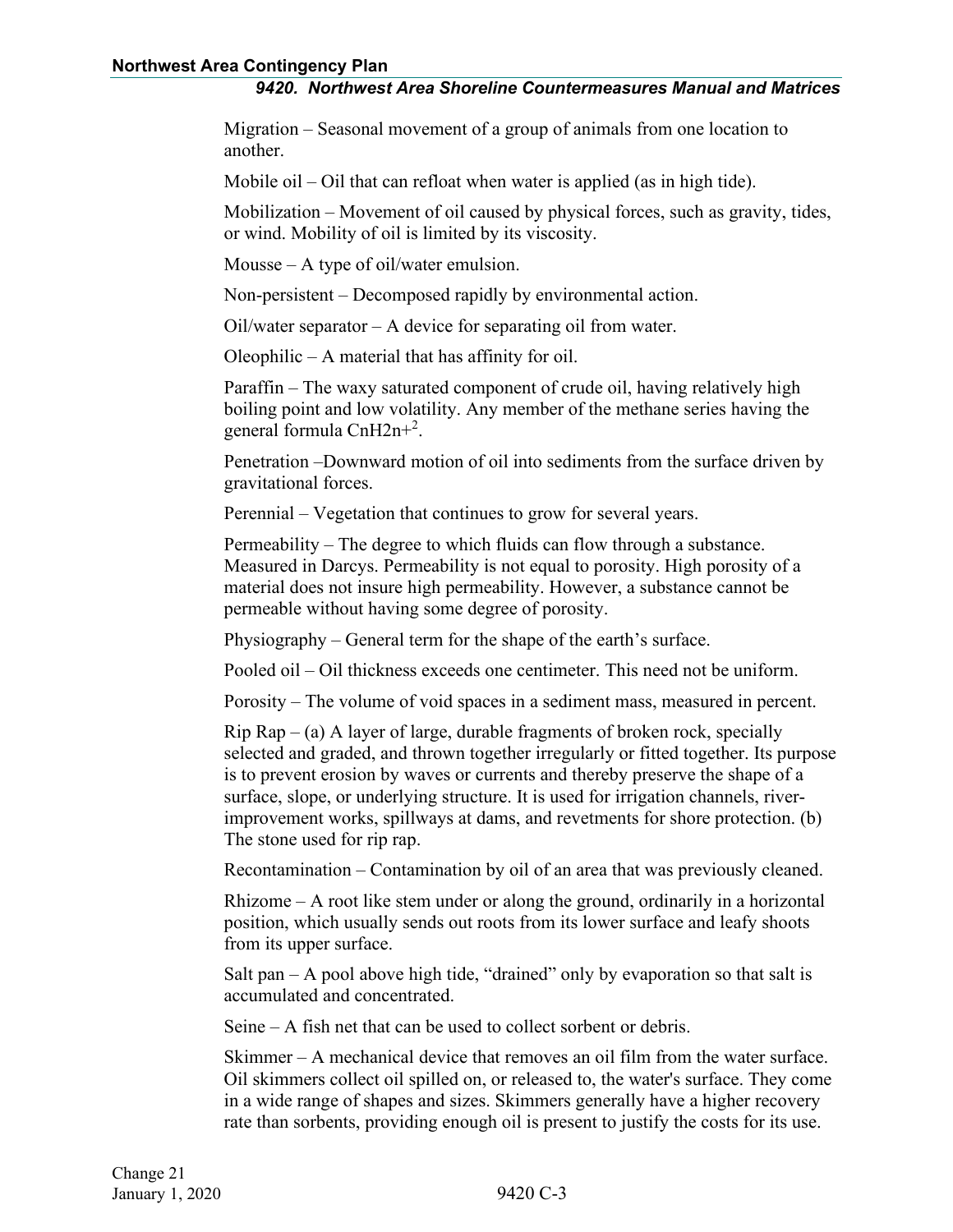Skimmers are usually equipped with storage space for collected oil. Oil is herded to a collection point along a containment boom located close to shore yet in water of sufficient depth for the skimmer to function. Two types of skimmers currently in use are described below. Other types of skimmers are being tested for possible use at a later date. Band, or "Rope," skimmers use an oleophilic material such as polypropylene. Oil is collected by a floating, continuous rotating band or "rope" drawn through an oil slick or along the water's edge of a contaminated area. Adhered oil is wrung from the band by a squeeze roller and collected in an oil sump. These bands are used in either static (stationary) or dynamic (towed) modes. Bands can be torn by solids or skimmed debris. Efficiency is high in calm waters, poor in choppy waters and waves. Belt skimmers use an oleophilic belt mounted on the front of a small vessel. The oleophilic belt pushes the floating oil below the waterline. Oil not adsorbed by the belt is collected into a holding area located behind the belt. Oil carried up the belt is recovered at the top of the system by a squeeze belt or scraper blade. It is then pumped into a storage container. These skimmers cannot operate in shallow waters or tight areas.

 $Slurv - A$  suspension of particles in water.

Solubility – The amount or fraction of a substance (e.g., oil) that dissolves into the water column, measured in ppm.

Solvent – A chemical agent that will dissolve oil.

Specific gravity – The measure of the density of a substance such as oil or sea water, usually determined at  $20^{\circ}$ C, compared to the density of pure water at  $4^{\circ}$ C. Thus, specific gravity varies slightly with temperature.

Sorbent – All sorbent materials work on the same principles—oil adheres to the outside of the material or sorbs into the material by capillary action. There are three basic types of sorbent materials: mineral based, natural organic, and synthetic organic. Currently, only synthetic organic sorbents are being used in the field in the form of booms, pads, and mops. Peat is currently in the testing and demonstration phase.

Stain – Oil that is visibly present but cannot be scraped off with a fingernail.

Substrate – The substance, base, or nutrient on which, or the medium in which, an organism lives and grows, or the surface to which a fixed organism is attached; e.g., soil, rocks, and water.

Substrate penetration – Vertical distance from surface to where oil has percolated into the substrate.

Subtidal – That part of the coastal zone that lies below the lowest low-tide level, so that it is always underwater.

Sump – A pit or reservoir that serves as a drain from which oil can be collected.

Supratidal – Above the normal high-tide line.

Tank barge – A barge for transporting liquids.

Tarballs – Lumps of oil  $($ <10 cm in diameter) weathered to a high density semisolid state.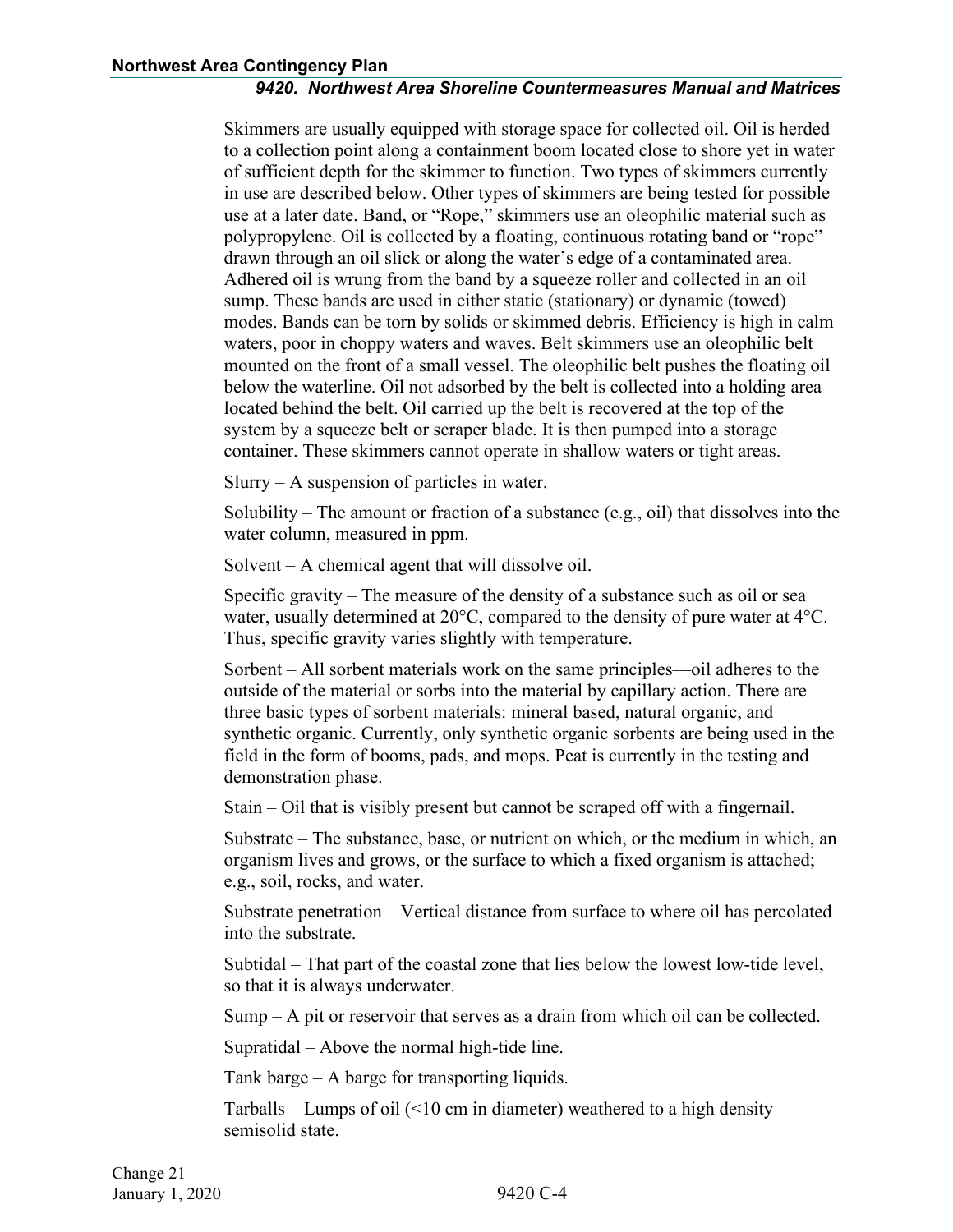Tidal variation or range – The vertical distance between high and low tides.

Toxicity – The inherent potential or capacity of a material (e.g., oil) to cause adverse effects in a living organism (Rand and Petrocelli, 1985).

Viscosity – Flow resistance; referring to internal friction of a substance (e.g., oil) that is a function of the oil type and temperature.

Vacuum systems – Used to recover oil collected behind containment booms along the beach face and in the water during shoreline flushing operations. Where equipment access allows, vacuums can be used to remove pools of oil directly from shorelines and surfaces of heavily oiled rocks. Two vacuum systems currently in use are described below. The first system is classified as a vacuum device, but requires a high-velocity air stream,  $\omega$  150 mph, to draw oil, water, and debris into the unit's collection chamber. Due to the 6- to 12-inch diameter of the inlet hose, it rarely becomes clogged by debris. The inlet nozzle should always be placed slightly above (never below) the fluid's surface. The distance at which it is held above the fluid is critical to limit the amount of water intake. This system is suitable for picking up weathered oil, tar balls, and mousse from water or shorelines, and to vacuum oil from skimming vessels, boomed areas, or debrisladen sites. The primary advantage is its ability to pick up oil of any viscosity and, where necessary, lift fluid more than 30 feet. The system can pick up and decant simultaneously. The main disadvantages are that it usually picks up a high water/oil ratio, and can be difficult to repair in the field. The second system, barge-mounted vacuum trucks, use high-suction pumps and a cylindrical chamber capable of sustaining very low internal pressure, i.e., minus 12 psi. Vacuum is created in the chamber, and a 3- to 4-inch diameter hose is usually placed slightly below the surface of a floating oil slick, allowing a mixture of water and oil to enter the collection chamber. The position of the open end of the vacuum hose is critical. If it is placed too far down into the oil slick, recovered fluid will be mostly water; if not deep enough, air will be sucked into the system, and much of the vacuum will be lost. The primary advantages of the vacuum truck system are: it can recover fluid of nearly any viscosity; it has a rapid pickup rate of thick oil layers; and it can recover a wide variety of small debris. Primary disadvantages are its limited lift, no more than 20 to 30 feet, and the length of time required to reestablish a vacuum if air enters the hose. As with the other vacuum, this one also picks up a high water/oil ratio.

Weathering – Natural influences such as temperature, wind, and bacteria that alter the physical and chemical properties of oil.

Weir – A vertical barrier placed just below the surface of the water so that a floating oil slick can flow over the top.

Wetlands (as defined by the Annotated Code of Maryland Title 9) – State wetlands: Lands below the mean high-tide line affected by the regular rise of tide. Private wetlands: Lands bordering on state tidal wetlands, below the mean tide line subject to the effects of the regular rise and fall of tide. Lands able to support growth of wetland vegetation. Lands transitional between terrestrial and aquatic systems where the water table is usually at or near the surface, and is at least periodically saturated with or covered by water (Cowardin et al., 1979).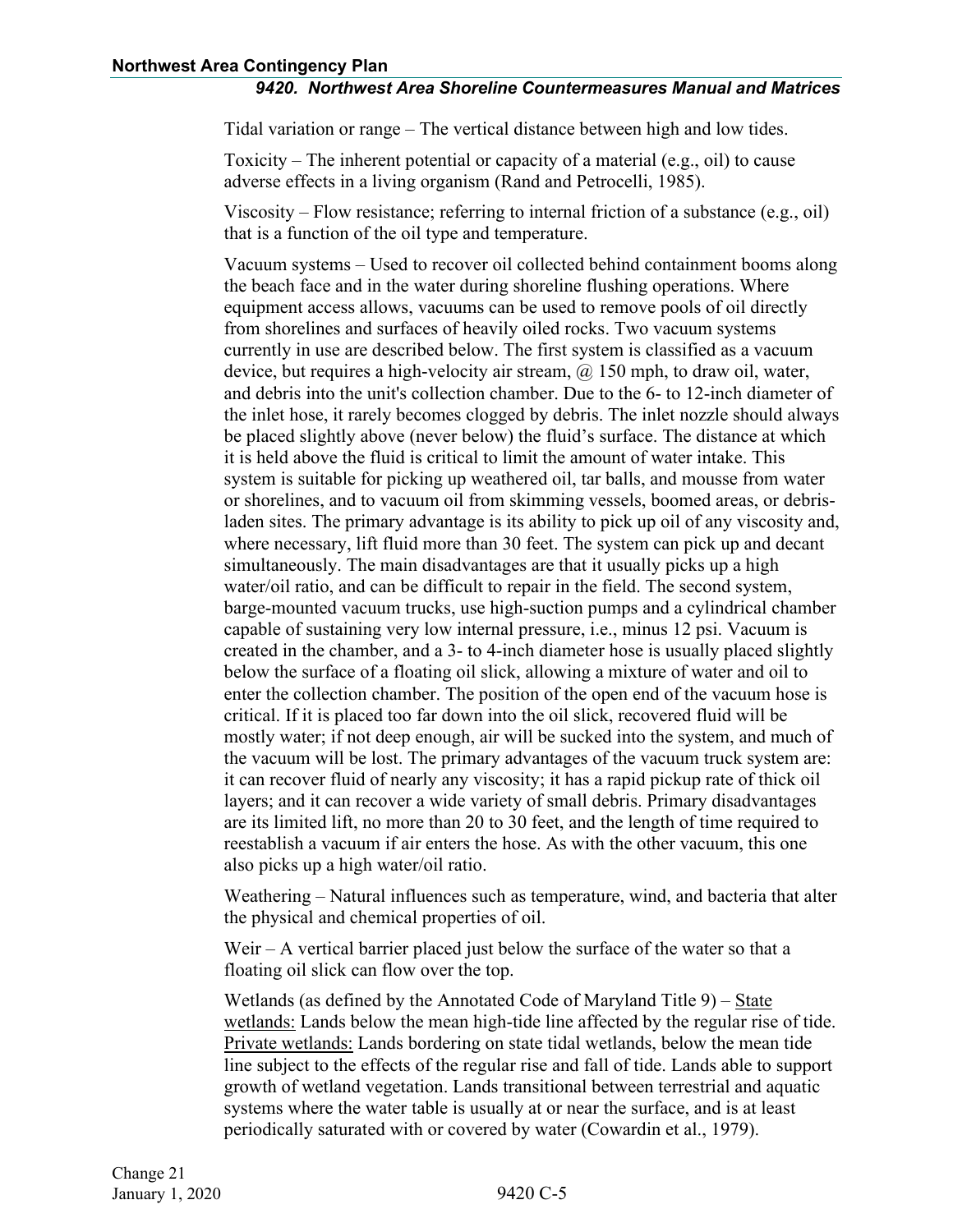Wrack – Accumulations of plant debris that is deposited at or above the high-tide line (e.g., *Spartina* or kelp debris).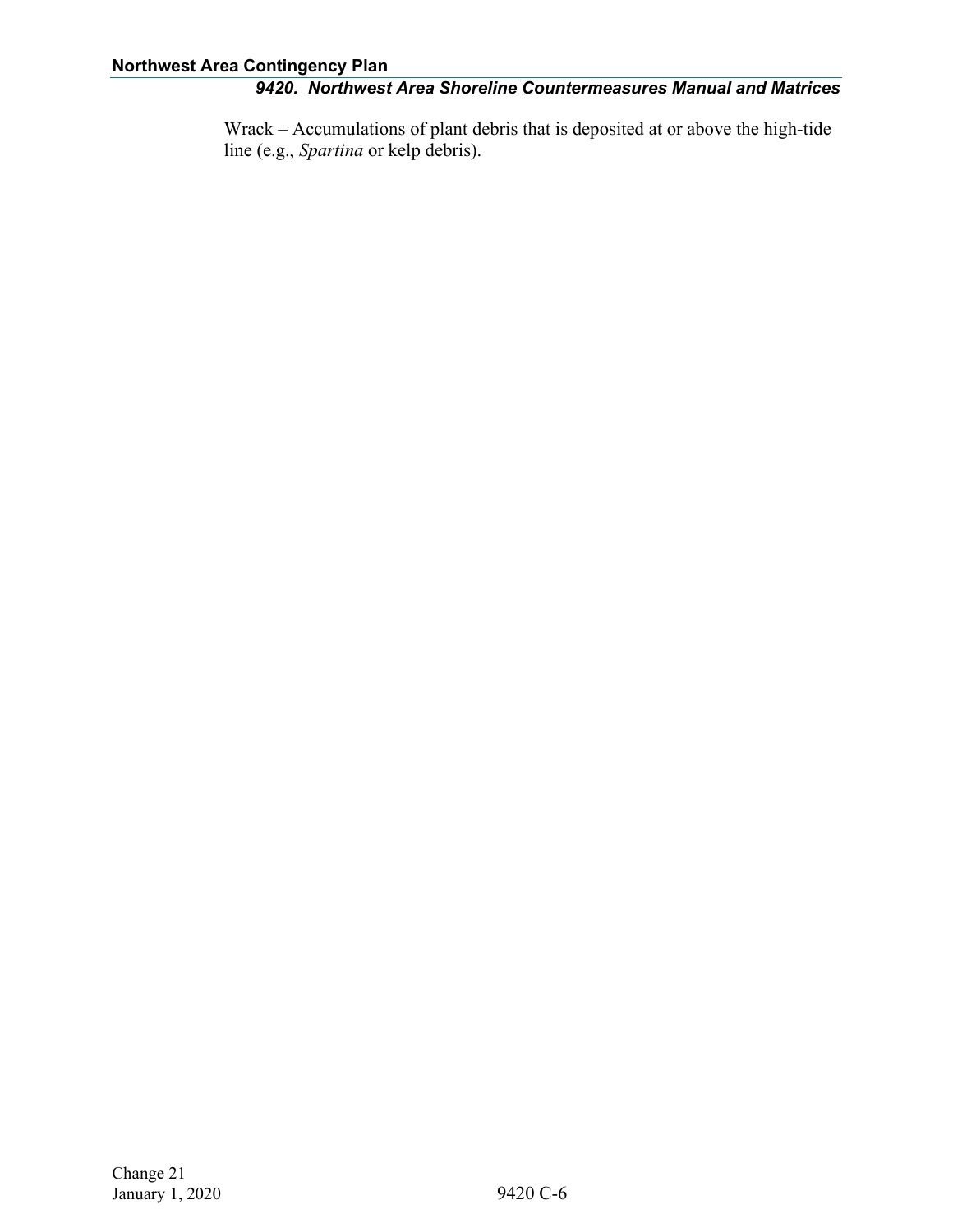# <span id="page-58-0"></span>**9420 D Attachment D: Additional References**

- American Petroleum Institute. 1982. *Oil Spill Response: Options For Minimizing Adverse Ecological Impacts*. Publication No. 4398. Washington, D.C.: American Petroleum Institute. 98 pp.
- Bobra, M., P. Kawamura, M. Fingas, and D. Velicogna. 1987. Laboratory and mesoscale testing of Elastol and Brand M demoussifer. *Proceedings of the 10th Arctic and Marine Oil Spill Program Technical Seminar, June 9-11, 1987.* Edmonton, Alberta, Canada. pp. 223241.
- Breuel, A. 1981. *Oil Spill Cleanup and Protection Techniques for Shorelines and Marshlands*. Park Ridge, New Jersey: Noyes Data Corp. 404 pp.
- Cairns, J., Jr. and A.L. Buikema, Jr. (Eds.). 1984. *Restoration of Habitats Impacted by Oil Spills*. Boston: Butterworth Publishers.
- CONCAWE. 1987. *A Field Guide To Coastal Oil Spill Control And Clean-up Techniques*. The Hague, The Netherlands: 112 pp.
- Cowardin, L. M., V. Carter, F. C. Golet, and E. T. LaRoe. 1979. *Classification of wetlands and deepwater habitats of the United States*. Washington, D.C.: U.S. Fish and Wildlife Service. 103 pp.
- Environment Canada. 1992. Oilspill SCAT Manual for the Coastlines of British Columbia. Edmonton, Alberta: Technology Development Branch, Conservation and Protection. 245 pp.
- DOI. 1991. Wildlife Protection Guideline for Alaska. Tab D to Annex X of the Alaska Region Oil and Hazardous Substances Pollution Contingency Plan. Anchorage: U.S. Department of the Interior. 229 pp.
- ERCE and PENTEC. 1991. Evaluation of the condition of intertidal and shallow subtidal biota in Prince William Sound following the *Exxon Valdez* oil spill and subsequent shoreline treatment. Seattle, Wash. Report HMRAD 91-1. Seattle: Hazardous Materials Response and Assessment Division, National Oceanic and Atmospheric Administration. Two Volumes. Fiocco, R.J., G.P. Canevari, J.B. Wilkinson, J. Bock, M. Robbins, H.O. Jahns, and R.K. Markarian. 1991. Development of Corexit 9580–A chemical beach cleaner. *Proceedings of the 1991 International Oil Spill Conference, March 4-7, 1991, San Diego, California*. API Publication No. 4529, Washington, D.C.: American Petroleum Institute, pp. 395-400.
- Hayes, M.O., E.R. Gundlach, and C.D. Getter. 1980. Sensitivity ranking of energy port shorelines. *Proceedings of the Specialty Conference on Ports '80, May 19-20, 1980, Norfolk, Virginia*, pp. 697-708.
- Hayes, M.O., J. Michel, and B. Fichaut. 1991. Oiled gravel beaches: A special problem. *Proceedings of the Specialty Conference on Oil Spills, Management and Legislative Implications*, published by American Society of Civil Engineers pp. 444-457.

Change 21 January 1, 2020 9420 D-1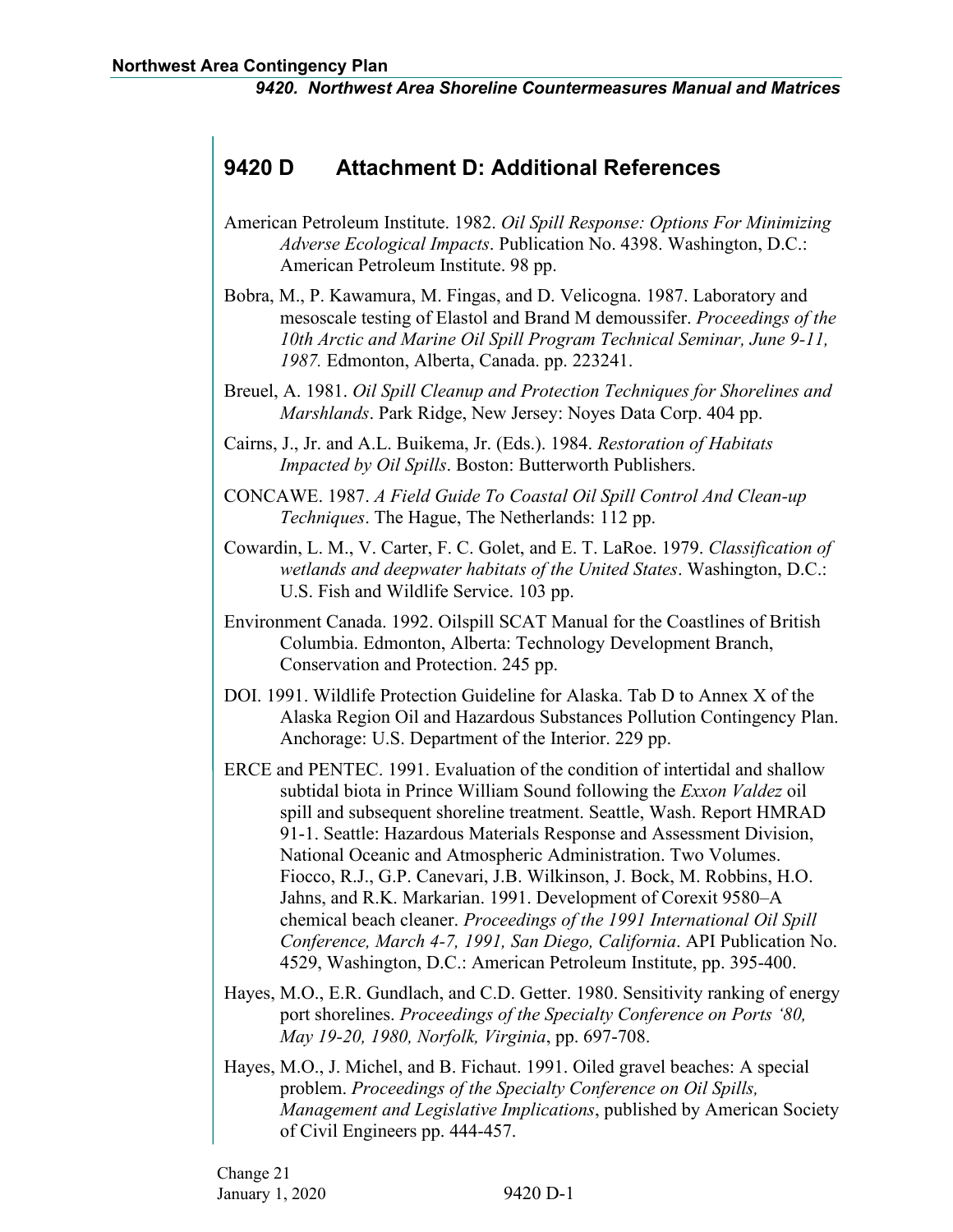- Interagency Shoreline Cleanup Committee. 1989. Field Shoreline Treatment Manual. Valdez, Alaska: National Oceanic and Atmospheric Administration, Alaska Department of Environmental Conservation, Alaska Department of Fish and Game, U.S. Fish and Wildlife Service, U.S. Environmental Protection Agency, and Exxon.
- Meyers & Associates and RPI, Inc. 1989. *Oil Spill Response Guide*. Park Ridge, New Jersey: Noyes Data Corp. 314 pp.
- National Research Council. 1989. *Using Oil Spill Dispersants on the Sea*. Washington, D.C.: National Academy Press. 335 pp.
- National Oceanic and Atmospheric Administration. 1992. Introduction to coastal habitats and biological resources for oil spill response. Report HMRAD 92-4. Seattle: Hazardous Materials Response and Assessment Division, NOAA. 384 pp.
- Nauman, S.A. 1991. Shoreline Cleanup: Equipment and Operations. *Proceedings of the 1991 International Oil Spill Conference, March 4-7, 1991, San Diego, California*. Washington, D.C.: American Petroleum Institute. pp. 1411-1417.
- Owens, E.H. and A.R. Teal. 1990. Shoreline cleanup following the *Exxon Valdez*  oil spill–field data collection within the SCAT program. *Proceedings of the 13th Arctic and Marine Oil Spill Program Technical Seminar, June 6- 8, 1990, Edmonton, Alberta, Canada, pp. 411-421.*
- *Prince, R.C., J.R. Clark, and J.E. Linstrom. 1990. Bioremediation Monitoring Program. Anchorage: Exxon, U.S. Environmental Protection Agency, Alaska Department of Environmental Conservation. 85 pp. plus appendices.*
- *Rand, G. M. and S. R. Petrocelli. 1985. Fundamentals of Aquatic Toxicology. Washington, D. C.: Hemisphere Publishing Company. 666 pp.*
- *Rooney-Char, A.H., R.W. Middleton, A.T. Fritz, and M.L. Vance. 1983a. ESI Atlas of Maryland. Seattle: Hazardous Materials Response and Assessment Division, National Oceanic and Atmospheric Administration. 119 maps.*
- *Rooney-Char, A.H., A.T. Fritz, M.L. Vance, R.W. Middleton, and J. Baker. 1983b. ESI Atlas of Virginia. Seattle: Hazardous Materials Response and Assessment Division, National Oceanic and Atmospheric Administration. 113 maps.*
- *Rooney-Char, A.H., M.L. Vance, A.T. Fritz, and R.W. Middleton. 1983c. ESI Atlas of North Carolina. Seattle: Hazardous Materials Response and Assessment Division, National Oceanic and Atmospheric Administration. 113 maps.*
- *Sanders, N. and E. Gray. Alaska Oil Spill Bioremediation Project Workshop Summary. Rockville, Maryland: Technical Resources, Inc. 8 pp.*